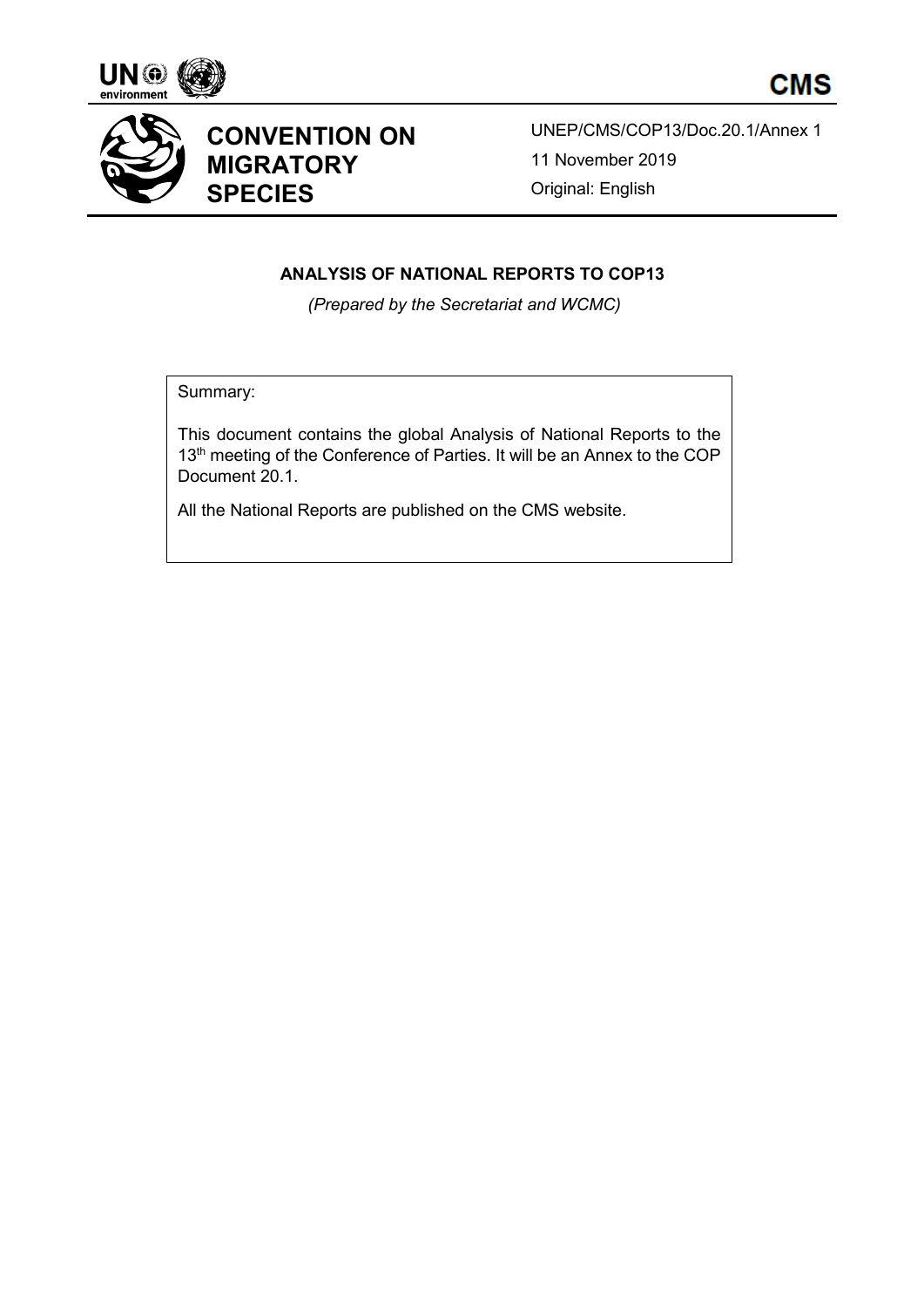**ANNEX 1**

# **Analysis of CMS National Reports to COP13**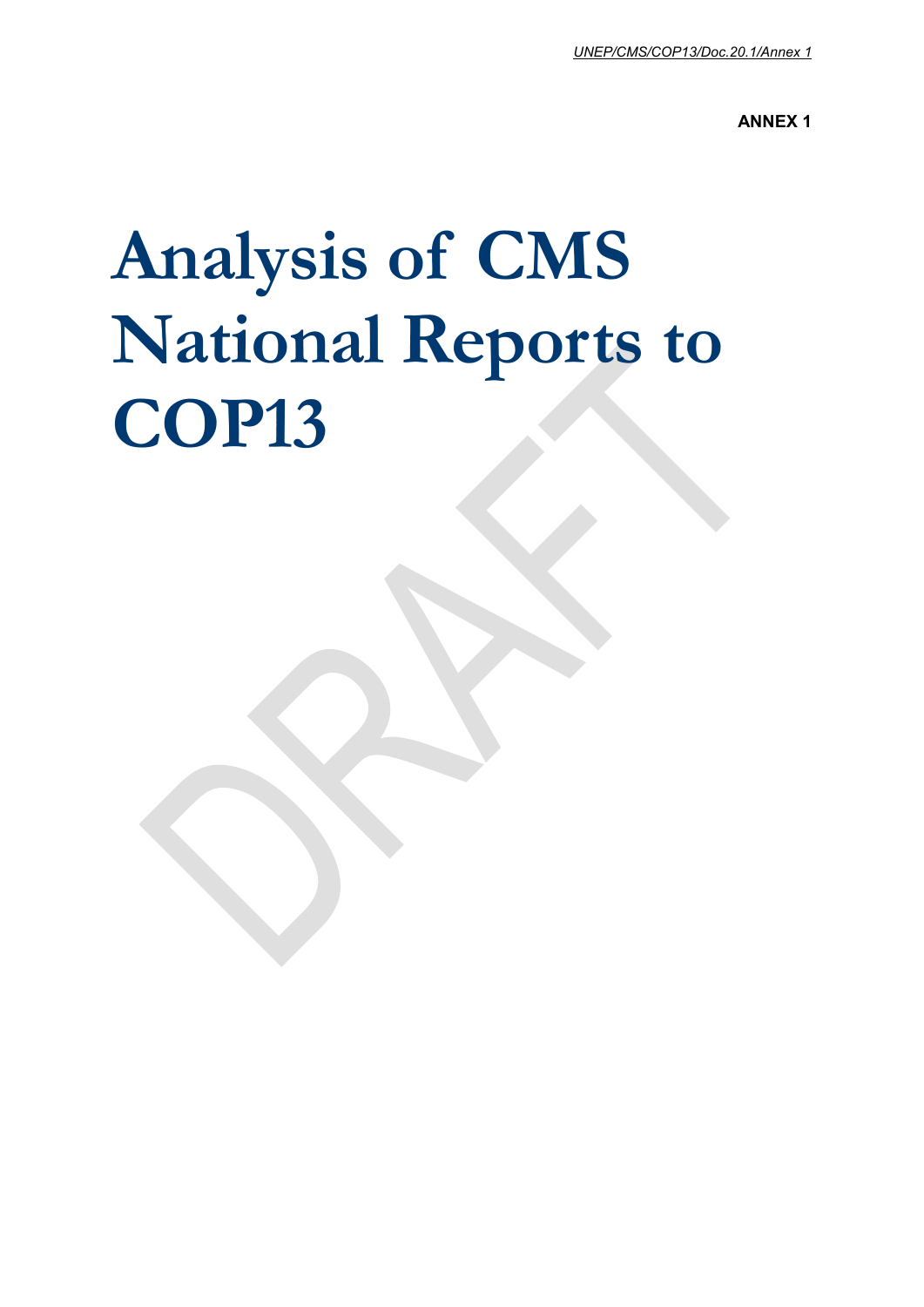# Analysis of CMS National Reports to COP13

Prepared for UNEP/CMS Secretariat

#### Authors

Frances Davis, David Pritchard, Aude Caromel, Ciara Stafford, Jessica Vitale, and Kelly Malsch

#### Citation

UNEP-WCMC. 2019. Analysis of CMS National Reports to COP13. UNEP-WCMC, Cambridge.

Acknowledgements

Published November 2019

Copyright 2019 United Nations Environmental Programme

Design and typesetting Ralph Percival Cover image: *Genus species*, by XXXXX, licensed via XXXXX



The UN Environment Programme World Conservation Monitoring Centre (UNEP-WCMC) is a global Centre of excellence on biodiversity. The Centre operates as a collaboration between the UN Environment Programme and the UK-registered charity WCMC. Together we are confronting the global crisis facing nature.

This publication may be reproduced for educational or non-profit purposes without special permission, provided acknowledgement to the source is made. Reuse of any figures is subject to permission from the original rights holders. No use of this publication may be made for resale or any other commercial purpose without permission in writing from the UN Environment Programme. Applications for permission, with a statement of purpose and extent of reproduction, should be sent to the Director, UNEP-WCMC, 219 Huntingdon Road, Cambridge, CB3 0DL, UK.

The contents of this report do not necessarily reflect the views or policies of the UN Environment Programme, contributory organisations or editors. The designations employed and the presentations of material in this report do not imply the expression of any opinion whatsoever on the part of the UN Environment Programme or contributory organisations, editors or publishers concerning the legal status of any country, territory, city area or its authorities, or concerning the delimitation of its frontiers or boundaries or the designation of its name, frontiers or boundaries. The mention of a commercial entity or product in this publication does not imply endorsement by the UN Environment Programme.

#### **UN Environment Programme World Conservation Monitoring Centre (UNEP-WCMC)**

219 Huntingdon Road, Cambridge CB3 0DL, UK Tel: +44 1223 277314 [www.unep-wcmc.org](http://www.unep-wcmc.org/)

The UN Environment Programme promotes environmentally sound practices globally and in its own activities. Printing on paper from environmentally sustainable forests and recycled fibre is encouraged.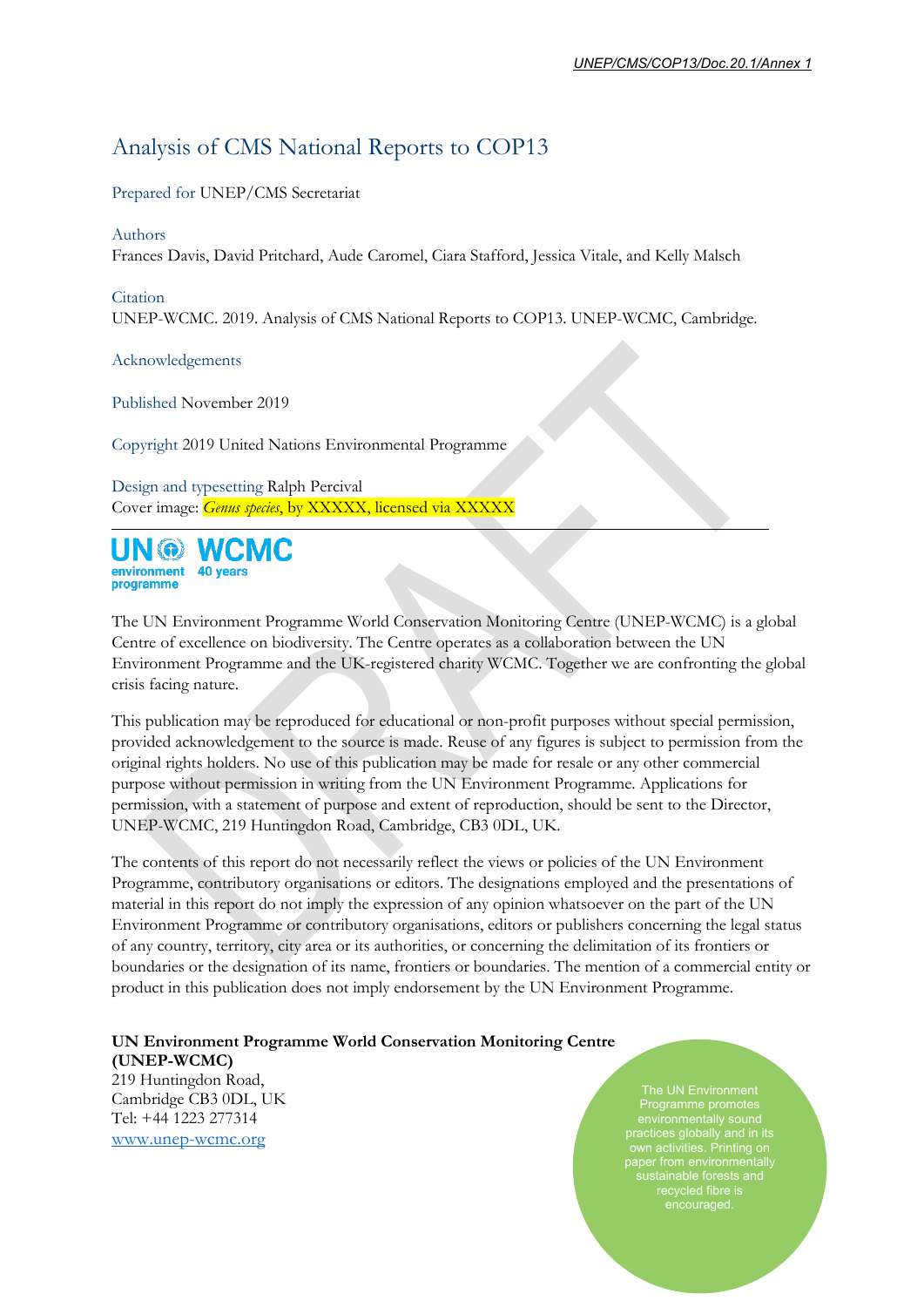## Contents

| XVII - Traditional knowledge, innovations and practices of indigenous and local communities 35 |
|------------------------------------------------------------------------------------------------|
|                                                                                                |
|                                                                                                |
|                                                                                                |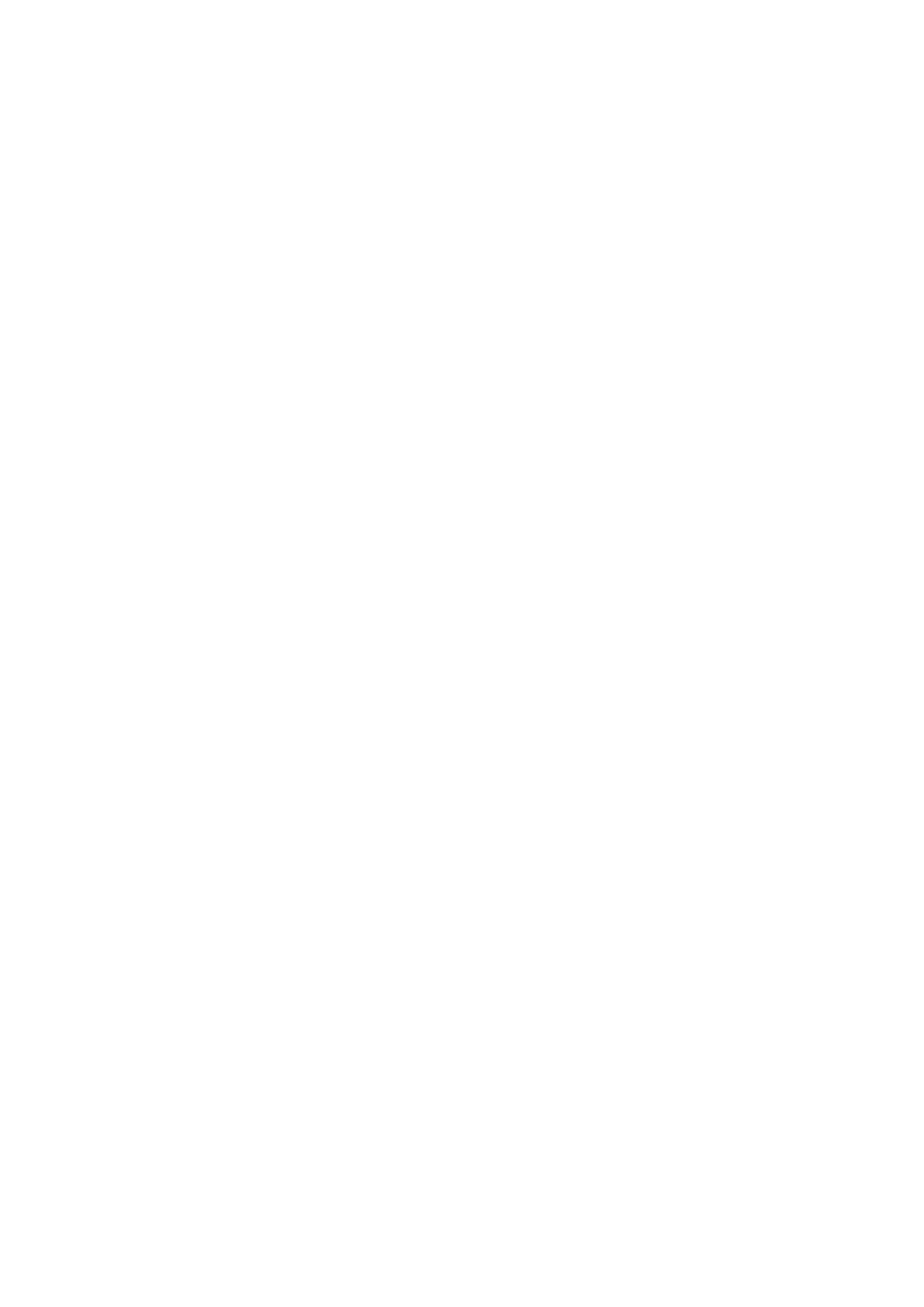## **Executive summary**

<span id="page-5-0"></span>This report presents a synthesis of the information provided by Parties to the Convention on the Conservation of Migratory Species of Wild Animals (CMS) in their National Reports to the Convention's Conference of Parties (COP) for the reporting period between COP12 and COP13 (October 2017-August 2019). It comprises an analysis of the 79 National Reports that were submitted by the reporting deadline for COP13, representing 61% of Parties that were signatories to CMS at the time. As of the time of writing (October 2019), a further ten National Reports had been received.

The reports analysed herein were provided in response to a reporting template that had been substantially revised following decisions made by the Parties at COP12. The revision involved reducing some of the complexity of the questionnaire and restructuring the questions to inform progress towards the 16 global targets included in the Strategic Plan for Migratory Species 2015- 2023 (SPMS). Summary findings of indicative progress towards each target have been made throughout the analysis; these have been combined with additional indicators in a separate document to give a fuller picture of SPMS implementation to date. Since this is the first time reports have followed the new reporting template, comparisons with the previous triennium have not been drawn. Instead, the information contained within this report provides a benchmark for future analyses.

The National Reports indicate that progress is being made towards achieving a number of Strategic Plan targets; in particular, Parties are actively working to enhance policy frameworks, to improve knowledge and raise awareness, and to promote cooperation between countries and across sectors. Measures for protecting sites as well as managing and restoring habitats were the most frequently reported type of successful conservation action. Parties also highlighted successes involving the compilation of national species Red Lists and atlases, new and improved species protection legislation, strategies and action plans for migratory species, and actions to address specific pressures including illegal killing and poisoning.

Despite these advances, however, gaps in implementation remain, and Parties highlighted multiple areas where they faced challenges. In particular, a number of Parties do not currently have legislation in place prohibiting the taking of all Appendix I species in accordance with CMS Article III(5), representing a clear implementation gap. Although improvements in conservation status, mainly for terrestrial and aquatic mammals, were noted by some Parties, downward trends were highlighted for other groups including many bats, birds and fish. The most frequently reported barriers to effective implementation were insufficient resources and capacity, with Parties emphasising the extent to which this had hampered efforts to meet their obligations under CMS. Scientific research and innovation, exchange of information and technical assistance were other areas where support was said to be required.

A clear global consensus emerged from the reports that habitat loss and degradation were the most dominant pressures shared across multiple countries, and the highest priorities for future action; at the same time, it is noteworthy that habitat and area-based measures also dominated much of what Parties reported as their greatest advances. Other pressures reported to have been showing significant negative trends were direct killing and taking, climate change and bycatch.

Overall, while there has been notable progress, the results of the analysis point towards a need for more action, individually and cooperatively, to fulfil the ambitions of the Convention. Adequate mobilization of resources and capacity-building, particularly to address the escalating threats on migratory species, will be essential for this.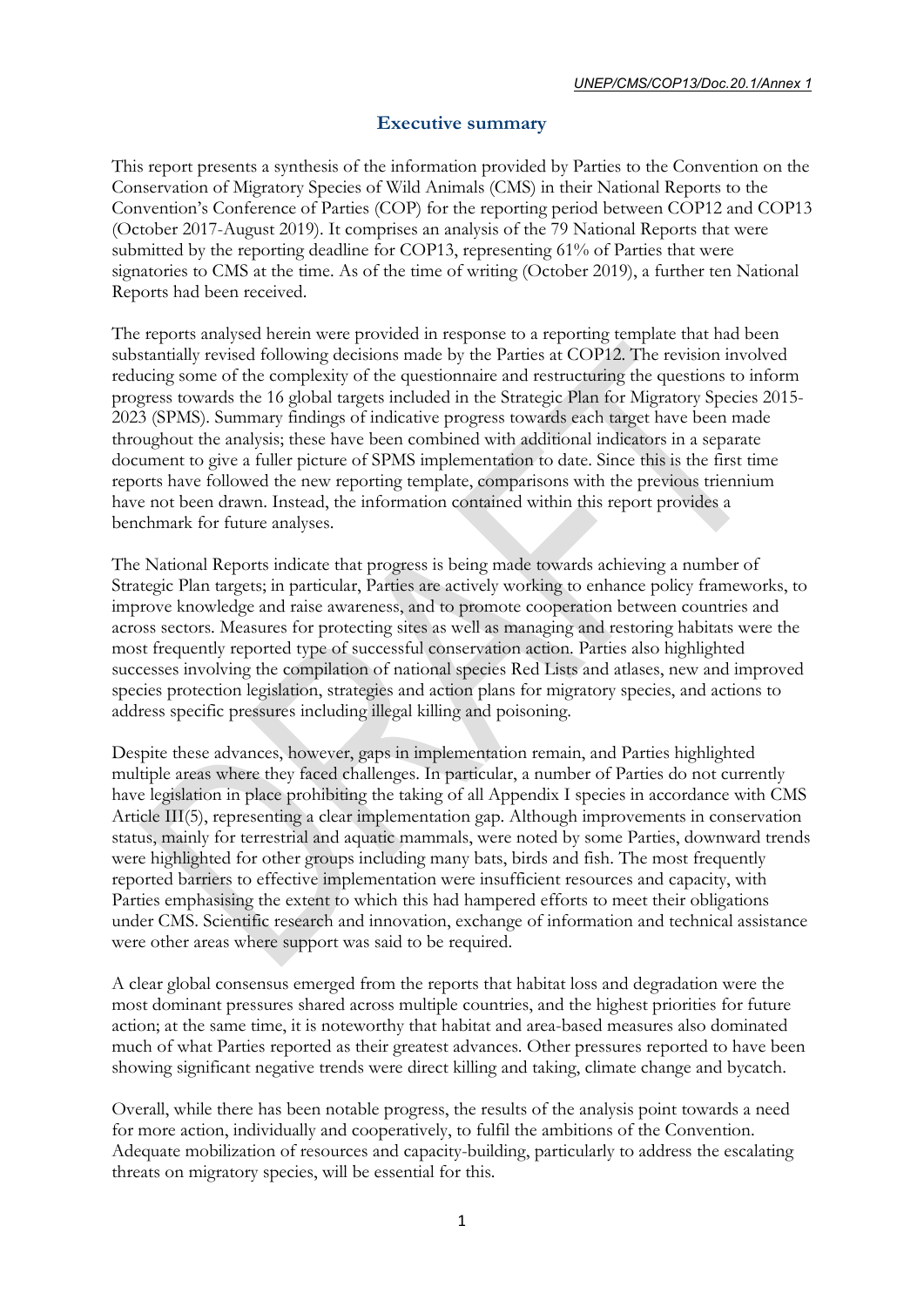## **I – Introduction**

<span id="page-6-0"></span>The CMS national reporting process is an invaluable resource for assessing the implementation of the Convention. Article VI, paragraph 3 of the Convention requires Parties that are Range States of migratory species listed in Appendices I and II to inform the Conference of the Parties, through the Secretariat, of the measures they are taking to implement the provisions of the Convention for those species. As well as illuminating the results of efforts to date (both in terms of the status of the Convention and the status of migratory species), the findings help to identify potential gaps in implementation and to guide future action.

A standardised format for reporting is important to enable a global overview, highlighting trends, successes and challenges at national, regional and global levels. A revised format for the reports to COP13 was developed in response to mandates contained in Resolutions 11.02 and 12.05, followed by Decisions 12.4 and 12.5. This revised format was approved by the Standing Committee at its 48<sup>th</sup> meeting and made available to Parties in the three Convention languages in December 2018. The questionnaire was formally opened in the Online Reporting System (including guidance for compilers) in April 2019, with a response deadline of 17 August 2019.

The revision of the format was designed to achieve several objectives, defined in Decision 12.4. These included:

- taking account of lessons learnt and recommendations arising from the analyses of the reports submitted to COPs 11 and 12,
- improving synergies with other relevant reporting processes both within the CMS Family and beyond,
- achieving an overall shortening and simplification of the format, and
- crucially, responding to the request from COP11 (Resolution 11.02) and the recommendation from the Strategic Plan Working Group to align CMS national reporting with the Strategic Plan for Migratory Species (SPMS) 2015-2023, so that the reports could provide information to assess progress towards the achievement of the targets in the plan, without creating an additional burden for Parties.

All National Reports are public documents, available on the CMS [website.](https://www.cms.int/en/documents/national-reports) They can therefore be directly consulted as an official source of information on CMS implementation and on migratory species in the individual countries. Each Party's situation can be related to the global picture and to the situation of other Parties, and opportunities for further synergies at regional and transboundary levels can be identified. Reports have a retrospective function in providing insights into the progress made to date, while also providing valuable information for forward planning - to address identified gaps, obstacles and opportunities, to set priorities and to mobilize resources in support of action for conserving migratory species.

The Parties at COP12, in Resolution 12.05, instructed the Secretariat to undertake an analysis of the reports received and to make the results available to the Parties. These results, forming the first analysis based on the newly revised national reporting format, are summarised in the present report. The analysis draws from the 79 reports that were submitted in time to be included (Figure 1); a further ten reports were received after the deadline. The reports submitted by the deadline represent 61% of the total number of countries that were Party to CMS at the time and hence is not a complete picture of all the implementation efforts taking place. The results nonetheless provide an adequate reflection of these efforts.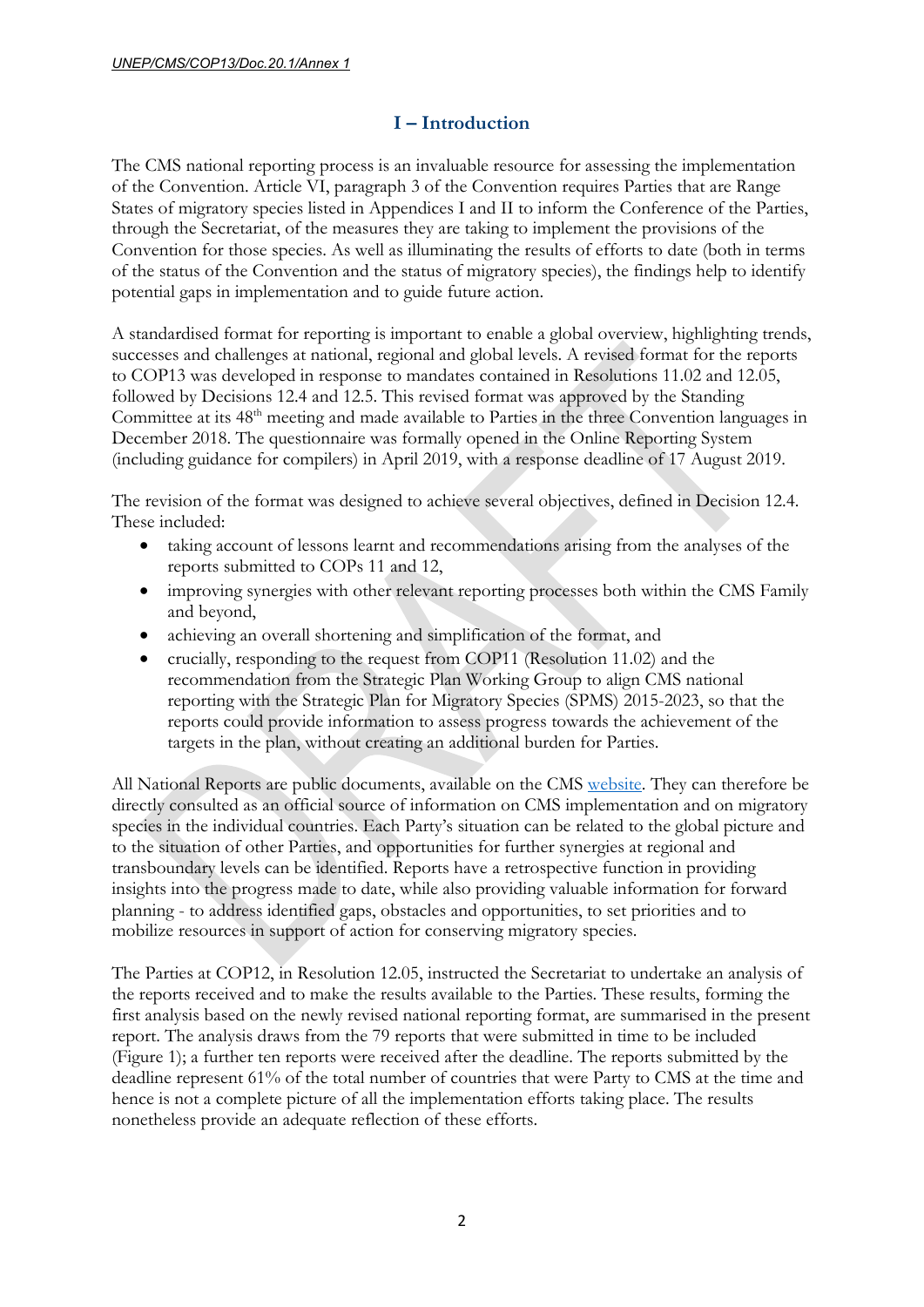

*UNEP/CMS/COP13/Doc.20.1/Annex 1*

*Figure 1: Number of National Reports submitted by Parties by the deadline according to CMS region in 2019, where the size of the chart is proportional to the number of Parties within each region.*

The analysis provides a summary of particularly salient elements of the report information. As monitoring of the Strategic Plan for Migratory Species (SPMS) draws on National Report information from Parties as the basis for a number of indicators to track progress against its targets, a summary of reported information relevant to each target is provided in the present report. The structure of the report follows the sections in the original national report questionnaire. Specific questions have been chosen for assessment and inclusion in the analysis in cases where they lend themselves most to (a) assessing progress against the SPMS targets and (b) generating actionable conclusions.

The Strategic Plan for Biodiversity 2011-2020 and its Aichi Biodiversity Targets were used as a guiding framework when developing the SPMS. Alignment of national reporting with the SPMS means that there is now also close alignment with the Aichi Targets. This harmonisation responds to calls by Parties for greater synergy, and strengthens the ability of CMS Parties and the Convention bodies to demonstrate the contribution being made by migratory species conservation to wider global agendas, including the Strategic Plan for Biodiversity and the 2030 Agenda for Sustainable Development. Information from these reports can provide insights into global efforts to conserve migratory species, which will be relevant to the Post-2020 Biodiversity Framework as it develops.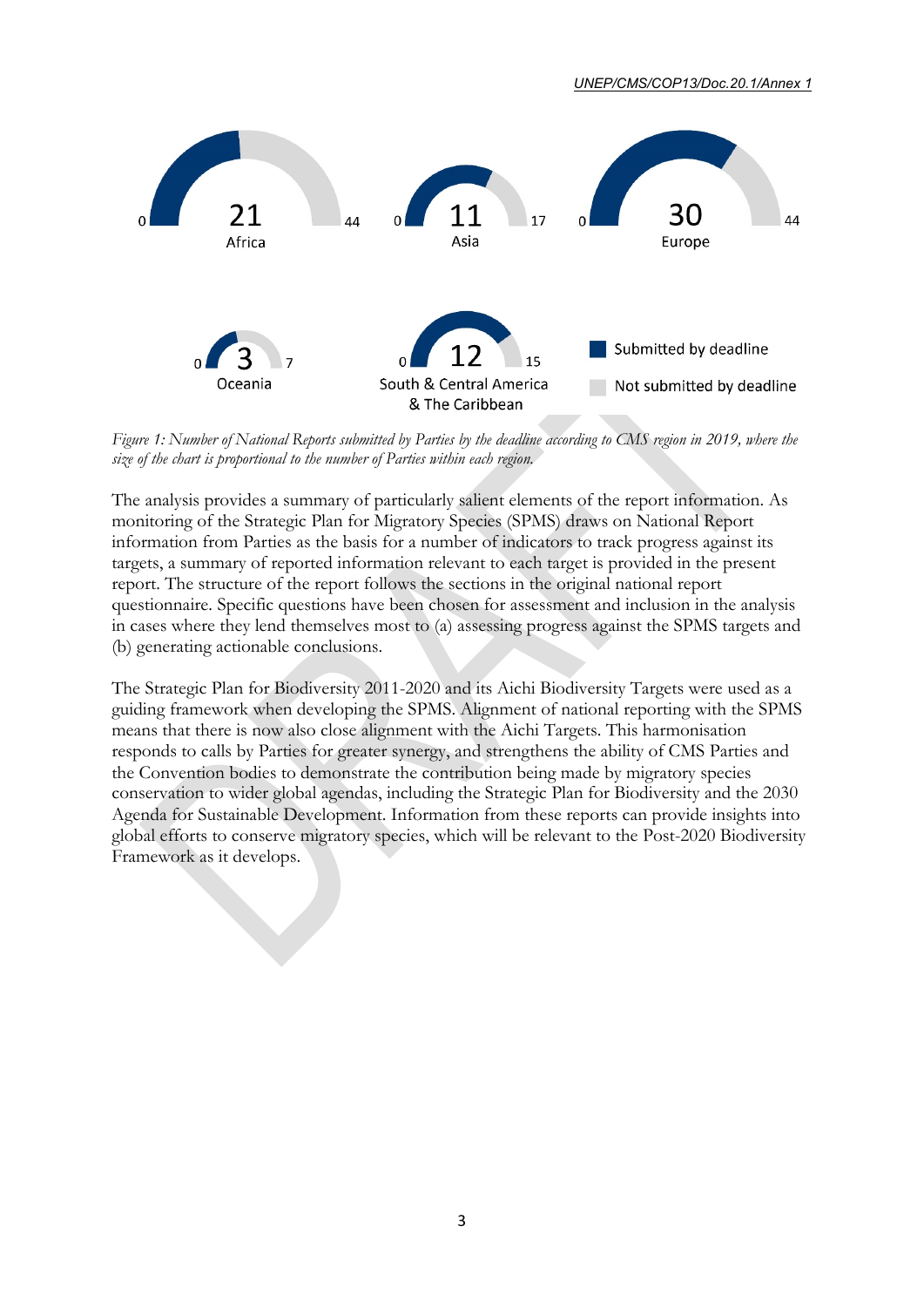## **II – High-level key messages**

<span id="page-8-0"></span>This section was new to the national report format, and it offered Parties the opportunity to share key elements of national CMS implementation progress and recommendations for the future. The responses given in this section illustrate the successes Parties have reported in implementing the Convention, the key challenges they have identified, and their main priorities for the future.

Parties were invited to respond to the three overarching questions in this section through freetext answers in their National Reports. Summarising the highly variable material received has therefore required some interpretation. For the purpose of this summary, a number of categories have been identified from the free-text information (these categories were not prompted in the questions). These categories are not mutually exclusive, therefore some of the information provided features in more than one category. While the majority of responses provided information that was highly relevant, some respondents gave information that did not directly address the questions, and the latter has therefore been excluded from the analysis.

## **1. The "most successful aspects of implementation of the Convention" during the reporting period**

## *Response rate: 71 Parties (90% of reporting Parties).*

Measures for managing and restoring habitats and protecting sites were the most frequently reported type of successful conservation action (with improved connectivity mentioned explicitly in five cases). Other frequently reported successful aspects of implementation of the Convention included:

- Research and monitoring of migratory species, and the development of conservation status assessments, including the compilation of national Red Lists and atlases;
- New and improved policies, species protection legislation, strategies and action plans of relevance to migratory species;
- Awareness raising programmes and activities;
- Actions to combat a range of threats and pressures, including, among others, actions to address impacts of energy infrastructure, and to tackle non-native or invasive species as well as illegal killing and poisoning.

Seven Parties described species-specific positive conservation status outcomes, relating to:

- Elephants (*Loxodonta africana)* in Benin;
- Flamingos *(Phoenicoparrus andinus)* in Bolivia and Argentina (reported by Bolivia);
- Raptors (including *Falco cherrug*, *Gyps fulvus*, *Aegypius monachus*, *Neophron percnopterus*, *Falco naumanni*) in Bulgaria;
- Imperial Eagle *(Aquila heliaca)*, Great Bustard *(Otis tarda)*, White-tailed Eagle *(Haliaeetus albicilla)* and Lesser White-fronted Goose *(Anser albifrons)* in Hungary;
- Saiga *(Saiga tatarica)* and Goitered Gazelle *(Gazella subgutturosa)* in Kazakhstan;
- Osprey *(Pandion haliaetus)* in the Netherlands; and
- Wolf *(Canis lupus)* and Bear *(Ursus arctos)* in Poland.

Other general areas where Parties reported successes included building capacity for conservation actions, improved governance and cooperation, resource mobilization, and engagement with stakeholders and other sectors.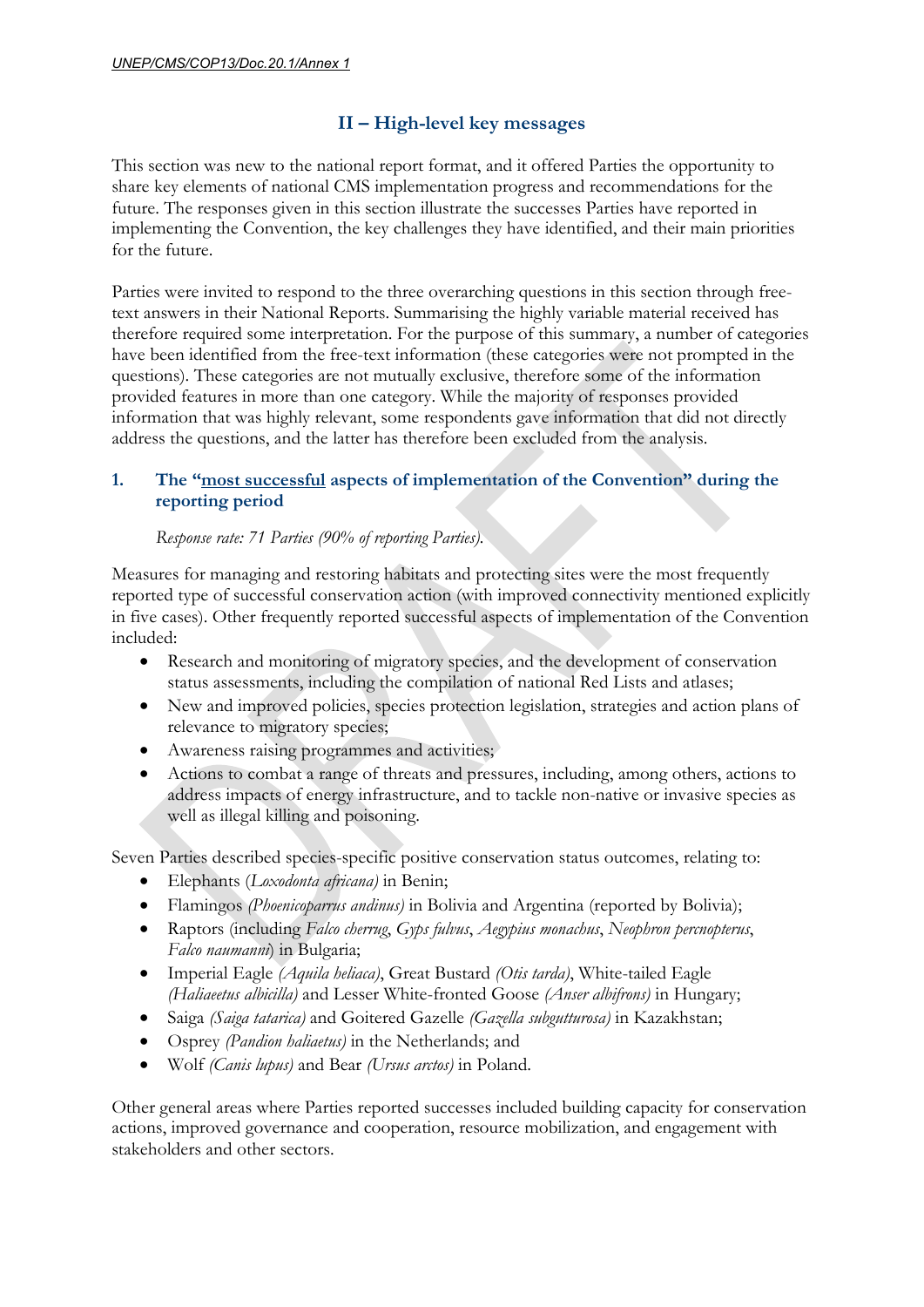## **2. The "greatest difficulties in implementing the Convention" during the reporting period**

*Response rate: 69 Parties (87% of reporting Parties).*

Insufficient resources and capacity were the most frequently cited difficulties in implementing the Convention, and these may additionally be the cause of some of the other difficulties that were reported by Parties. Insufficient awareness and knowledge as well as a lack of coordination (within the conservation sector, with other sectors and between countries) were also prominent areas of difficulty described. Impacts of or threats from specific pressures on migratory species were reported by 24 Parties, the most frequently cited of which was habitat loss and degradation.



*Figure 2.1. Greatest difficulties cited by Parties in response to HLS question 2.*

Some of the difficulties reported by Parties, such as general economic conditions or armed conflict, require solutions that lie well beyond the scope of the CMS. Some others, however, point to specific areas of action that could be addressed within the Convention, such as further scientific work or enhanced mechanisms for cooperation.

## **3. The "main priorities for future implementation of the Convention"**

#### *Response rate: 72 Parties (91% of reporting Parties).*

Securing resources and building capacity were the most frequently reported priorities for the future, which reflects the responses to question 2. Actions relating to area-based measures and strategic policy/cooperation initiatives were overall seen as higher priorities than actions to address particular types of threats and pressures. Very little of what was reported in response to this question identified priorities in terms of actions required to enhance the conservation status of specific species or taxonomic groups.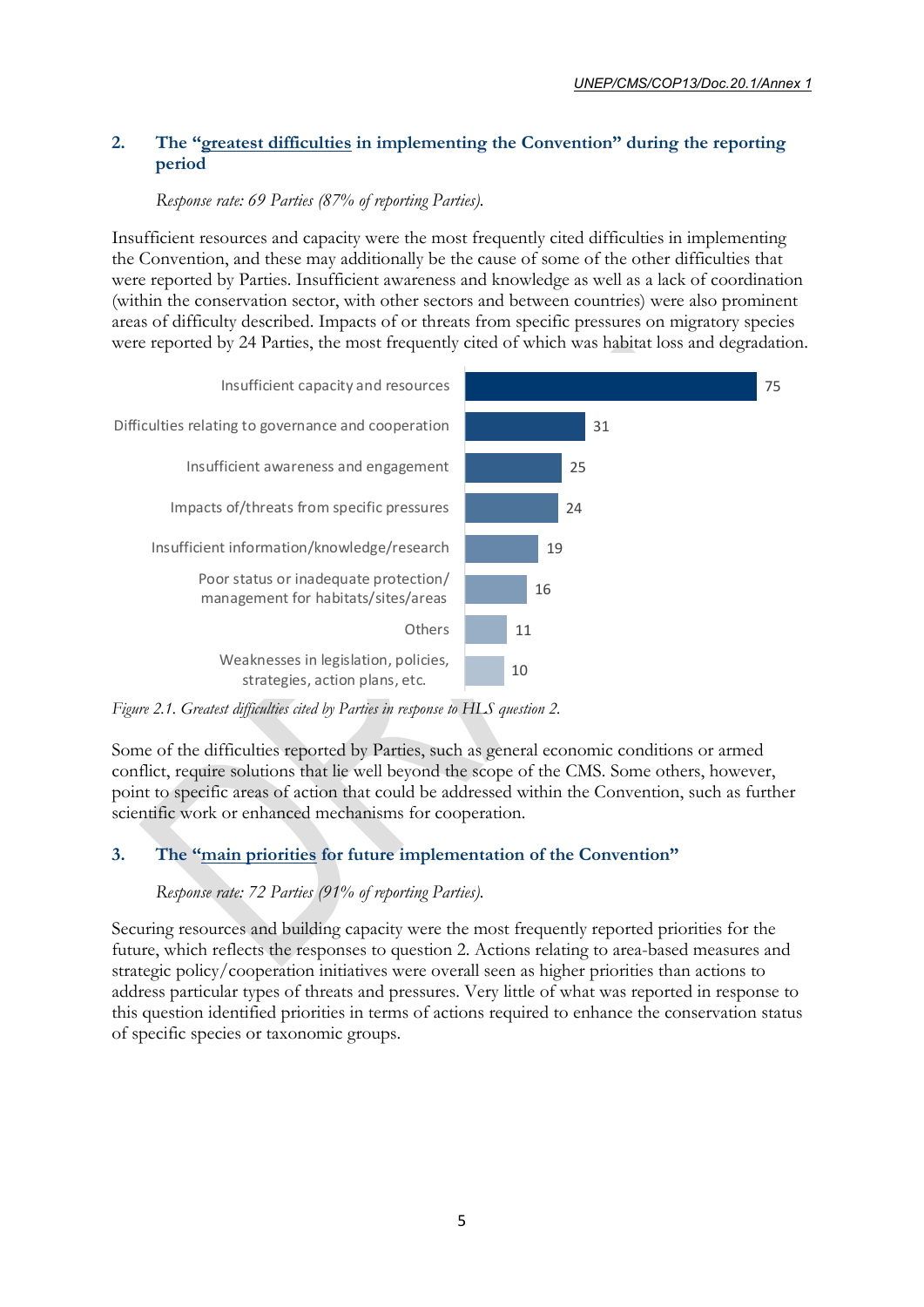

*Figure 2.2. Main priorities cited by Parties in response to HLS question 3.*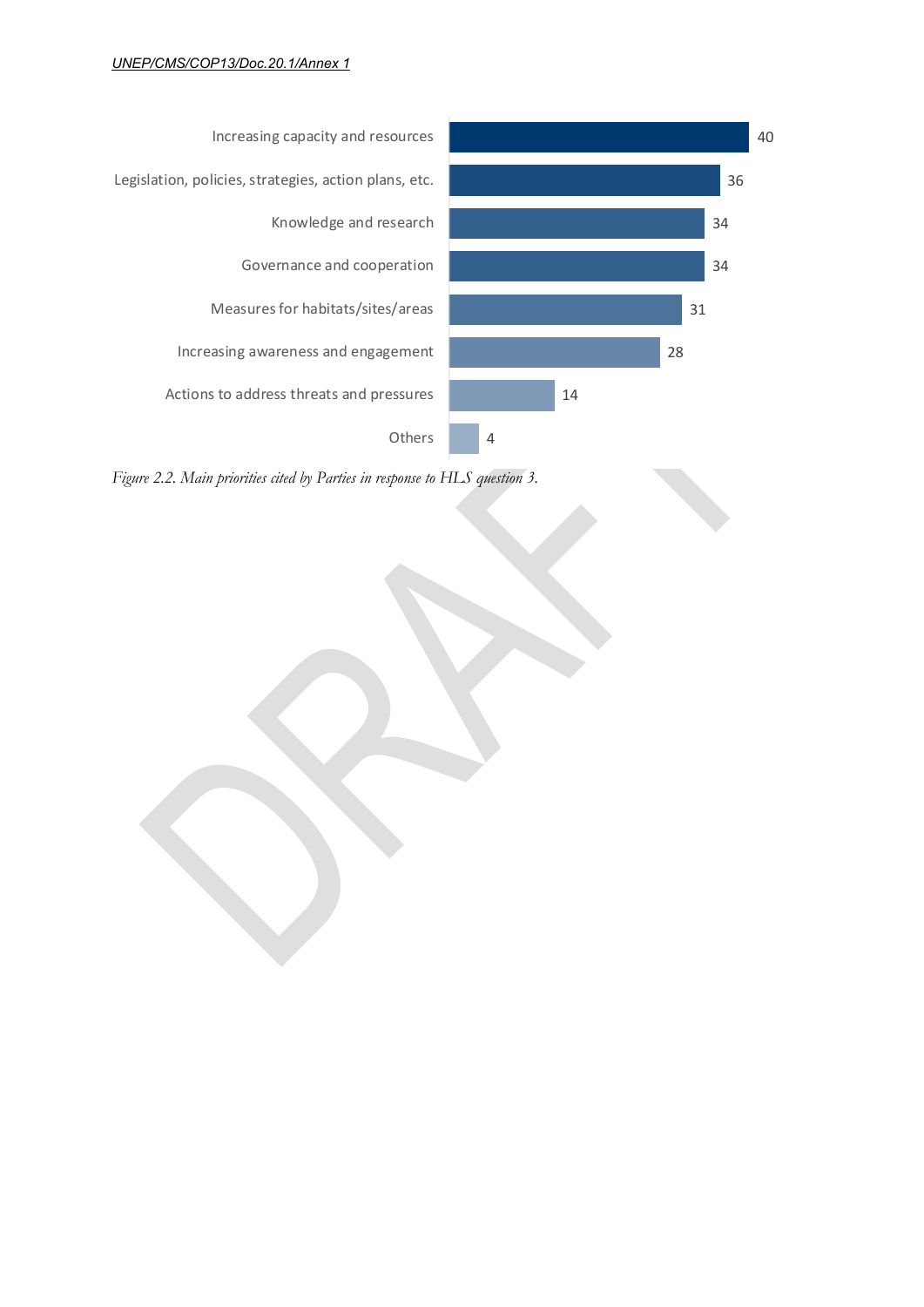## **III – Species on the Convention Appendices**

<span id="page-11-0"></span>As part of the National Report questionnaire, Parties were provided with species occurrence lists for their country for Appendices I and II, based on information held by the CMS Secretariat, and were asked to confirm whether all the taxa for which they were listed as a Range State had been correctly identified.

Seventy-four Parties (94% of reporting Parties) provided answers to the question; however, three Parties who responded to the original question by saying that amendments were needed to their species occurrence lists, did not provide an amended list. For those Parties providing a detailed response, 95% of species occurrence records (i.e. taxon/country combinations) held by the CMS Secretariat were confirmed to be correct.

Amendments required (adding or removing taxa or editing their status as vagrant, introduced or extirpated) or clarifying comments (such as nomenclature, extent of distribution, reservations or observations on status) related to 461 taxa in 38 countries across Appendices I and II. All the information provided will inform the refinement of the species distribution lists held by the CMS Secretariat and updating of relevant databases (CMS website and Species+).

Two Parties suggested that their Appendix I and Appendix II occurrence lists contained errors in that they both included some of the same species: this may suggest a misunderstanding of the listing process, as Paragraph 2 of Article IV of the Convention states that "If the circumstances so warrant, a migratory species may be listed both in Appendix I and II" and the species in question were confirmed to be listed on both Appendices.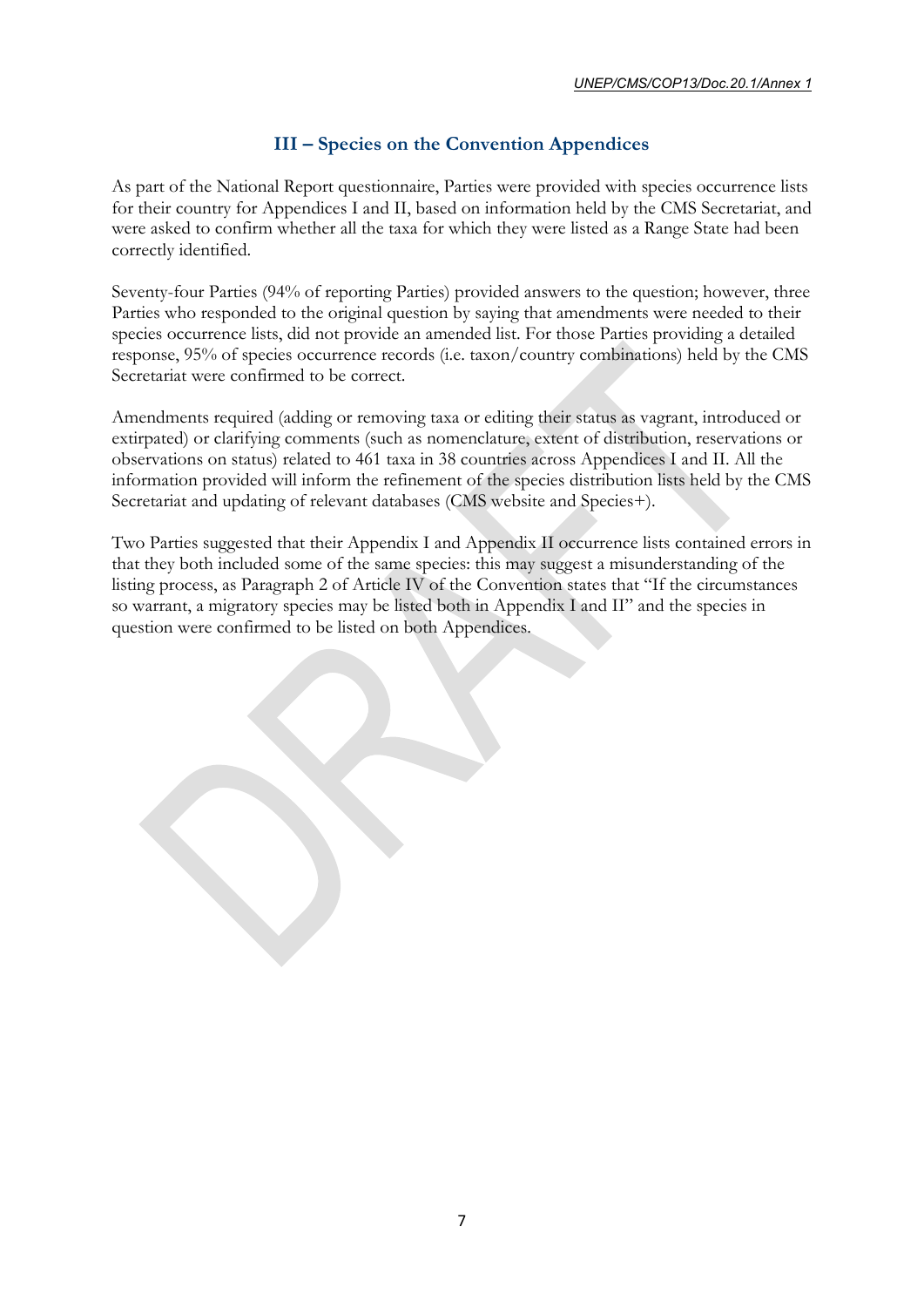## **IV – Legal prohibition of the taking of Appendix I species**

## <span id="page-12-0"></span>*Is the taking of Appendix I species prohibited by national or territorial legislation in accordance with CMS Article III(5)? (Q.IV.1)*

#### *Response rate: 76 Parties (96% of reporting Parties).*

Although three quarters of reporting Parties stated that taking was prohibited for all Appendix I species within their country, seven Parties reported that there was no legislation prohibiting such taking in their country (Figure 4.1).



*Figure 4.1. Number of Parties that reported that taking of Appendix I species is prohibited by national or territorial legislation in accordance with CMS Article III(5)*

*Where the taking of all Appendix I species is not prohibited and the reasons for exceptions in Article III(5) do not apply, are steps being taken to develop new legislation to prohibit the taking of all relevant species? If yes, at what stage of development is the legislation? (Q.IV.3)*

#### *Response rate: 17 Parties (100% of the 17 Parties for which this question applied).*

Of the 17 Parties that reported that legislation was not in place to prohibit the taking of all Appendix I species, six Parties reported that steps were being taken to develop such legislation, which would bring them in-line with Article III(5) of the Convention. Benin, Burundi, Senegal and South Africa reported that the new legislation had been fully drafted and was being considered for adoption, while Mozambique and Yemen noted that the development of such legislation was being considered. Nine Parties indicated that no steps were being taken to develop such legislation.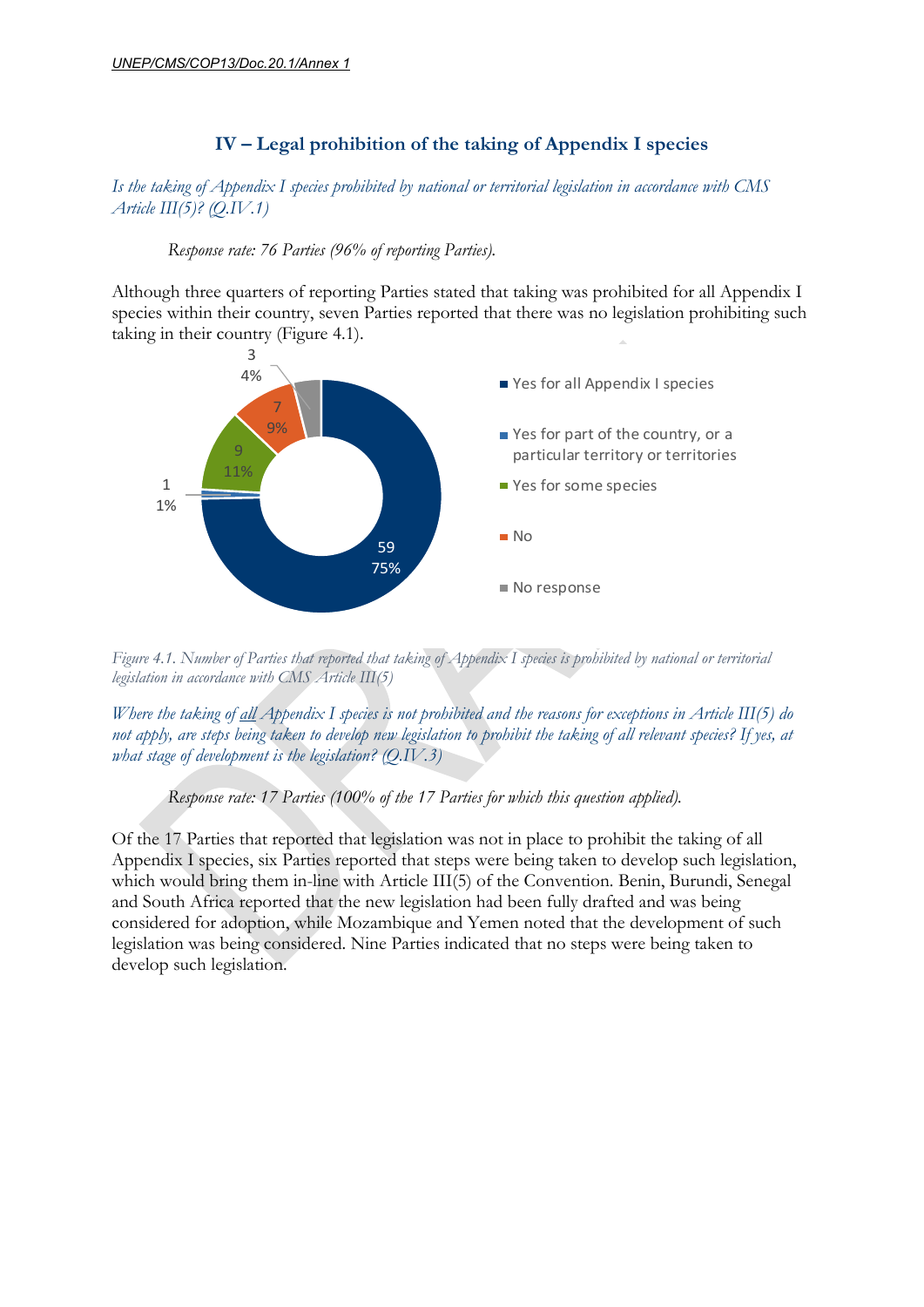*Where the taking of Appendix I species is prohibited by national legislation, have any exceptions been granted to the prohibition? If yes, please indicate which species, which reasons among those in CMS Article III(5) (a)-(d) justify the exception, any temporal or spatial limitations applying to the exception, and the nature of the "extraordinary circumstances" that make the exception necessary. (Q.IV.2)*

*Response rate: 65 Parties (96% of the 68 Parties for which this question applied).*

Of the 68 Parties stating that taking was prohibited for some or all Appendix I species within their jurisdiction, 13 Parties reported that exceptions had been granted to the prohibition. It should be noted that Parties appear to have had differing interpretations of this question, with some reporting on specific cases where exceptions had been granted in the reporting period, while others provided a list of species for which exceptions could be considered but did not specify specific instances.

Australia, Bolivia and Serbia provided details of specific cases, while Germany and Samoa reported exceptions for specific species but did not provide any details beyond the reason for the exception (Table 4.1). The most common reason given for granting an exception was where the taking was to accommodate the needs of traditional subsistence users. All species for which exceptions were reported were marine species or birds, except for the Vicuña in Bolivia.

|           | <b>Species</b>         | Reason(s) for exception |                                         |                                   |                                |  |
|-----------|------------------------|-------------------------|-----------------------------------------|-----------------------------------|--------------------------------|--|
| Party     |                        | Scientific<br>purposes  | Enhancing<br>propagation<br>or survival | Traditional<br>subsistence<br>use | Extraordinary<br>circumstances |  |
| Australia | Marine turtles         |                         |                                         |                                   |                                |  |
|           | Carcharodon carcharias |                         |                                         |                                   |                                |  |
| Bolivia   | Vicugna vicugna        |                         |                                         |                                   |                                |  |
|           | Phoenicopterus andinus |                         |                                         |                                   |                                |  |
|           | Phoenicopterus jamesi  |                         |                                         |                                   |                                |  |
| Germany   | Acipenser sturio       |                         |                                         |                                   |                                |  |
| Samoa     | Megaptera novaeangliae |                         |                                         |                                   |                                |  |
|           | Physeter macrocephalus |                         |                                         |                                   |                                |  |
|           | Ziphius cavirostris    |                         |                                         |                                   |                                |  |
|           | Chelonia mydas         |                         |                                         | ✔                                 |                                |  |
|           | Caretta caretta        |                         |                                         |                                   |                                |  |
|           | Eretmochelys imbricata |                         |                                         |                                   |                                |  |
|           | Dermochelys coriacea   |                         |                                         |                                   |                                |  |
|           | Rhincodon typus        |                         |                                         |                                   |                                |  |
| Serbia    | Gyps fulvus            |                         |                                         |                                   |                                |  |

*Table 4.1. Species for which exceptions to the prohibition of take were granted and the reasons justifying the exception, for those Parties that provided further details. Reasons for exception are those defined in CMS Article (III)5.*

Brazil, France, Switzerland and Ukraine provided lists of species for which exceptions to the provisions may be considered, but without specifying specific instances where these exceptions had been granted; Ukraine clarified that none had been granted in the reporting period. Burkina Faso, Côte d'Ivoire, Ecuador and New Zealand, although reporting that they had granted exceptions to the prohibition of taking for Appendix I species, did not provide further details.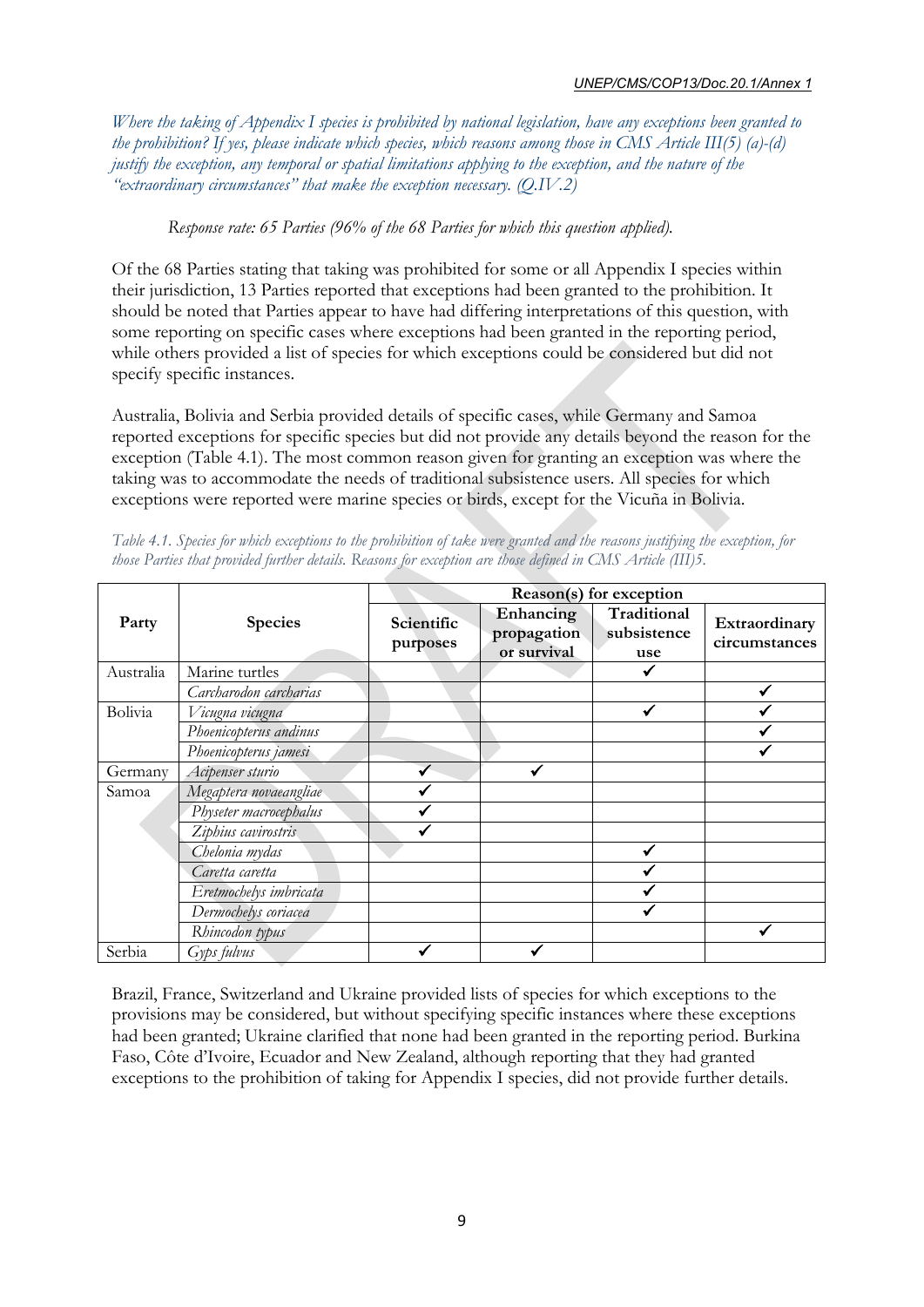*Are any vessels flagged to your country engaged outside national jurisdictional limits in intentionally taking Appendix I species? (Q.IV.4)*

*Response rate: 76 Parties (96% of reporting Parties).*

Over a quarter of reporting Parties reported not knowing whether any vessels flagged to their country were engaged in intentionally taking Appendix I species outside national jurisdictional limits (Figure 4.2).



*Figure 4.2. Number of Parties reporting that vessels flagged to their country were intentionally taking Appendix I species outside national jurisdictional limits*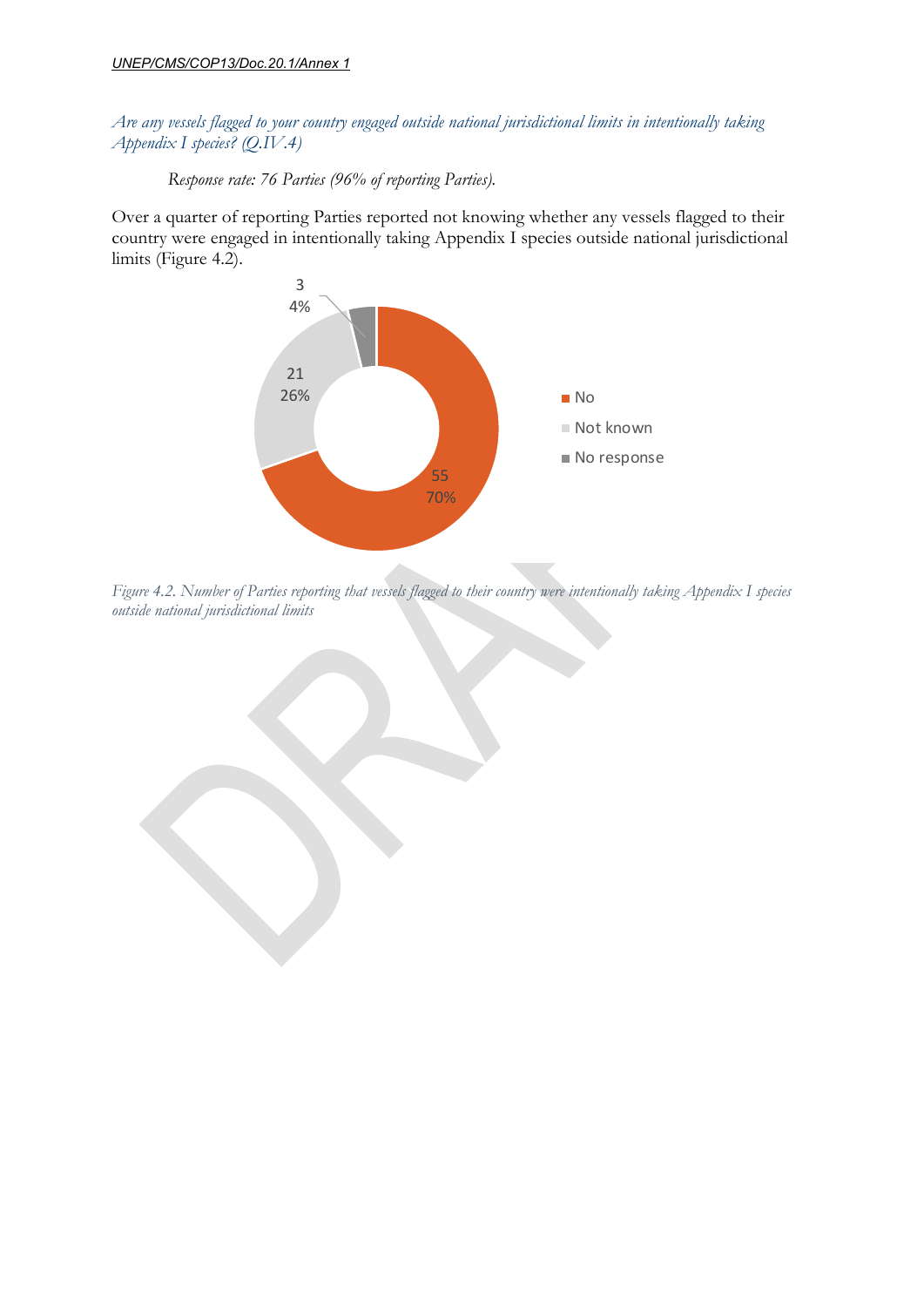## **V – Awareness**

<span id="page-15-0"></span>*SPMS Target 1: People are aware of the multiple values of migratory species and their habitats and migration systems, and the steps they can take to conserve them and ensure the sustainability of any use.*

Fifty Parties reported positive results of awareness-raising activities, indicating notable progress is being made. Data on actual levels of awareness in the terms of this target, however, are not available.

*During the reporting period, please indicate the actions that have been taken by your country to increase people's awareness of the values of migratory species, their habitats and migration systems. (Q.V.1)*

*Response rate: 79 Parties (100% of reporting Parties).*

Of the categories of action prompted in the question, the most commonly reported were press and media publicity, campaigns on specific topics, and community-based celebrations (Figure 5.1).

|                                                            | Community-based celebrations,<br>exhibitions and other events<br>59 |                               | 55 | Interpretation at nature<br>reserves and other sites |
|------------------------------------------------------------|---------------------------------------------------------------------|-------------------------------|----|------------------------------------------------------|
| Press and media publicity,<br>including social media<br>67 |                                                                     |                               |    |                                                      |
|                                                            | Engagement of<br>specific                                           |                               |    | Teaching programmes in<br>schools or colleges<br>51  |
| Campaigns on specific topics<br>62                         | stakeholder<br>groups<br>53                                         | Special<br>publications<br>53 |    | Other<br>24                                          |

*Figure 5.1. Actions reported by Parties to increase people's awareness of the values of migratory species, their habitats and migration systems*

Among the actions listed under 'Other', Parties highlighted citizen science initiatives and nature clubs.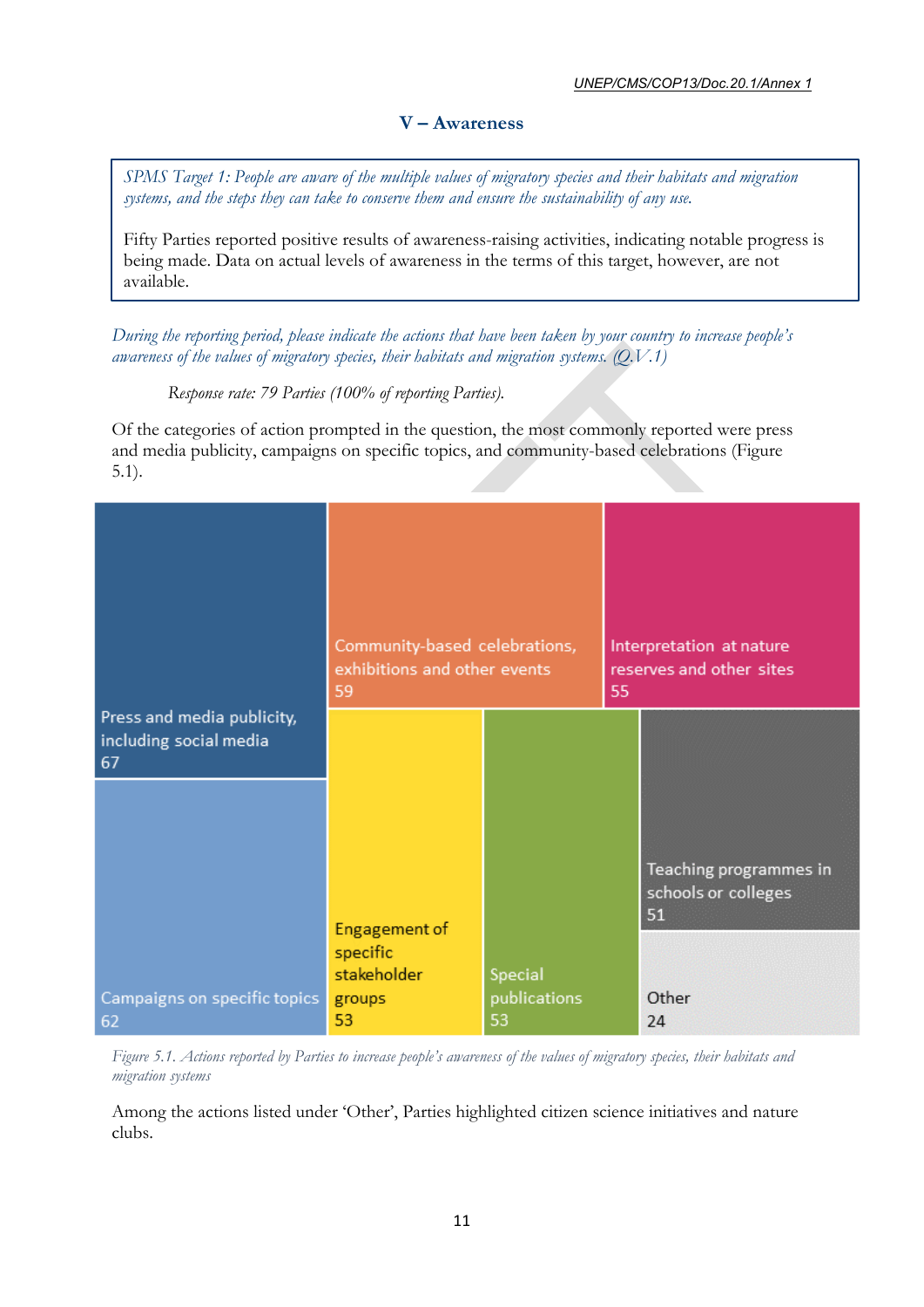*Overall, how successful have these awareness actions been in achieving their objectives? (Q.V.3)*

*Response rate: 69 Parties (87% of reporting Parties).*

Fifty Parties (63% of reporting Parties) considered that awareness-raising actions had resulted in a large positive impact or good impact (Figure 5.2).



*Figure 5.2. Reported success of awareness actions undertaken by Parties to increase people's awareness of the values of migratory species, their habitats and migration systems.*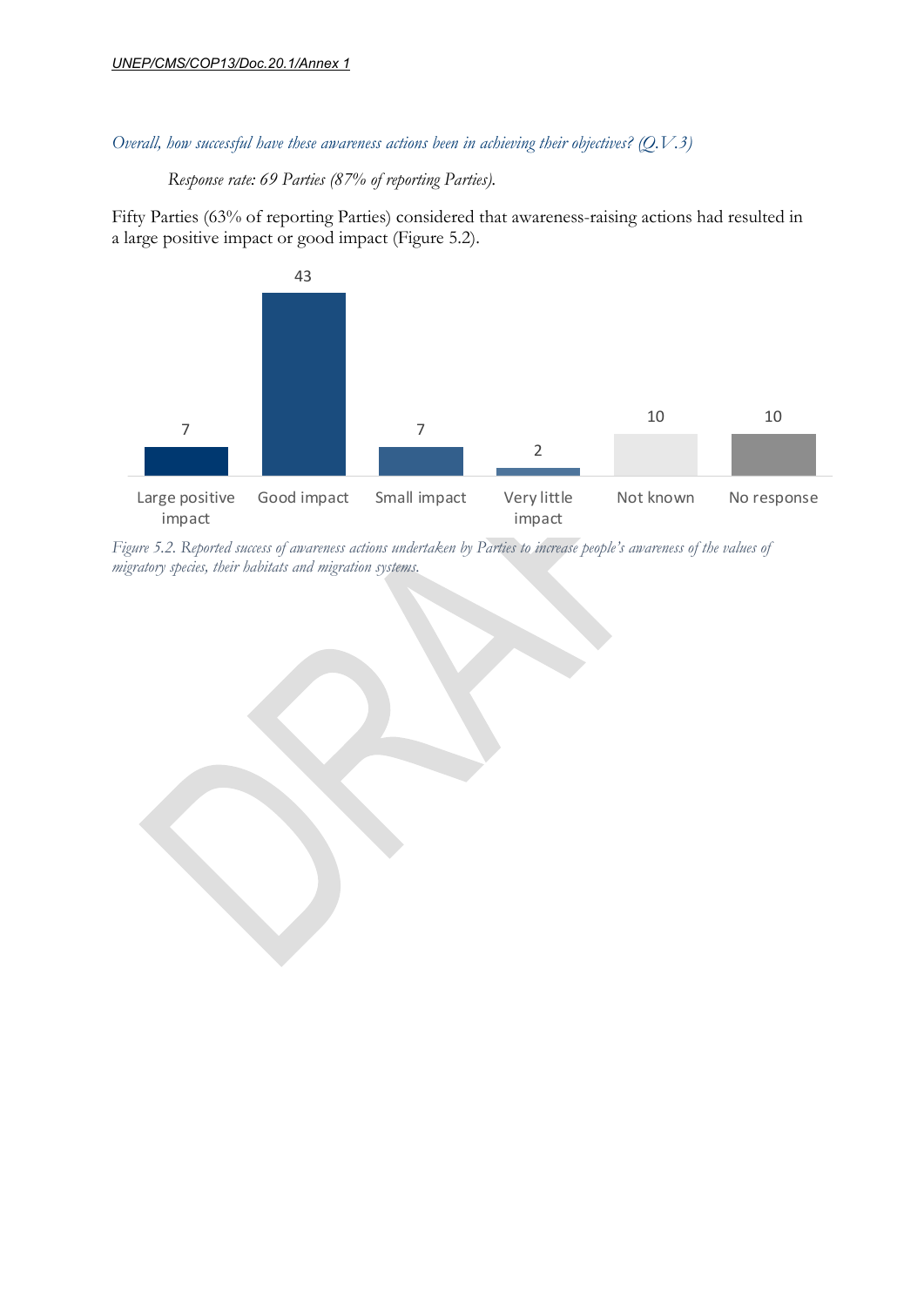## **VI – Mainstreaming migratory species in other sectors and processes**

<span id="page-17-0"></span>*SPMS Target 2: Multiple values of migratory species and their habitats have been integrated into international, national and local development and poverty reduction strategies and planning processes, including on livelihoods, and are being incorporated into national accounting, as appropriate, and reporting systems.*

Thirty-two Parties reported having strategies, plans and/or processes relating to other sectors that reference migratory species. Parties did not, however, provide many specifics in relation to how the conservation of migratory species features in processes relating to poverty reduction, livelihoods or national accounting. A few Parties indicated that migratory species were mentioned in other national reporting process, including reports to other Conventions.

*Does the conservation of migratory species currently feature in any national or local strategies and/or planning processes in your country relating to development, poverty reduction and/or livelihoods? (Q.VI.1)*

#### *Response rate: 77 Parties (98% of reporting Parties).*

Sixty-five Parties (82% of reporting Parties) reported that the conservation of migratory species featured in national or local strategies and/or planning processes in their country: 32 of these Parties addressed the mainstreaming of migratory species in other sectors and processes, while the others referred to projects and strategies within the biodiversity sector itself.

Of the 32 Parties that mentioned links with other sectors, 19 referred to impact assessments for development projects and/or spatial planning processes in general. Eleven mentioned national development plans or strategies, while two referred to sustainable resource management plans. Several Parties mentioned more than one type of cross-sectoral linkage. Some notable individual cases included France citing a sustainable development scheme and a framework that relates biodiversity to local development and quality of life issues, the Netherlands referring to corporate social responsibility and a Natural Capital Agenda which promotes mutual interdependence of the economy and nature, and New Zealand mentioning a Living Standards Framework that links the natural environment to social well-being and resilience.

Only two Parties mentioned poverty reduction: one (Paraguay) referring to a project relating to forestry and energy, and the other (Morocco) indicating that strategies relating to poverty reduction rarely take migratory species into account.

*Do the 'values of migratory species and their habitats' referred to in SPMS Target 2 currently feature in any other national reporting processes in your country? (Q.VI.2)*

#### *Response rate: 79 Parties (100% of reporting Parties).*

Fifty-one Parties (65% of reporting Parties) reported that the values of migratory species and their habitats featured in other national reporting processes in their country; overall, however, question VI.2 does not appear to have been clearly understood by all respondents, with many commenting on plans and regulations but not mentioning reporting.

Among those who provided relevant details, most referred to regular reporting processes (for example under international agreements or internal 'State of the Environment' reporting), but there were also some references to 'one-off' reports, covering: priority areas for conservation (Brazil and the United Arab Emirates); a review of the state of the country's land (New Zealand); a marine mammal status review (New Zealand) and a species and habitats review (Romania).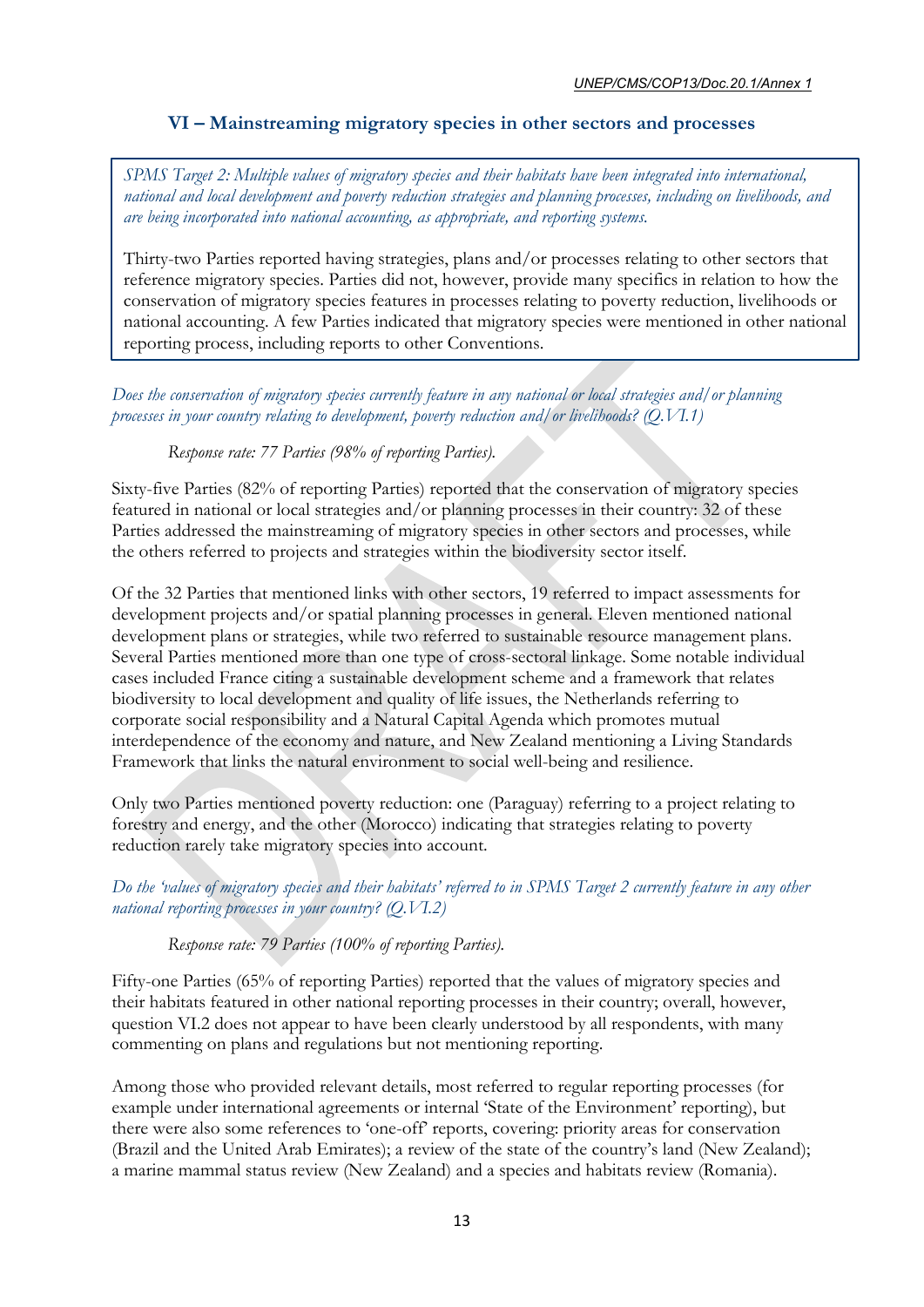#### *UNEP/CMS/COP13/Doc.20.1/Annex 1*

National 'State of the Environment' reports were mentioned by Australia, Georgia and New Zealand. The Dominican Republic referred to annual operational reports by its Environment Ministry, and Uganda mentioned a natural capital accounting initiative. Other specific reporting processes mentioned referred to fisheries (Australia and Seychelles), a programme on sharks and rays (Brazil), the status of the Great Barrier Reef (Australia) and reporting by NGOs on their work (Seychelles).

Reporting to other biodiversity MEAs in theory could be relevant for all Parties/Signatories to those MEAs, but reporting to the CBD was only mentioned by nine Parties, reporting to the Ramsar Convention by five, to CITES by three, to the International Whaling Commission by two, to the Bern Convention by three, to the European Commission for the EU Nature Directives by six and in relation to CMS daughter instruments by three.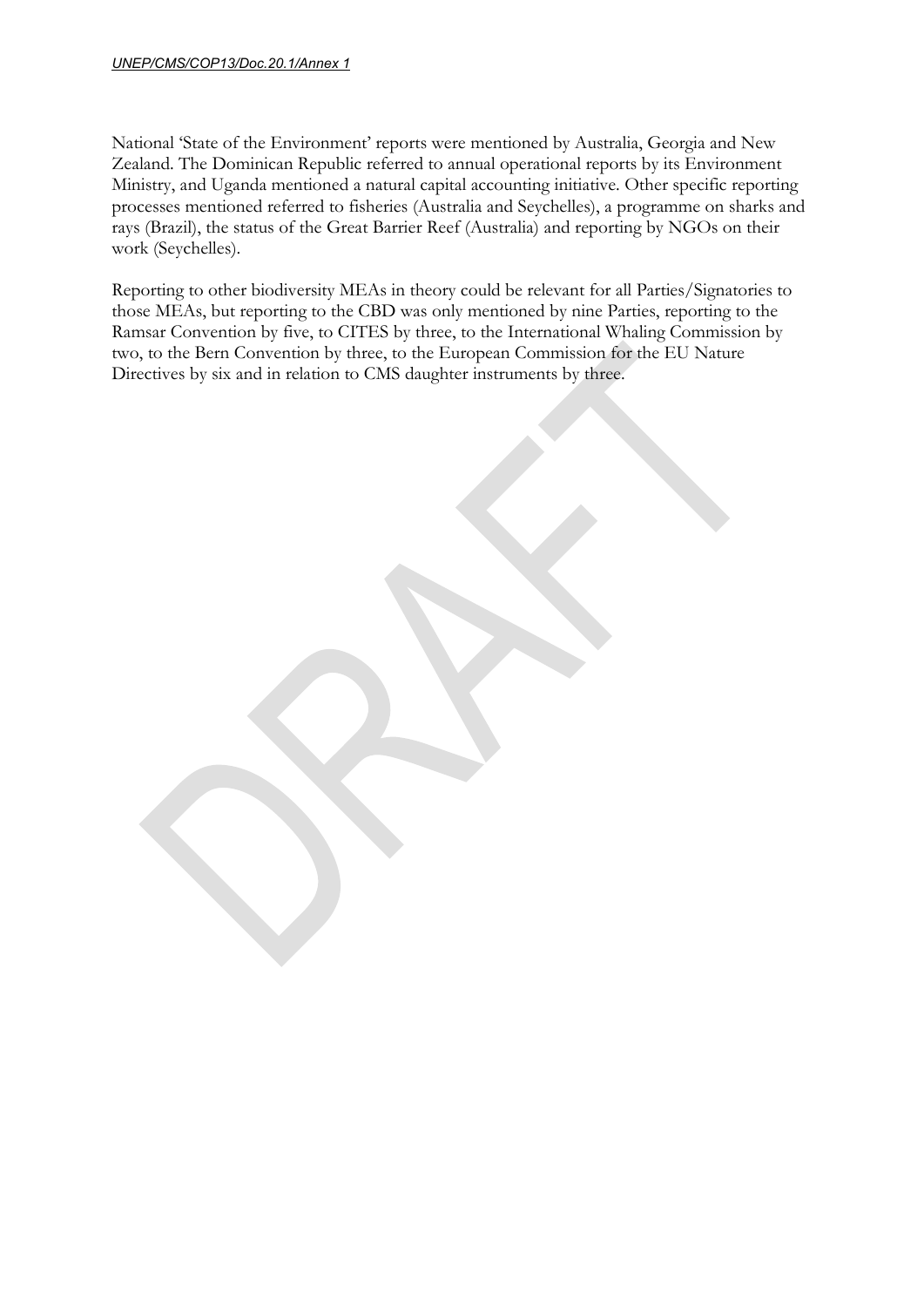## **VII – Governance, policy and legislative coherence**

<span id="page-19-0"></span>*SPMS Target 3: National, regional and international governance arrangements and agreements affecting migratory species and their migration systems have improved significantly, making relevant policy, legislative and implementation processes more coherent, accountable, transparent, participatory, equitable and inclusive.*

Twenty-six Parties reported that existing governance arrangements already satisfied all the points in Target 3. Twenty-one others indicated that relevant improvements making either a major contribution or a good contribution towards achieving the target had been made in the reporting period.

*Have any governance arrangements affecting migratory species and their migration systems in your country, or in which your country participates, improved during the reporting period? If yes, to what extent have these improvements helped to achieve Target 3 of the Strategic Plan for Migratory Species? (Q.VII.1)*

*Response rate: 75 Parties (95% of reporting Parties).*

Thirty-seven Parties (47% of reporting Parties) suggested that relevant governance arrangements had improved during the reporting period (Figure 7.1a), although the additional details provided suggested that some of these instances were unrelated to governance as such. Of the 37, five reported that the improvements made a major contribution towards achieving Target 3 of the Strategic Plan, while 16 reported that they made a good contribution (Figure 7.1b). Twenty-six Parties (33% of reporting Parties) reported that existing governance arrangements already satisfied all the points in Target 3.



*Figure 7.1. a) Number of Parties that reported improvements in relevant governance arrangements and b), for those that indicated 'yes', the role of these improvements toward achieving Target 3.*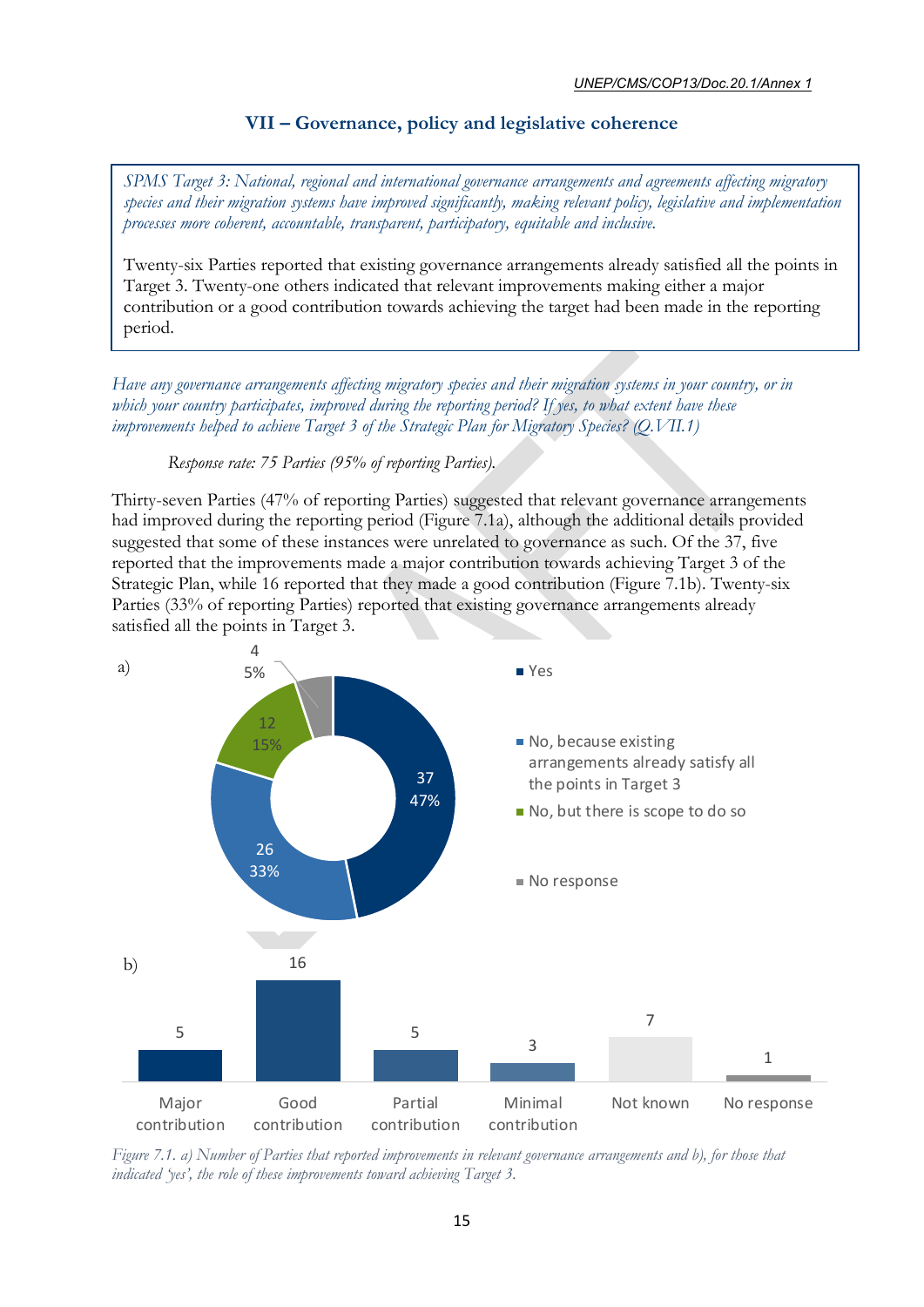*Has any committee or other arrangement for liaison between different sectors or groups been established at national or other territorial level in your country that addresses CMS implementation issues? (Q.VII.2)*



*Response rate: 75 Parties (95% of reporting Parties).*

*Does collaboration between the focal points of CMS and other relevant Conventions take place in your country to develop coordinated and synergistic approaches? (Q.VII.3)*



*Has your country or any jurisdictional subdivision within your country adopted legislation, policies or action plans that promote community involvement in conservation of CMS-listed species? (Q.VII.4)*



*Response rate: 77 Parties (97% of reporting Parties).*

*Response rate: 79 Parties (100% of reporting Parties).*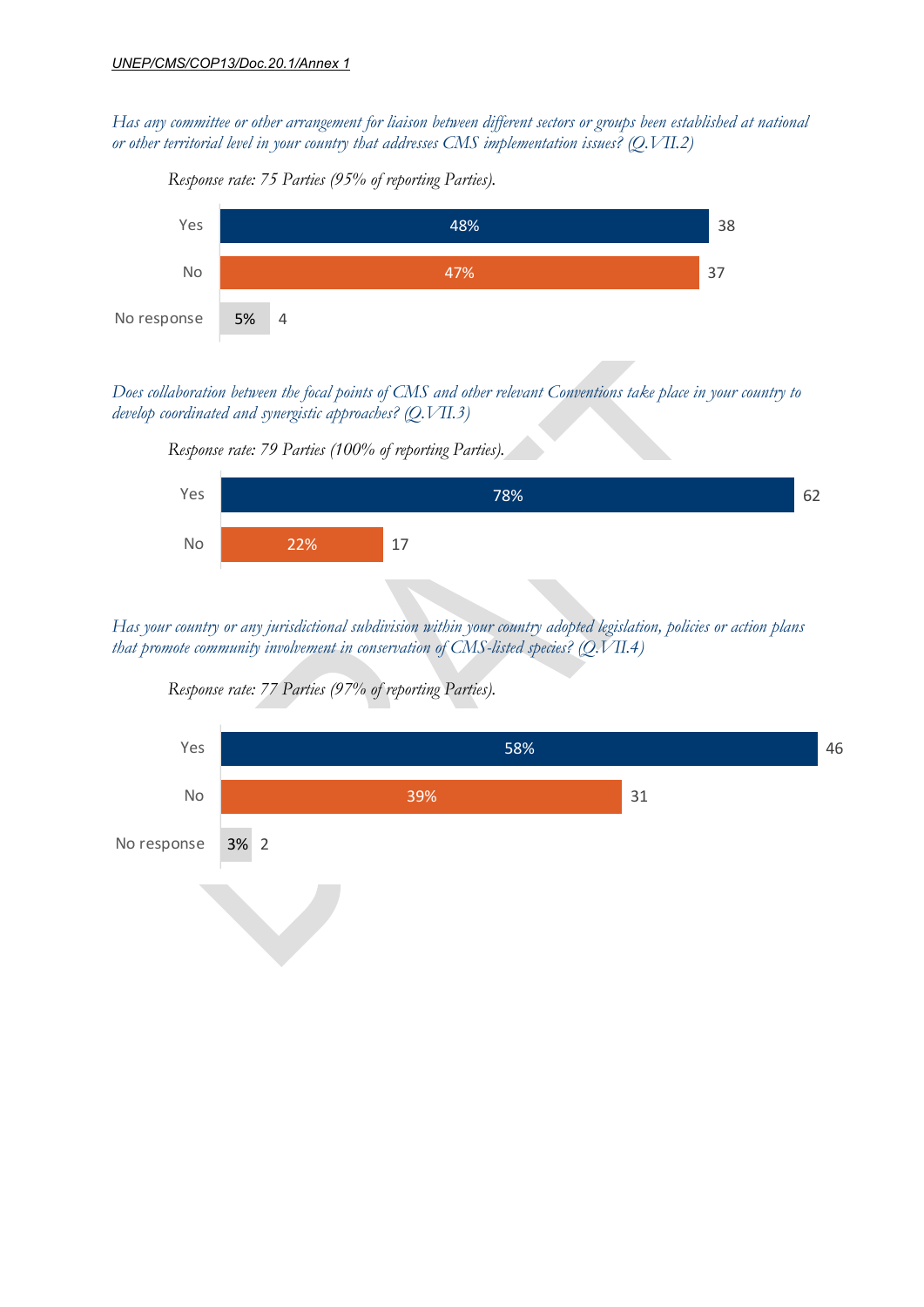## **VIII – Incentives**

<span id="page-21-0"></span>*SPMS Target 4: Incentives, including subsidies, harmful to migratory species, and/or their habitats are eliminated, phased out or reformed in order to minimize or avoid negative impacts, and positive incentives for the conservation of migratory species and their habitats are developed and applied, consistent with engagements under the CMS and other relevant international and regional obligations and commitments.*

Over half of the reporting Parties have made some progress with developing or applying positive incentives. Fewer than a third, however, reported being able to tackle harmful incentives, though a further 24 Parties indicated that harmful incentives had never existed in their country. The concept of harmful incentives has, however, been subject to some mixed interpretations.

*Has there been any elimination, phasing out or reforming of harmful incentives in your country resulting in benefits for migratory species? (Q.VIII.1)*

#### *Response rate: 75 Parties (95% of reporting Parties).*

Fourteen Parties (18% of reporting Parties) reported eliminating, phasing out, or reforming harmful incentives (Figure 8.1) and 10 Parties (13% of reporting Parties) reported having partly done so. The concept of a 'harmful incentive' was interpreted in different ways by Parties, some examples seemingly relating to harmful activities rather than incentives as such. Actions to remove harmful incentives were identified in a range of sectors including agriculture, fisheries, energy, finance, forestry, and waste management.



*Number of reporting Parties that reported fully or partly eliminating, phasing out or reforming harmful incentives in their country with resulting benefits for migratory species*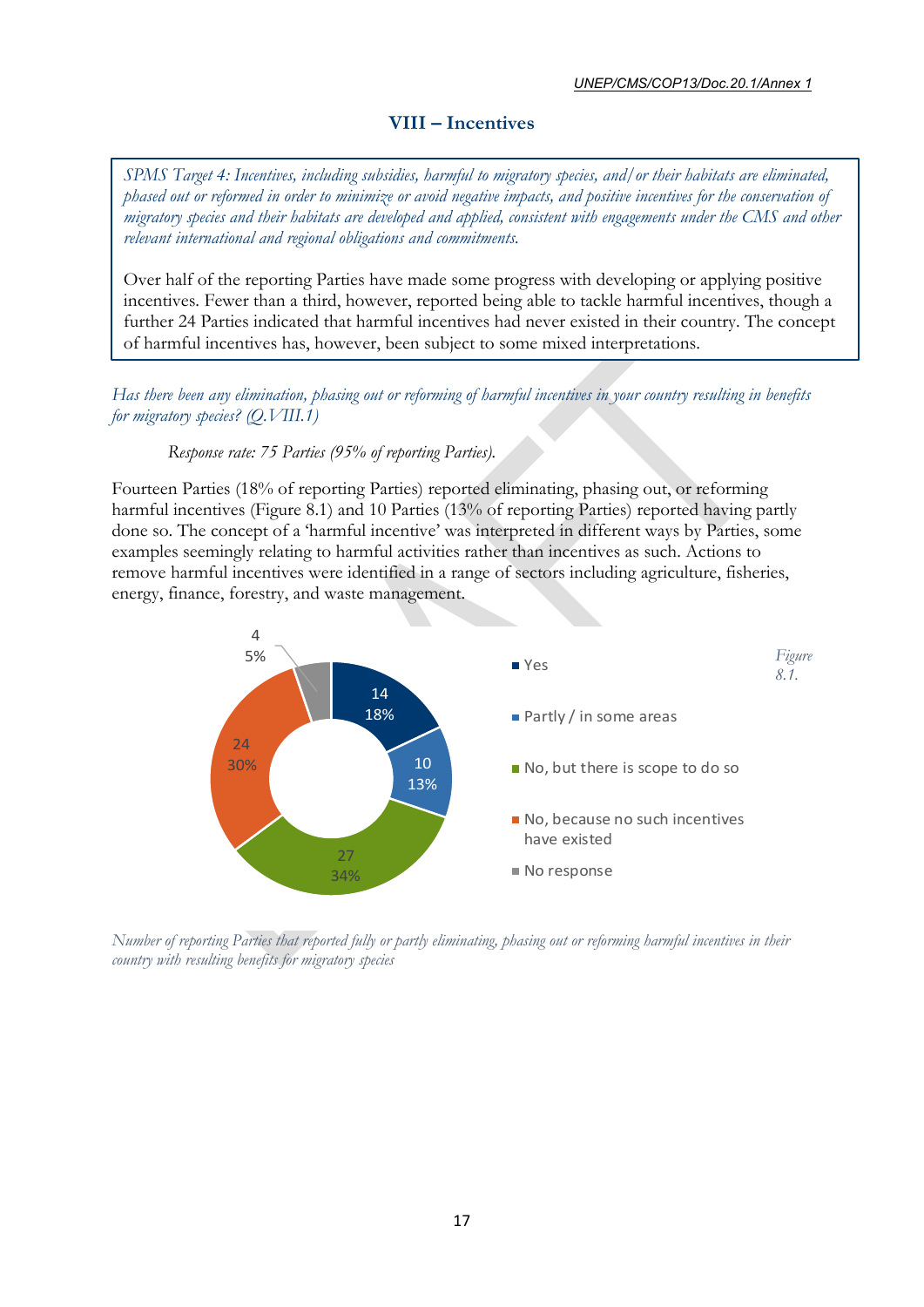#### *Has there been development and/or application of positive incentives in your country resulting in benefits for migratory species? (Q.VIII.2)*

*Response rate: 78 Parties (99% of reporting Parties).*

Twenty-one Parties (26% of reporting Parties) indicated that they had developed or applied positive incentives resulting in benefits for migratory species (Figure 8.2). Parties that reported having developed or implemented such incentives, as well as those who had partly done so, outlined a wide range of measures undertaken in different sectors, including fisheries, forestry, agriculture, transport, waste management, energy, and forestry. Three Parties (France, Sweden and Uganda) specifically mentioned benefits for migratory species as a result of measures taken.



*Figure 8.2. Number of reporting Parties that reported having developed or applied positive incentives in their country with resulting benefits for migratory species*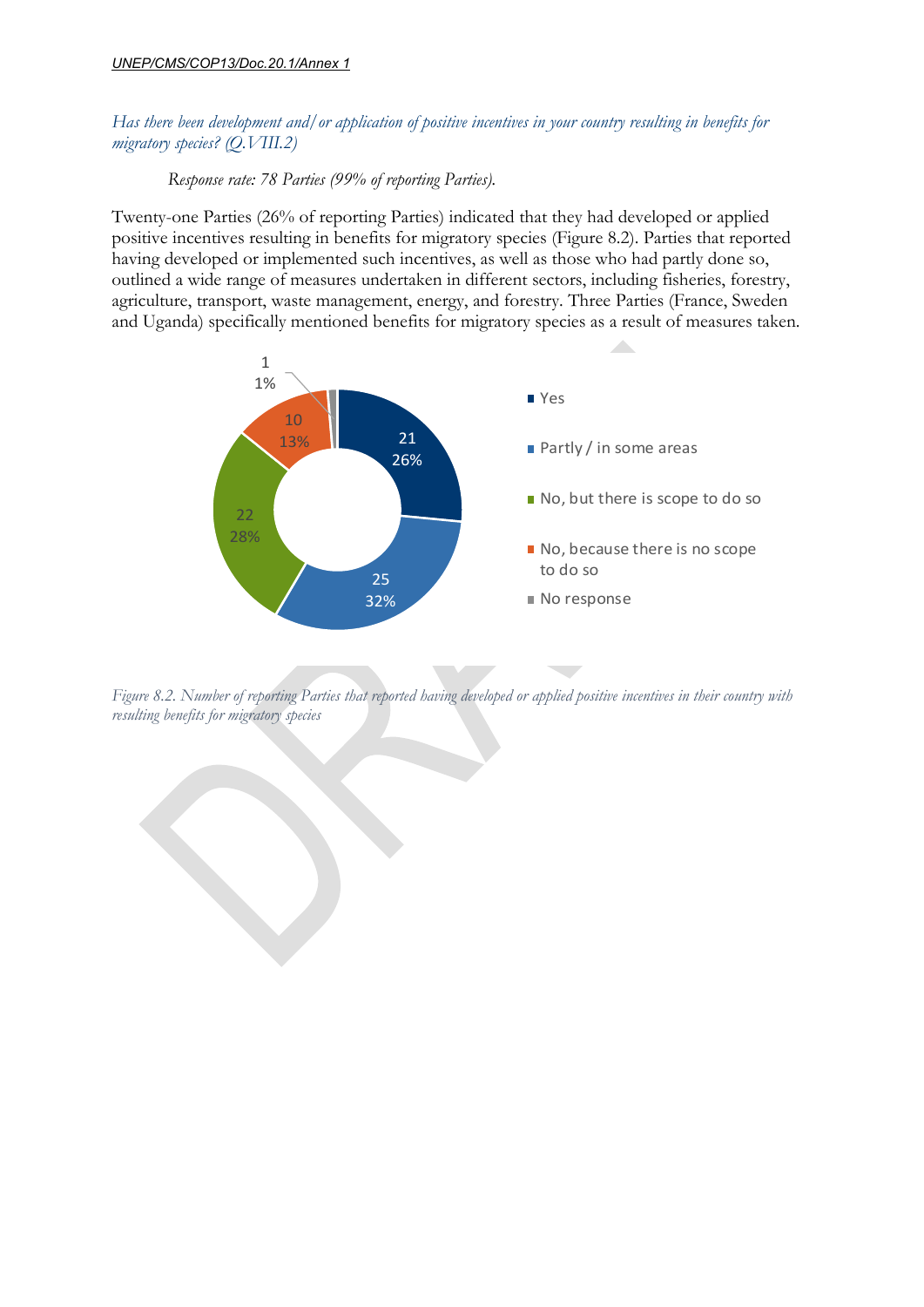## **IX – Sustainable production and consumption**

<span id="page-23-0"></span>*SPMS Target 5: Governments, key sectors and stakeholders at all levels have taken steps to achieve or have implemented plans for sustainable production and consumption, keeping the impacts of use of natural resources, including habitats, on migratory species well within safe ecological limits to promote the favourable conservation status of migratory species and maintain the quality, integrity, resilience, and ecological connectivity of their habitats and migration routes.*

Forty-six Parties reported having taken positive steps towards achieving this target. Some individual instances (e.g. 'circular economy' initiatives, rights-based initiatives) offer interesting examples for others to consider. Ways of defining and keeping within 'safe ecological limits' were not specifically addressed through the national reports and is an issue that needs more concentrated attention to ensure that Target 5 is met.

*During the reporting period, has your country implemented plans or taken other steps concerning sustainable production and consumption which are contributing to the achievement of the results defined in SPMS Target 5? (Q.IX.1)*

*Response rate: 78 Parties (99% of reporting Parties).*

Forty-six Parties (58% of reporting Parties) indicated that steps of the kind had been taken (although the descriptions showed that these were sometimes not relevant to the question); 18 Parties (23% of reporting Parties) indicated that they were planned, and 14 (18% of reporting Parties) indicated no action (Figure 9.1).



*Figure 9.1. Number of reporting Parties that reported having implemented plans or taken other steps concerning sustainable production and consumption* 

The types of reported action are summarised in Figure 9.2 (categories devised specifically for this analysis, not prompted in the question). Among those reporting that steps had been taken or were planned, some of the noteworthy examples included several Parties that had national sustainability plans (and in the Netherlands' case, a target); Chile mentioned a national committee on the subject; France, Poland, the Netherlands, Slovenia and the United Arab Emirates mentioned 'circular economy' initiatives; and Bolivia situated its planned actions within a context of legally-enshrined rights of nature.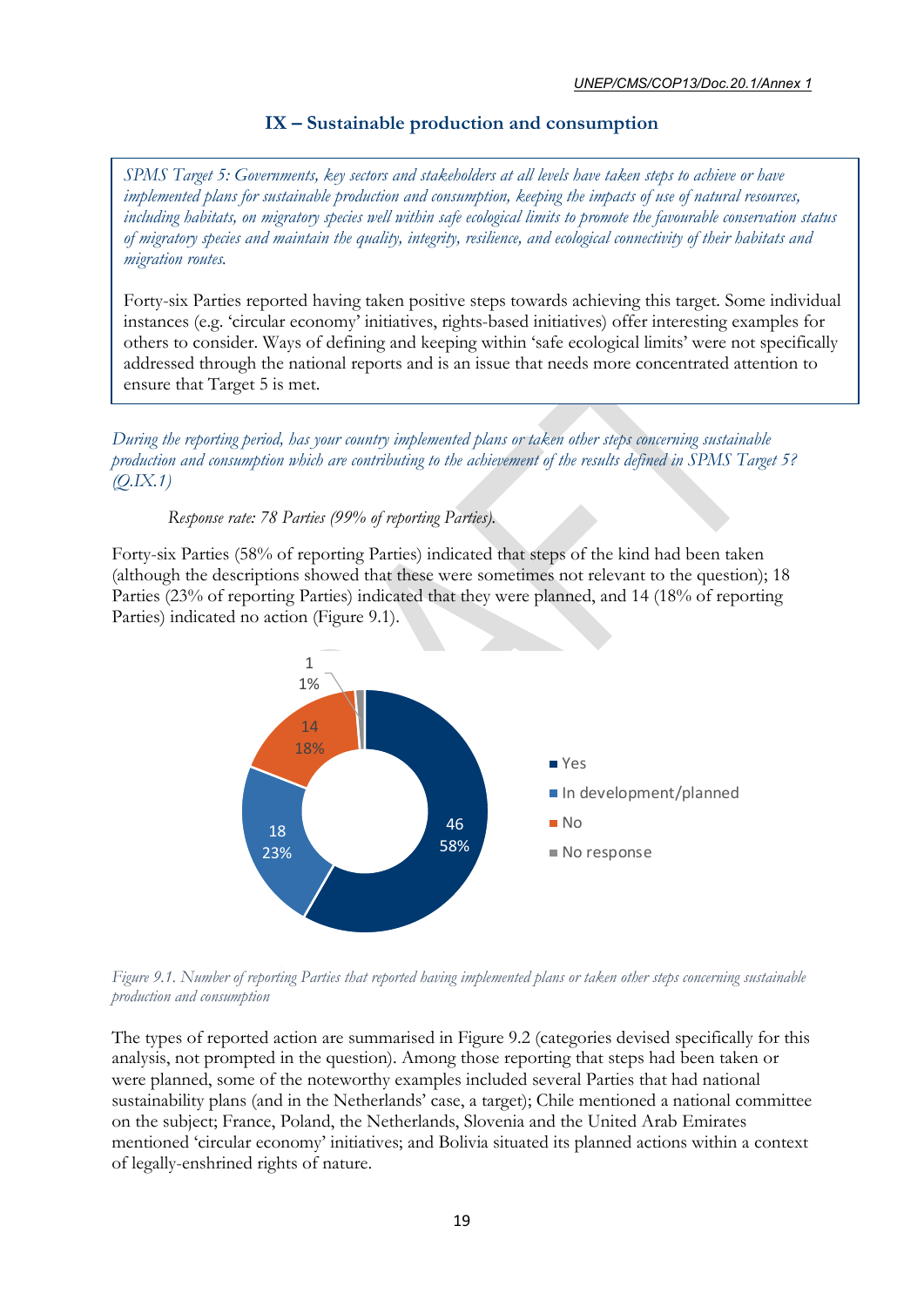

*Figure 9.2. Actions taken or planned concerning sustainable production and/or consumption*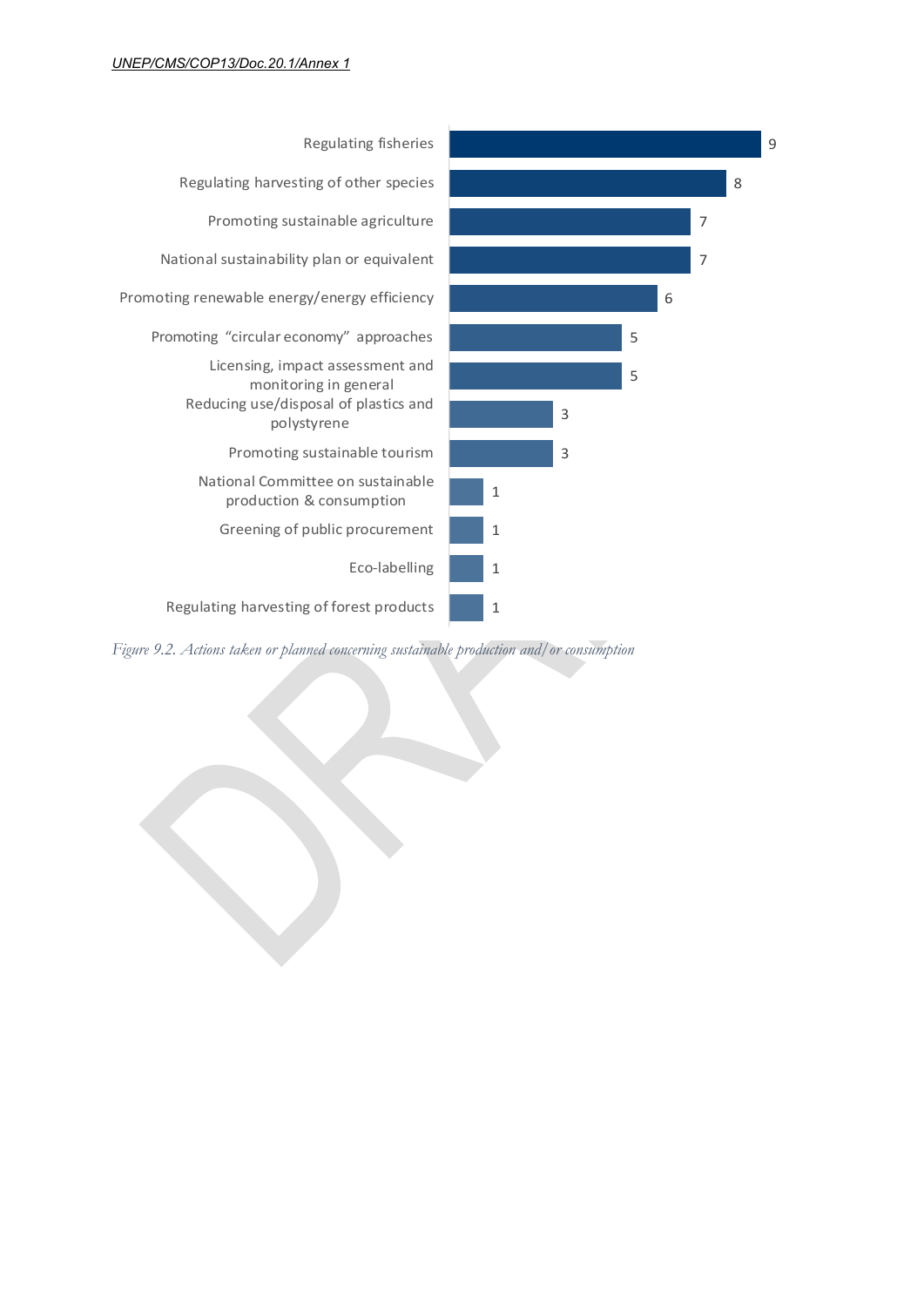## **X – Threats and Pressures**

<span id="page-25-0"></span>*SPMS Targets 6 and 7: Fisheries and hunting have no significant direct or indirect adverse impacts on migratory species, their habitats or their migration routes, and impacts of fisheries and hunting are within safe ecological limits; and Multiple anthropogenic pressures have been reduced to levels that are not detrimental to the conservation of migratory species or to the functioning, integrity, ecological connectivity and resilience of their habitats.*

Parties identified various threats and pressures that are of continuing concern, with habitat loss and degradation being dominant among these. All of the 32 pressures that Parties were invited to report on (including those related to fisheries and hunting) were considered to be having a severe adverse impact on migratory species in at least one country. Parties reported a variety of actions that are aimed at combating threats and pressures; however, there was not enough information to assess progress in terms of the outcome described by Target 7.

*Which of the following pressures on migratory species or their habitats are having an adverse impact in your country on migratory species included in the CMS Appendices? (Q.X.1)*

*Response rate: 75 Parties (95% of reporting Parties).*

Parties were asked to indicate which of 32 listed pressures were having an adverse impact on migratory species in their country and to rank the severity of impact (severe, moderate, low) (Figure 10.1). The most widely-reported pressures were habitat loss/destruction (including deforestation), habitat degradation, and illegal hunting. These were also the pressures that were most frequently ranked as severe.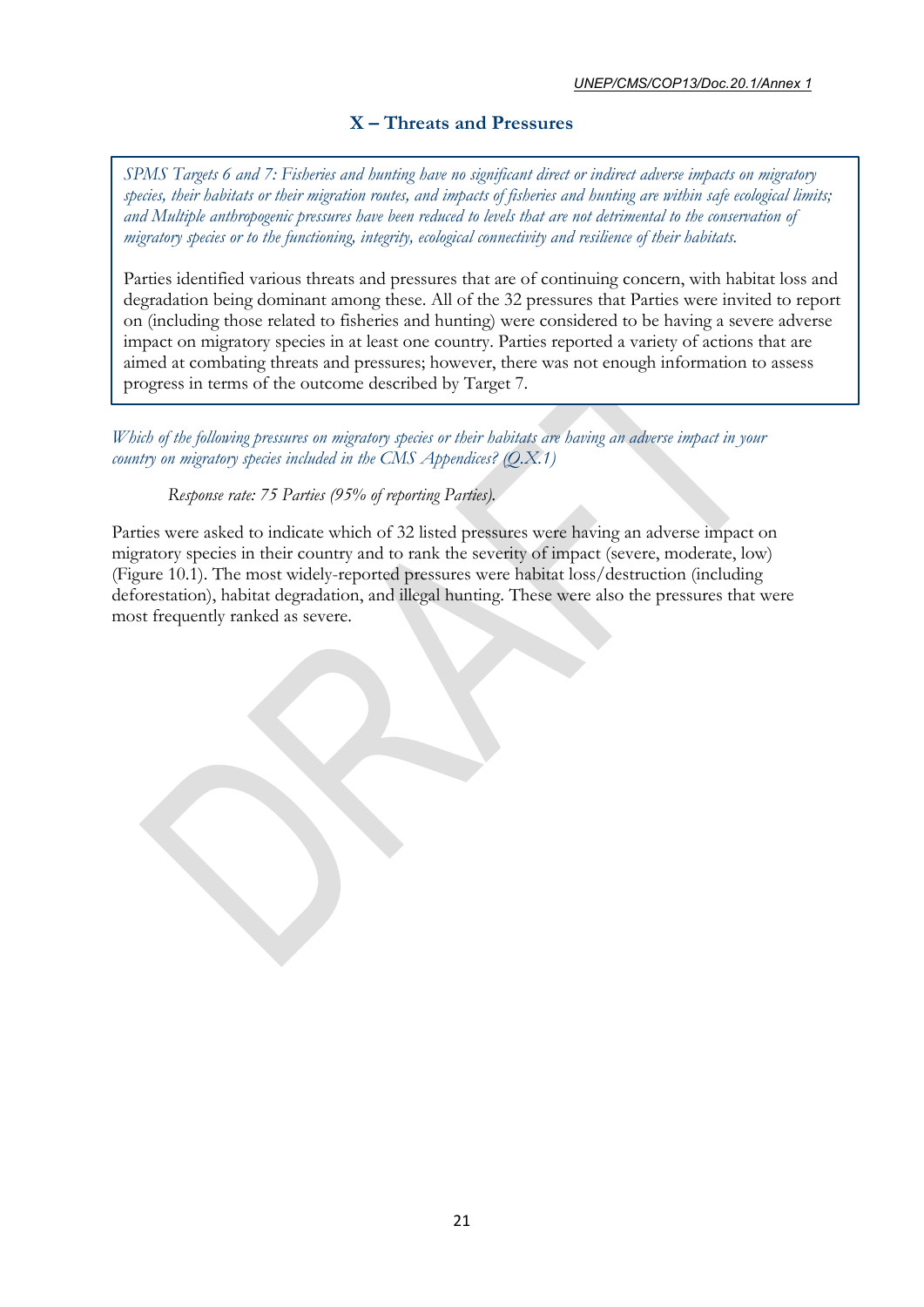

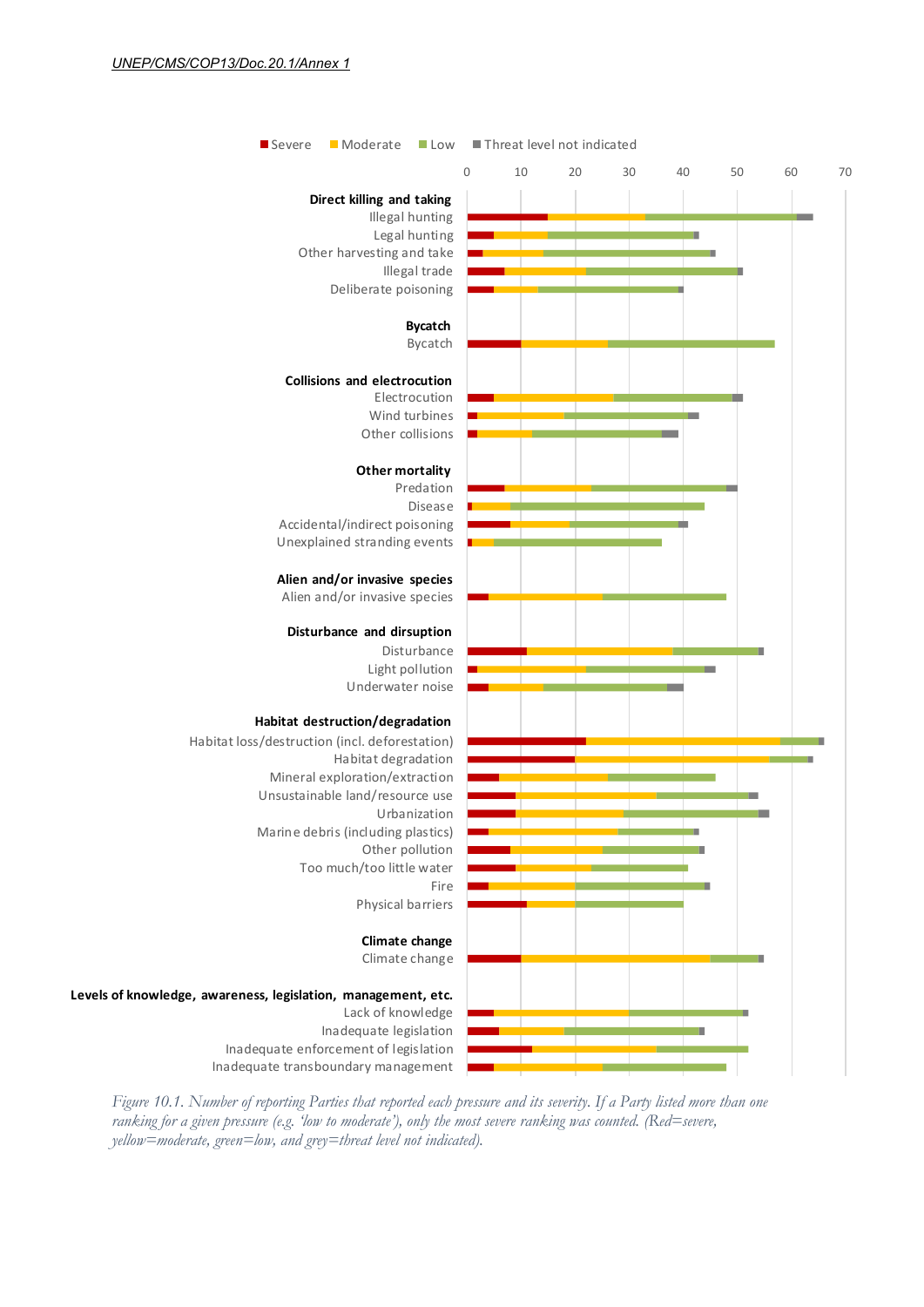*What are the most significant advances that have been made since the previous report in countering any of the pressures identified above? (Q.X.2)*

#### *Response rate: 63 Parties (80% of reporting Parties).*

Fifty-seven Parties (72% of reporting Parties) that advances had been made in countering pressures during the reporting period. In some cases, the responses discussed the activity undertaken, in others the result achieved, but many did not specify which. The types of advances reported by Parties are shown in Table 10.1. Six of the reporting Parties responded to this question by saying that no significant advances had been made.

*Table 10.1. Types of significant advance reported by Parties in countering identified pressures*

| Type of advance                             | No. of Parties | <b>Related SPMS</b><br>target(s) |
|---------------------------------------------|----------------|----------------------------------|
| Combating specific threats                  | 23             | 5/6/7                            |
| More general measures to counter pressures: |                |                                  |
| - Area and habitat measures                 |                | 10                               |
| - Policies/plans/strategies/guidelines      | 17             |                                  |
| - Research, information, knowledge          | 13             | 15                               |
| - New legislation                           | 11             |                                  |
| - Awareness/education/engagement            |                |                                  |
| - Enforcement                               |                |                                  |
| - Coordination/cooperation                  |                |                                  |
| - Resource mobilization                     |                | 16                               |

*What are the most significant negative trends since the previous report concerning the pressures identified above? (Q.X.3)*

#### *Response rate: 56 Parties (71% of reporting Parties).*

Forty-five Parties (57% of reporting Parties) indicated that there had been significant negative trends in pressures during the reporting period (Figure 10.2); habitat destruction/degradation was the most frequently mentioned pressure. The majority of these mentioned existing threats & pressures that were continuing, with fewer implying any particular new trend. Five Parties indicated that there had been no significant negative trends in pressures during the reporting period, while five others indicated that no assessment had been made, and one cited only a positive trend (relating to awareness).



*Figure 10.2. Negative trends in pressures on migratory species reported by Parties*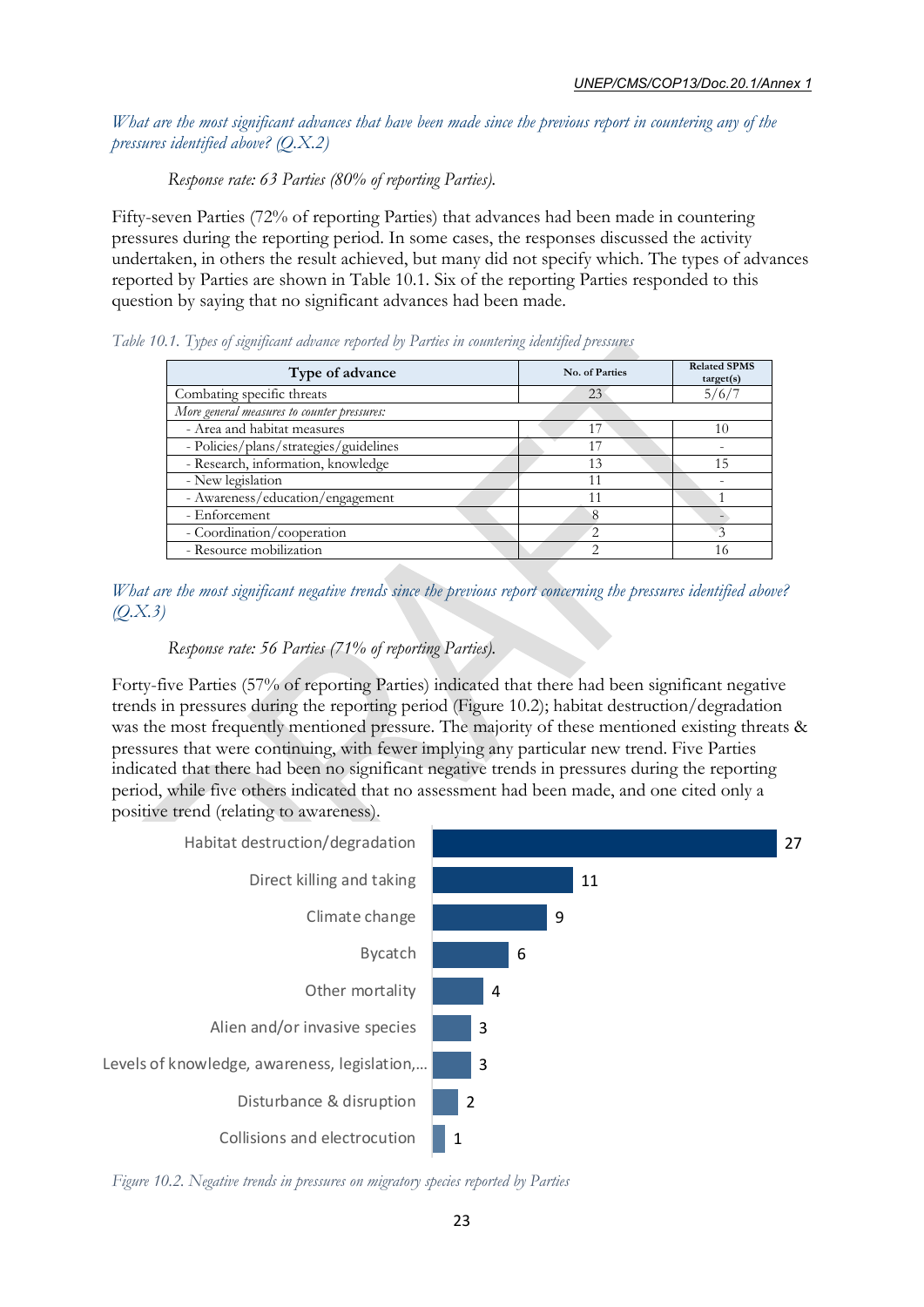*Have you adopted new legislation or other domestic measures in the reporting period in response to CMS Article III(4)(b) (addressing activities or obstacles that seriously impede or prevent migration)? (Q.X.4)*

*Response rate: 72 Parties (91% of reporting Parties).*

Thirty Parties (38% of reporting Parties) reported that new legislation or other domestic measures had been adopted, but only two (India and Jordan) specified measures addressing obstacles to migration. Other Parties cited statutes or measures that were either pre-existing or related to more general conservation measures (the most frequent being protected areas).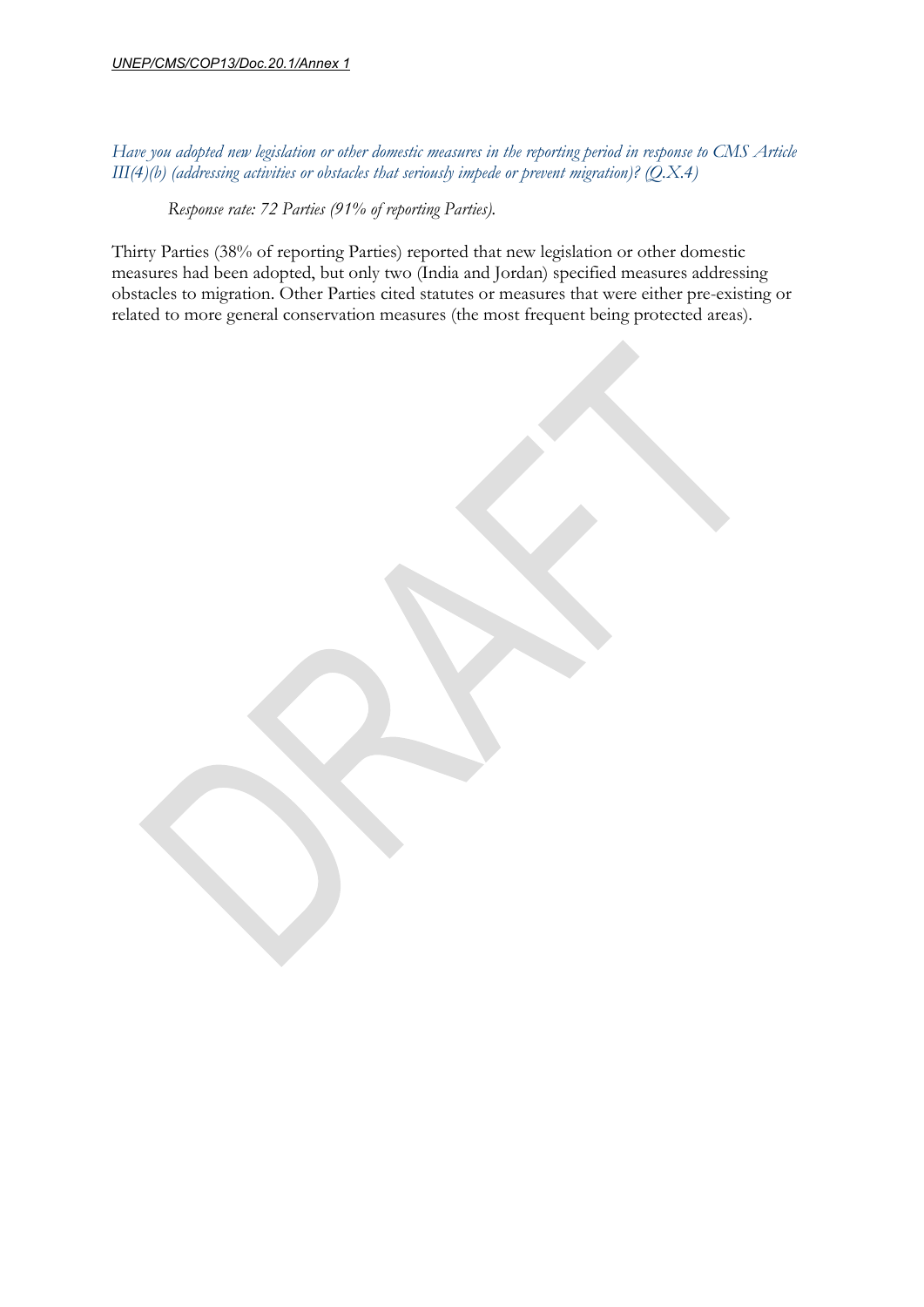## **XI – Conservation Status of Migratory Species**

<span id="page-29-0"></span>*SPMS Target 8: The conservation status of all migratory species, especially threatened species, has considerably improved throughout their range.*

The reports provide a snapshot of the conservation status of those species for which reporting Parties either have systematic data or some other informed basis for making an assessment. Parties reported improvements in some areas for some terrestrial and aquatic mammals, notable declines for bats, birds and fish, a more mixed picture for reptiles, and no information for insects. Major changes of this kind (both positive and negative) were reported by a minority of Parties. A more robust assessment (e.g. of IUCN Red List or Living Planet Index data) might provide a more informed picture for Target 8 and this is considered in the 'Strategic Plan for Migratory Species 2015-2023 - Progress Report'..

*What (if any) major changes in the conservation status of migratory species included in the CMS Appendices (for example national Red List category changes) have been recorded in your country in the current reporting period? (Q.XI.1)*

*Response rate: 31 Parties (39% of reporting Parties).*

Thirty-one countries (39% of reporting Parties) provided a response, although many described projects or recorded status, rather than a change in status. Reported changes in some cases involved changes in a status category (e.g. a national Red List or the EU Directive conservation status assessment categories) and in other cases they involved changes (not necessarily based on scientific assessments) such as observed population increases/decreases or a record of a new breeding species for the country. The reported changes in conservation status include a mix of (a) actual population changes, (b) changes in extinction risk and (c) improved assessments; with (b) and (c) therefore not necessarily involving a change in the numbers of animals.

|                                  |               | No. of Parties | No. of taxa |               |  |
|----------------------------------|---------------|----------------|-------------|---------------|--|
| <b>Taxonomic Group</b>           | <b>Status</b> | <b>Status</b>  |             | <b>Status</b> |  |
|                                  | improved      | deteriorated   | improved    | deteriorated  |  |
| Terrestrial mammals (excl. bats) |               |                | 13          |               |  |
| Aquatic mammals                  |               |                | 12          |               |  |
| <b>Bats</b>                      |               |                |             |               |  |
| <b>Birds</b>                     | 12            | 12             | 24          | $24*$         |  |
| Reptiles                         |               |                |             |               |  |
| Fish                             |               |                |             |               |  |
| Insects                          |               |                |             |               |  |

*Table 11.1: Overview of numbers of Parties reporting improvements or deterioration in conservation status for each taxonomic group of CMS-listed species, and the accompanying numbers of taxa to which these changes relate.*

*Note: Bold type indicates the larger of the two numbers in each pair of columns where applicable, for ease of reference. Some changes relate to a subspecies rather than a whole species. \*In the case of bird taxa with status deteriorations, two Parties reported 'shorebirds' as a group and one recorded 'vultures' as a group, so given the lack of detail these can only be recorded here as a contribution of '2' to the total, but the total is clearly a much larger number than is shown.*

Because of the variation in approach and taxonomic coverage as reported by Parties, the information above only provides a snapshot of the conservation status of CMS-listed species (and it is likely to be biased in favour of reporting on those species for which there are known on-going activities). These data can therefore not be used to draw meaningful conclusions about trends in the status of CMS-listed species, either by groups or as a whole. To assess whether the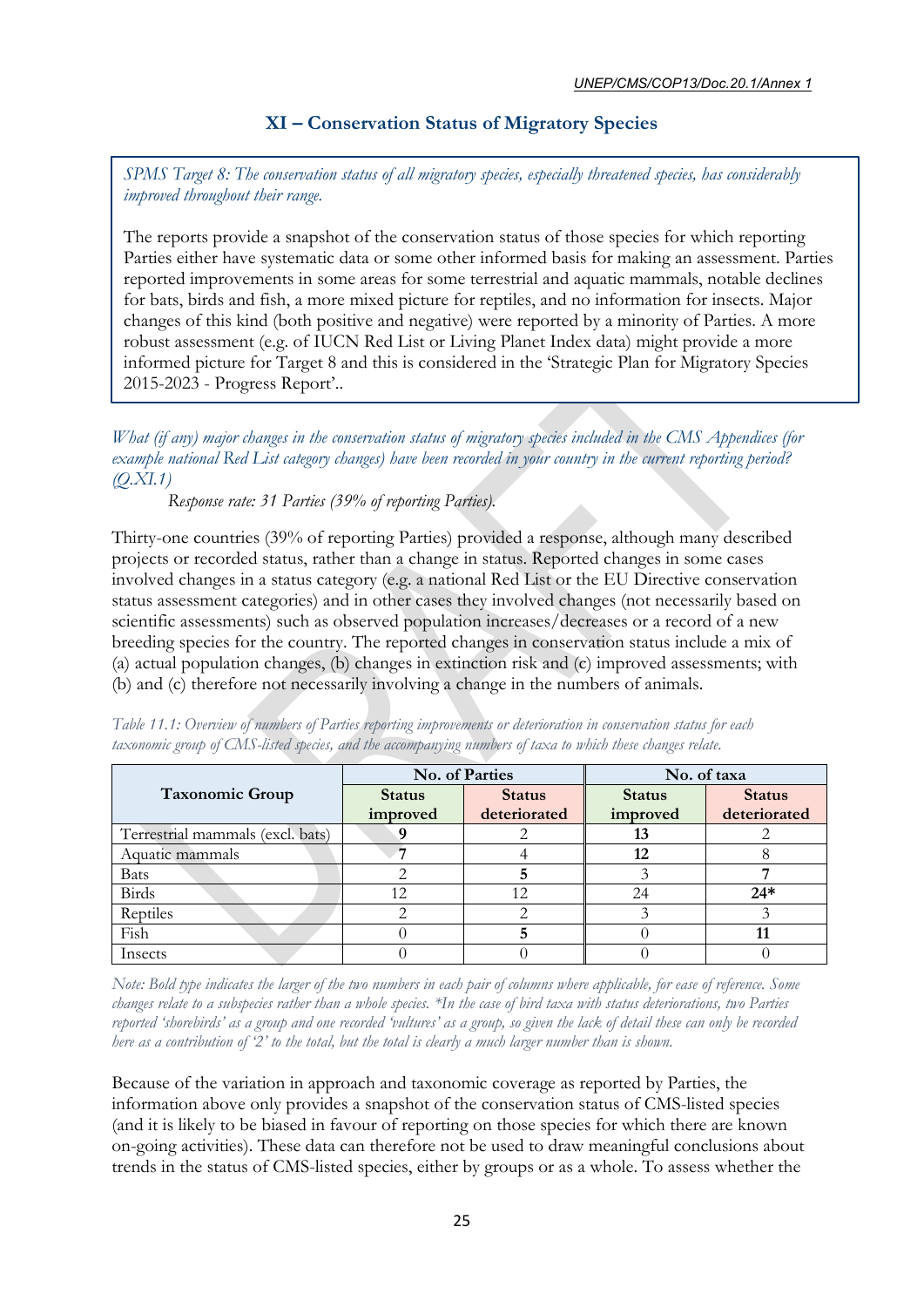#### *UNEP/CMS/COP13/Doc.20.1/Annex 1*

listed species are truly improving or deteriorating would require a more systematic assessment (e.g. of the IUCN Red List information).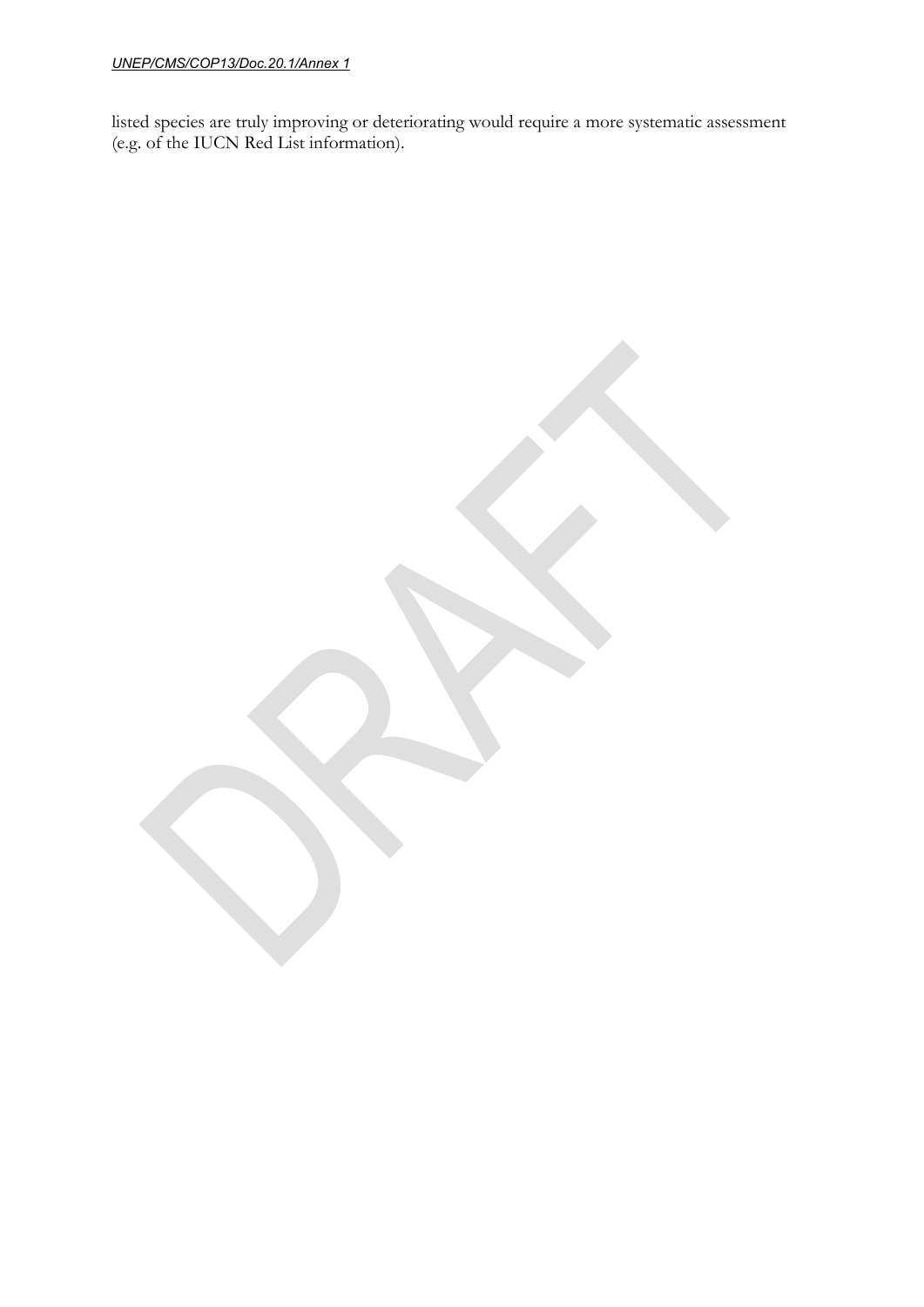## **XII – Cooperating to conserve migration systems**

<span id="page-31-0"></span>*SPMS Target 9: International and regional action and cooperation between States for the conservation and effective management of migratory species fully reflects a migration systems approach, in which all States sharing responsibility for the species concerned engage in such actions in a concerted way.*

It is difficult for national reports to shed light on progress towards the ultimate outcome expressed by this target; 24 Parties (30% of reporting Parties) participated in the implementation of "concerted actions" as defined by the CMS COP, and just 10% of the taxa currently identified for such actions by the COP are known to be receiving attention in that context. A range of other positive cooperation activities were reported by 23 Parties. These figures are low overall compared to what might be expected, given the centrality of Target 9 to the purposes of CMS.

*In the current reporting period, has your country participated in the implementation of concerted actions under CMS (as detailed in COP Resolution 12.28) to address the needs of relevant migratory species? (Q.XII.3)*

*Response rate: 72 Parties (91% of reporting Parties).*

Thirty-one Parties (39% of reporting Parties) indicated that they had participated in the implementation of concerted actions to address the needs of relevant migratory species. Only 24 of these, however, reported on topics related to the question when providing 'free-text' amplifications. Resolution 12.28 on Concerted Actions lists 103 relevant species or groups: only 11 of these were explicitly mentioned in the responses (Table 12.1).

| Group        | <b>Species</b>                               | <b>Reporting Party</b>                   |  |  |
|--------------|----------------------------------------------|------------------------------------------|--|--|
| Mammals      | Monachus monachus Mediterranean Monk Seal    | Morocco                                  |  |  |
|              | Loxodonta cyclotis African Forest Elephant   | Cameroon                                 |  |  |
|              | Kobus kob leucotis White-eared Kob           | Ethiopia                                 |  |  |
| <b>Birds</b> | Anser erythropus Lesser White-fronted Goose  | Hungary                                  |  |  |
|              | Aythya nyroca Ferruginous Duck               | Slovakia, Slovenia                       |  |  |
|              | Numenius madagascariensis Far Eastern Curlew | Australia, New Zealand                   |  |  |
|              | Falco cherrug Saker Falcon                   | Hungary, Jordan                          |  |  |
|              | Coturnix coturnix coturnix Quail             | Jordan                                   |  |  |
|              | Crex crex Corncrake                          | Czech Republic, Slovenia                 |  |  |
| Fish         | Huso/Acipenser spp. Sturgeons                | Bulgaria, Netherlands, Slovakia, Ukraine |  |  |
|              | Anguilla anguilla European Eel               | Latvia, Monaco, Norway                   |  |  |

*Table 12.1. Concerted action taxa referred to in the COP13 reports*

Parties who had reported participating in the implementation of concerted actions were asked to give a description of the results achieved. Two Parties responded to this with information on relevant species: Cameroon referred to stabilization of elephant populations, and Jordan mentioned improved breeding status of Saker Falcon and Quail.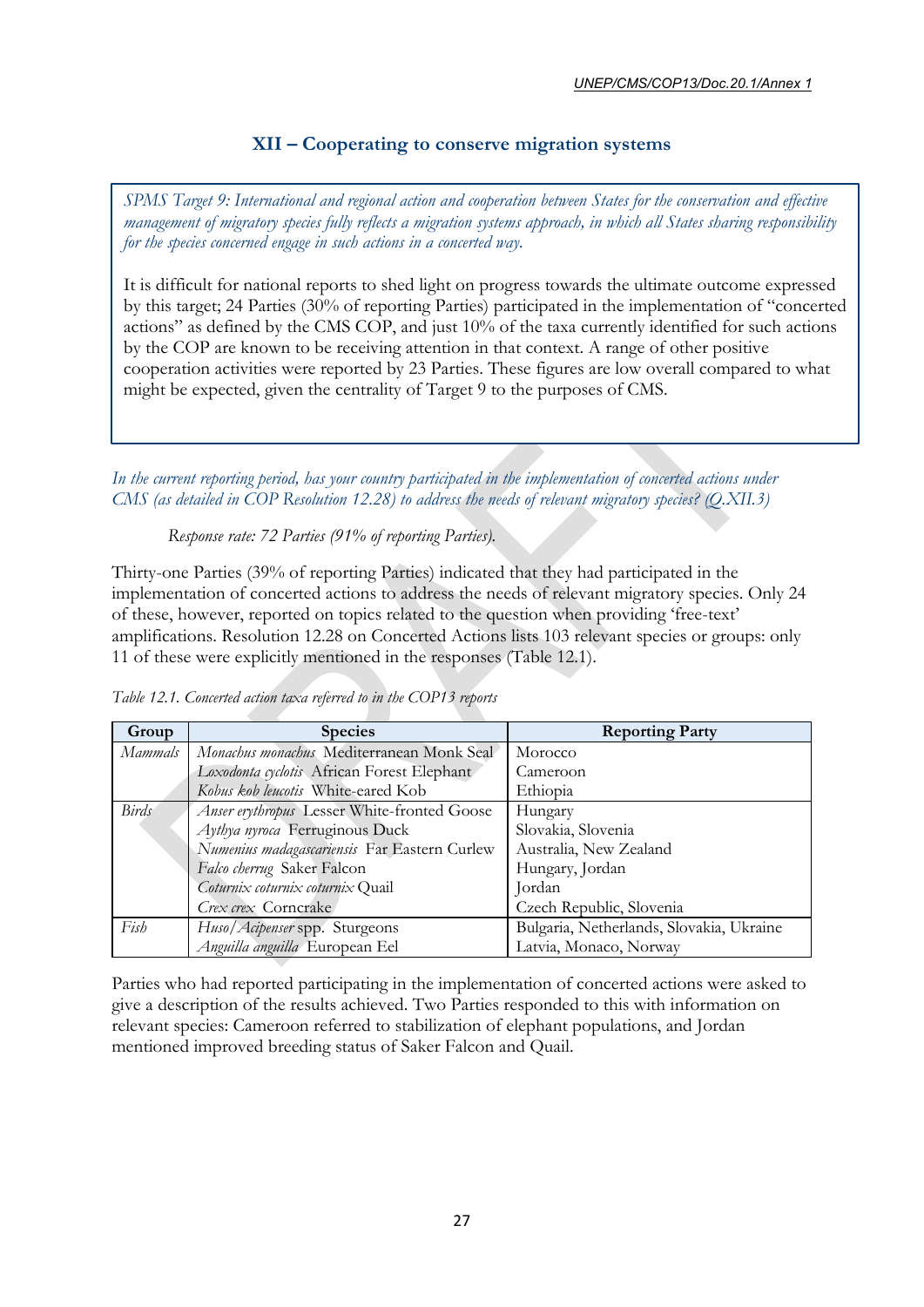*Have any other steps been taken which have contributed to the achievement of the results defined in Target 9 of the Strategic Plan for Migratory Species, including for example (but not limited to) measures to implement Resolution 12.11 (and Decision 12.34) on flyways and Resolution 12.17 (and Decision 12.54) on South Atlantic whales? (Q.XII.4)*

## *Response rate: 71 Parties (90% of reporting Parties).*

Twenty-three Parties (29% of reporting Parties) indicated that other steps had been taken towards achieving Target 9. These 'other steps taken', as reported in the COP13 reports, involved the following activities (arranged by the Regions to which the Parties reporting the actions belong, not necessarily the location of the action):

## **Africa**

- Algeria's cooperation with Tunisia on conservation of the Barbary Deer *Cervus elaphus barbarus*.
- Cameroon's cooperation with Chad and the Central African Republic in a Central African programme for conserving elephants, which has helped to stabilize the population.

## **Asia**

- India's development of a national action plan in the context of the Central Asian Flyway initiative.
- Pakistan's participation in international organizations or processes addressing Snow Leopards, marine turtles, wildlife enforcement and protected areas.
- The United Arab Emirates' monitoring of Green and Hawksbill turtles *Chelonia mydas* and *Eretmochelys imbricata* across the Arabian Gulf; and its leading of range-wide efforts to conserve the Houbara Bustard *Chlamydotis undulata*.

## **South and Central America and The Caribbean**

- Brazil's hosting of meetings including the Americas Flyways Task Force, the CMS MOU on Southern South American Grassland Birds, the Advisory Committee of ACAP and the 67th Meeting of the IWC (featuring cooperation with CMS).
- Brazil's participation in the Atlantic Flyway Shorebird Initiative and the Western Hemisphere Shorebird Reserve Network.
- Brazil's incorporation of international action plans into national plans, including the Action Plan included with Resolution 12.17 on South Atlantic whales.
- Panama's support for a proposal (through IWC) for establishing a South Atlantic whale sanctuary.

## **Europe**

- Croatia's cooperation with Slovenia on an Interreg project for the conservation of the Common Tern *Sterna hirundo*.
- France's financial support for the AEWA African Initiative.
- France's cooperation with Senegal, Chad, Egypt and Sudan in a five-year multi-partner project on waterbirds in the Sahel and the Nile Valley.
- France's support for multi-country research and population management projects on birds (five species of Turdidae in Russia, Italy and Lithuania; six species of Anatidae in Belarus, Latvia and Lithuania; and geese in the context of AEWA).
- France's participation in international cooperation frameworks on illegal bird killing/trade and conservation of primates.
- Monaco's cooperation with France and Italy on the conservation of marine mammals.
- The Netherlands' participation in the trilateral framework for Wadden Sea Cooperation, with Germany and Denmark.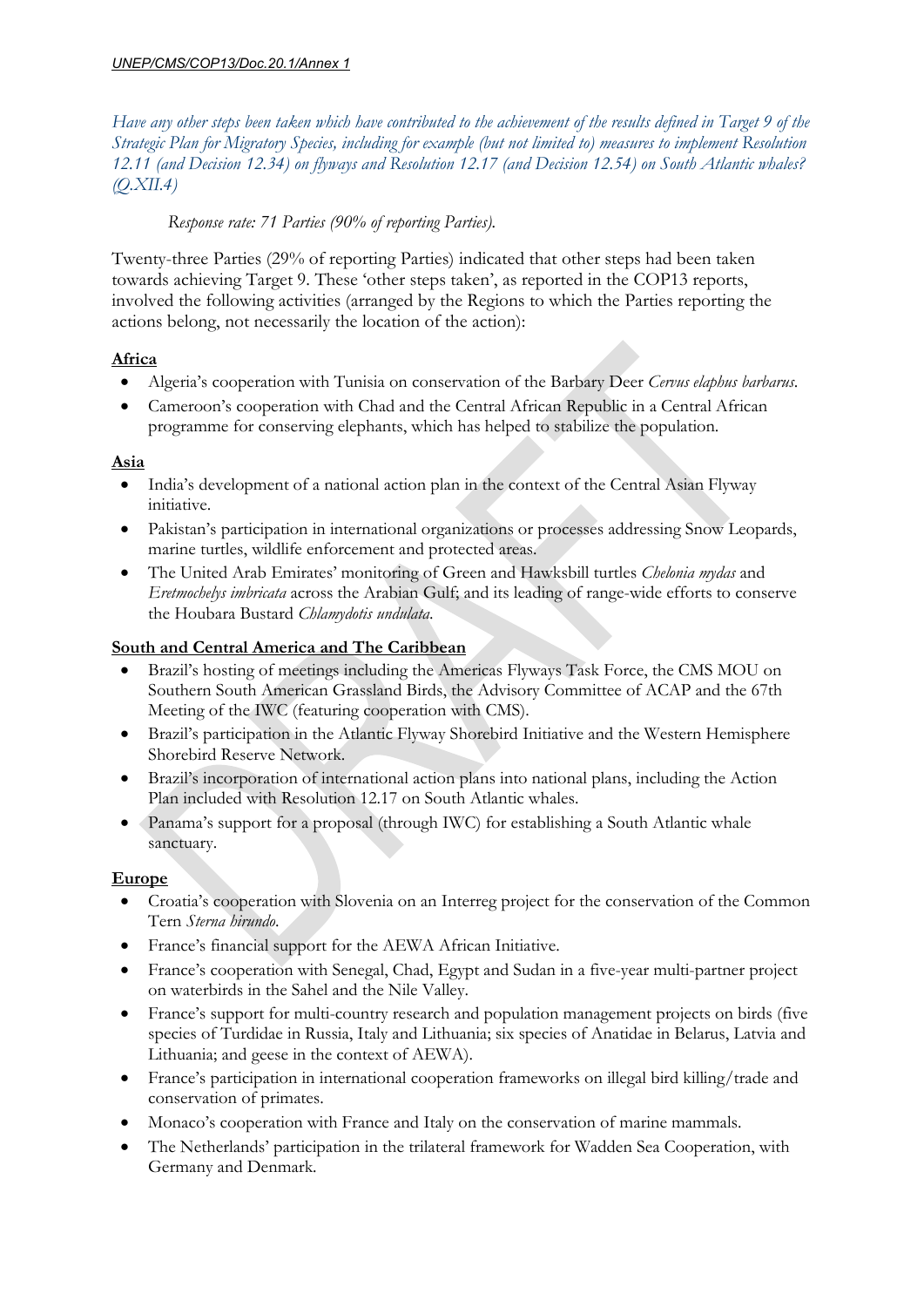- The Netherlands' cooperation with France and the United States of America on the conservation of sea mammals and sharks in the Caribbean; and the hosting by its Caribbean territory Bonaire of an international meeting on sharks.
- Romania's collaboration with Bulgaria, Serbia, Croatia, Hungary and Austria on wetland restoration in the Danube catchment; with Bulgaria, Ukraine, Russia and Kazakhstan (via a LIFE project) on the conservation of the Red-breasted Goose *Branta ruficollis*; and with other countries in a monitoring programme in the Black Sea region and in the Pan-European Common Bird Monitoring scheme.
- Serbia's collaboration with Hungary on a project for the conservation of the Great Bustard *Otis tarda*; with Hungary on the monitoring of Schreiber's Bent-winged bat *Miniopterus schreibersii* in the context of the EUROBATS Agreement; and with Romania on research into the Greater Horseshoe bat *Rhinolophus ferrumequinum*.
- Switzerland's financial support for the Central Asian Mammals Initiative and the African-Eurasian Migratory Landbirds Action Plan.

#### **Oceania**

- Australia's support for synergies with the International Whaling Commission (IWC).
- New Zealand's participation in international organizations or processes addressing waterbirds, marine protection, seabird bycatch, whales and sharks; financial support for ACAP including hosting the 11th meeting of the Agreement's Advisory Committee; and bilateral cooperation with Chile, Ecuador and Japan on seabird conservation and with China on the conservation of migratory shorebirds.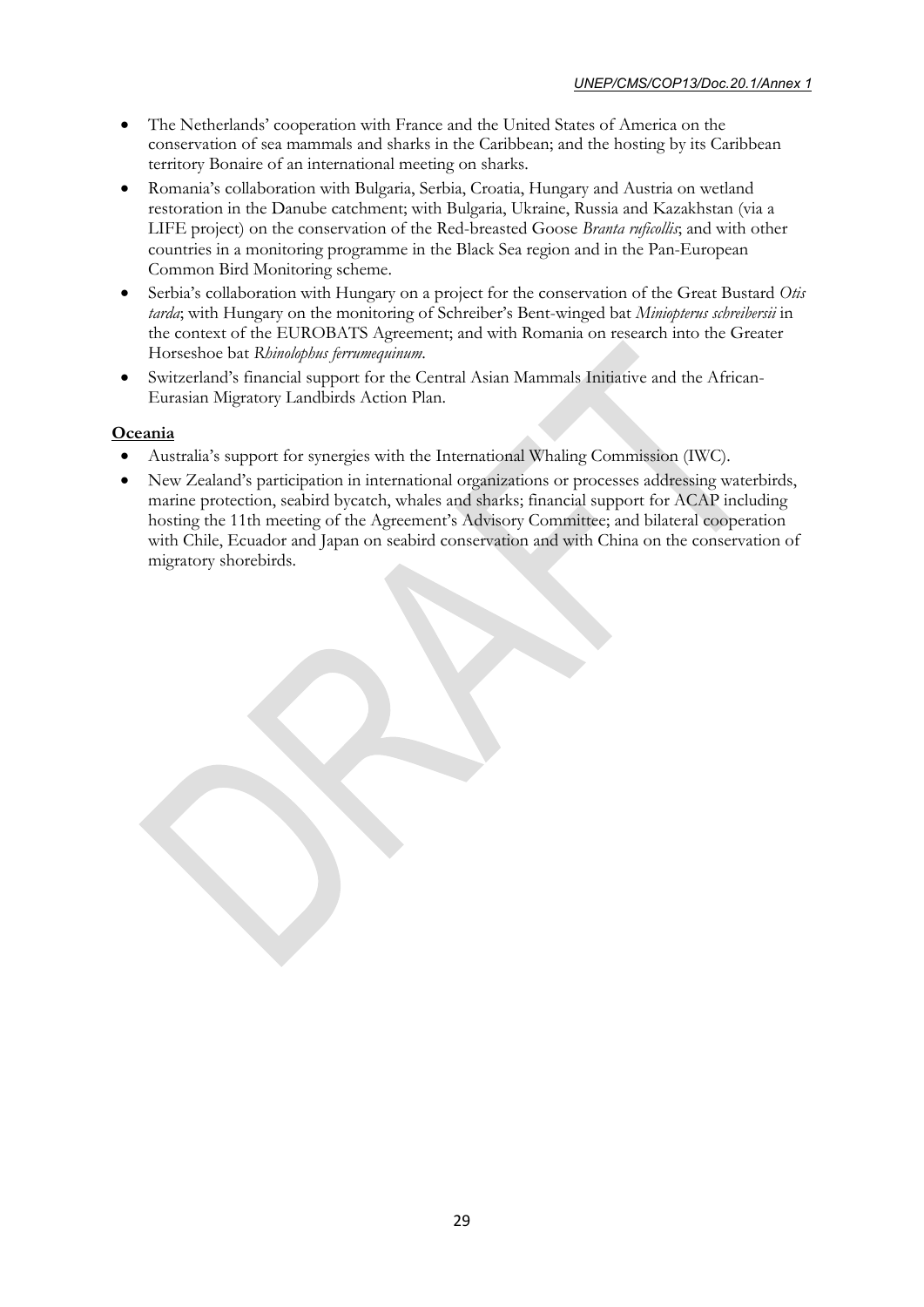## **XIII – Area-based conservation measures**

<span id="page-34-0"></span>*SPMS Target 10: All critical habitats and sites for migratory species are identified and included in area-based conservation measures so as to maintain their quality, integrity, resilience and functioning in accordance with the implementation of Aichi Target 11, supported where necessary by environmentally sensitive land-use planning and landscape management on a wider scale.*

Most reporting Parties (70 Parties) have done some inventorying of critical habitats and sites for migratory species, but only one-fifth of those who submitted reports indicated that this was complete. The reports do not illuminate the extent of coverage of migratory species interests by area-based conservation measures, although about half of the Parties mentioned new legislation or other provisions.

*Have critical habitats and sites for migratory species been identified (for example by an inventory) in your country? What are the main gaps and priorities to address, if any, in order to achieve full identification of relevant critical habitats and sites as required to achieve SPMS Target 10? (Q.XIII.1)*

*Response rate: 76 Parties (96% of reporting Parties).*

Seventeen Parties (21% of those reporting) indicated that critical habitats and sites for migratory species had fully been identified in their country, and fifty-three Parties (67% of those reporting) indicated that these sites had partially been identified, to a large (36 Parties) or small/moderate (17 Parties) extent; a further two Parties that had not responded directly to the question provided additional comments indicating that critical habitats and sites were partially identified in their country (Figure 13.1).



*Figure 13.1. Number of reporting Parties that have fully or partially identified critical habitats and sites for migratory species in their country*

For Parties that had not fully identified critical habitats, the most commonly cited barrier to achieve this target was a lack of financial resources and expertise, followed by a lack of current data. Two Parties (Angola and Pakistan) also highlighted the difficulty of conducting such research in remote areas. The most common priority identified (mentioned by four Parties) was the need to map areas for cetaceans, marine and freshwater turtles, fish and marine birds. Eight Parties specifically recognised the value of connectivity, with plans or projects in place to identify, create or enhance ecological corridors.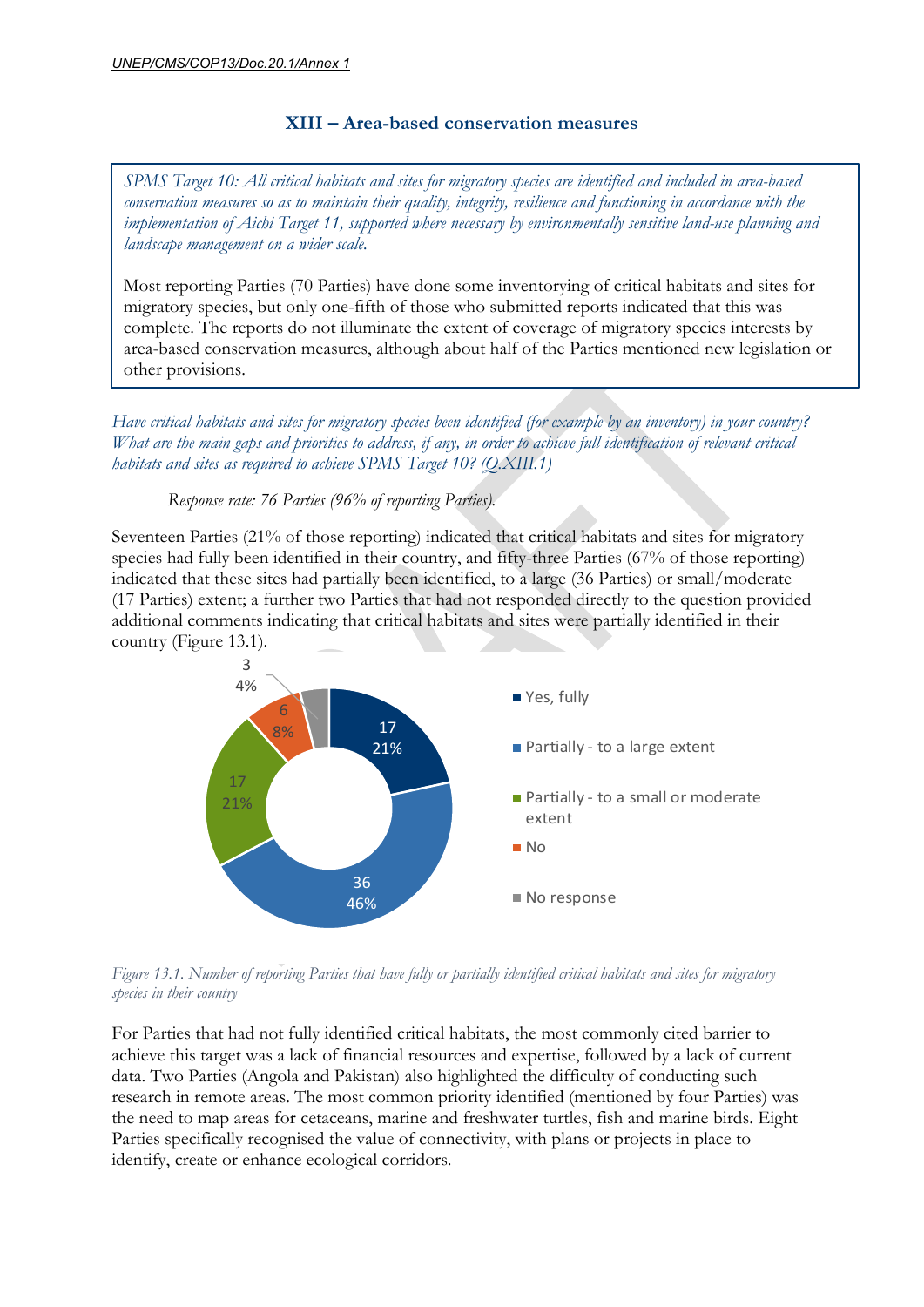*Has any assessment been made of the contribution made by the country's protected areas network specifically to migratory species conservation? (Q.XIII.2)*

#### *Response rate: 77 Parties (97% of reporting Parties).*

While only fourteen Parties (18% of those reporting) indicated that they had completed an assessment of the contribution made by the country's protected areas network to migratory species conservation, more than half of the Parties reporting (52% of those reporting) indicated that an assessment had partly been made, had been made for some areas, or was under development (Figure 13.2).



*Figure 13.2. Number of reporting Parties that have undertaken an assessment of the contribution made by the country's protected areas network specifically to migratory species conservation.*

*Has your country adopted any new legislation or other domestic measures in the reporting period in response to CMS Article III(4) (a) (which specifies that "Parties that are Range States of a migratory species listed in Appendix I shall endeavor … to conserve and, where feasible and appropriate, restore those habitats of the species which are of importance in removing the species from danger of extinction")? (Q.XIII.3)*



*Response rate: 77 Parties (97% of reporting Parties).*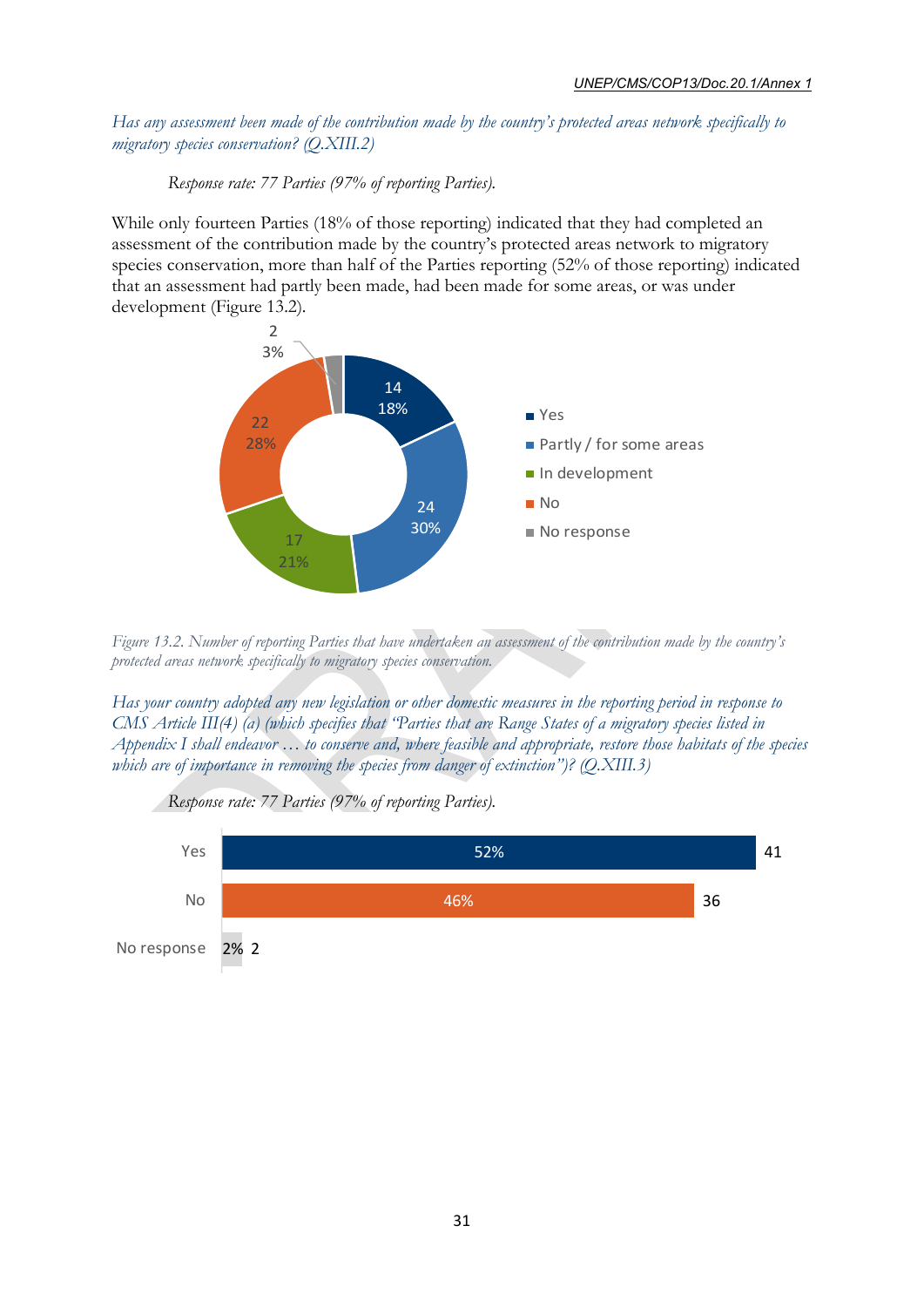## **XIV – Ecosystem services**

<span id="page-36-0"></span>*SPMS Target 11: Migratory species and their habitats which provide important ecosystem services are maintained at or restored to favourable conservation status, taking into account the needs of women, indigenous and local communities, and the poor and vulnerable.*

It is difficult for national reports to shed light on progress towards the ultimate outcome expressed by this target. Parties were asked to report instead on whether they had done any assessment of ecosystem services associated with migratory species and 30 Parties indicated that they have taken this initial step.

*Has any assessment of ecosystem services associated with migratory species (contributing to the achievement of SPMS Target 11) been undertaken in your country since the adoption of the SPMS in 2014? (Q.XIV.1)*

*Response rate: 79 Parties (100% of reporting Parties).*

Forty-nine Parties (62% of reporting Parties) stated that no assessment of ecosystem services associated with migratory species had been undertaken (Figure 14.1).



*Figure 14.1. Number of reporting Parties that had assessed ecosystem services associated with migratory species.*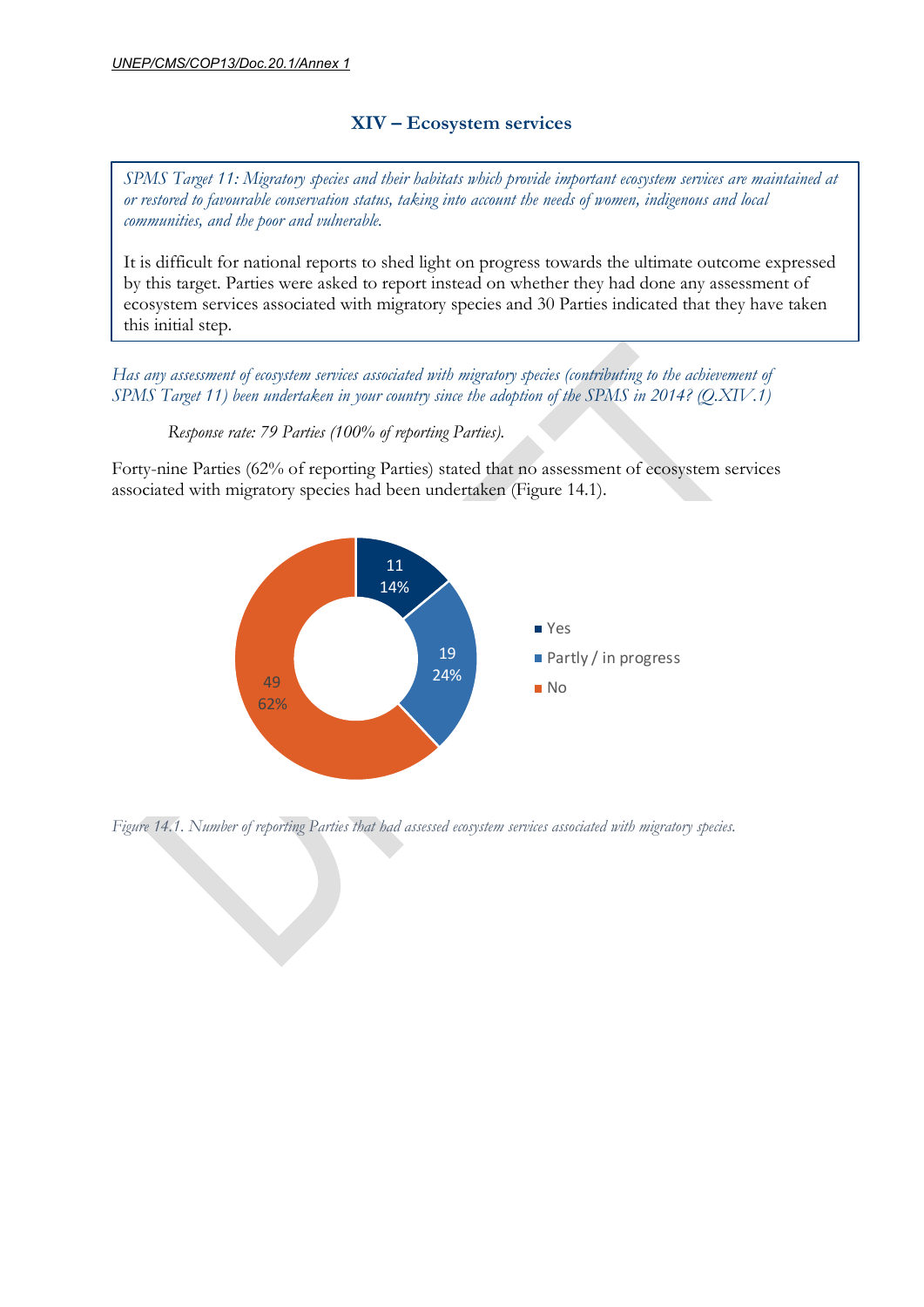## **XV – Safeguarding genetic diversity**

<span id="page-37-0"></span>*SPMS Target 12: The genetic diversity of wild populations of migratory species is safeguarded, and strategies have been developed and implemented for minimizing genetic erosion.*

Just under half of the reporting Parties indicated that relevant strategies or other measures had been implemented or were being developed to minimise genetic erosion of biodiversity. While this indicates that some progress is being made, the extent to which genetic diversity is being safeguarded is challenging to assess from the national report information.

*Are strategies of relevance to migratory species being developed or implemented to minimize genetic erosion of biodiversity in your country? (Q.XV.1)*



Of the strategies prompted in the question, the most commonly highlighted were gene typing research, captive breeding, and captive breeding and release (Figure 15.1). Several of the responses under 'Other' related to genetic sampling and analyses as well as reintroduction initiatives, and may therefore have been relevant to one of the original categories. One Party reported consideration of genetic population structure data in management plans of particular taxa.



*Figure 15.1. Strategies that are being developed or have been implemented by Parties to minimize genetic erosion of biodiversity in their country.*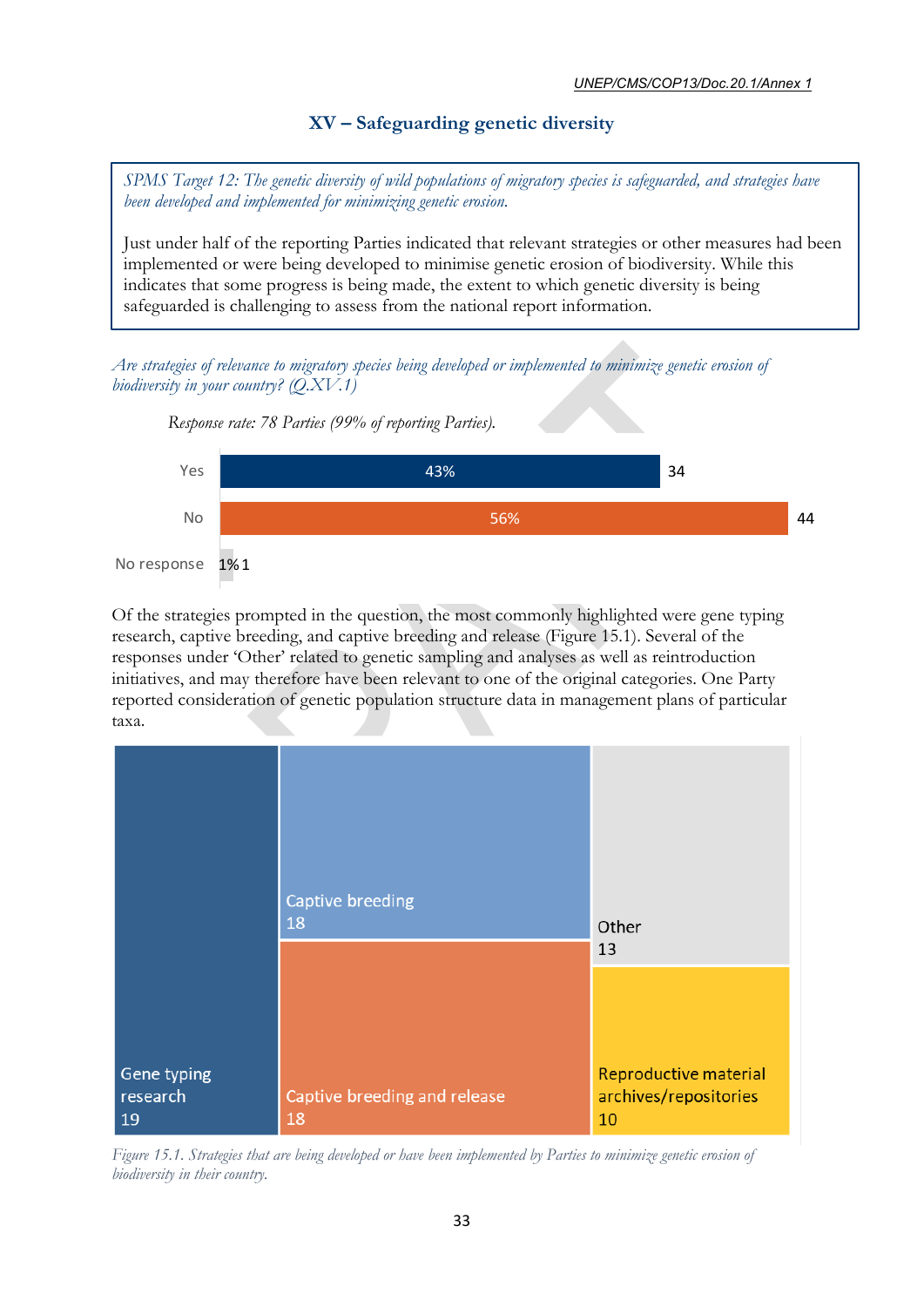## **XVI – National Biodiversity Strategies and Action Plans**

<span id="page-38-0"></span>*SPMS Target 13: Priorities for effective conservation and management of migratory species, their habitats and migration systems have been included in the development and implementation of national biodiversity strategies and action plans, with reference where relevant to CMS agreements and action plans and their implementation bodies.*

Migratory species are highly likely to be benefiting from at least some of the general biodiversity provisions in countries that have strong NBSAPs – but fewer than one-fifth of reporting Parties indicated that migratory species are explicitly referred to. Examples where this does occur included references to action plans for relevant species and steps to address obstacles to migration.

*Are priorities for the conservation and management of migratory species, their habitats and migration systems explicitly addressed by your country's national biodiversity strategy or action plan (NBSAP)? (Q.XVI.1)*

*Response rate: 78 Parties (99% of reporting Parties).*

Sixty Parties (76% of reporting Parties) reported that priorities for the conservation and management of migratory species were addressed by their country's NBSAP, although only a proportion of the accompanying free text responses (64% of reporting Parties) were related to NBSAPs. Among the countries where relatedness to NBSAPs was stated or could reasonably be assumed, only 14 identified elements relating explicitly to migratory species, their habitats or migration systems (Table 16.1). Among other respondents, relevant items in NBSAPs included protected areas (20 Parties), sustainable use (ten Parties), species action plans/management plans (six Parties), cross-sectoral integration (five Parties) and ecological connectivity (three Parties).

| <b>Elements in NBSAP</b><br>explicitly related to<br>migratory species                                         | No. of<br><b>Parties</b><br>citing | Details                                                                                                                                                                                                                                                                                                                                                                                                                                 |
|----------------------------------------------------------------------------------------------------------------|------------------------------------|-----------------------------------------------------------------------------------------------------------------------------------------------------------------------------------------------------------------------------------------------------------------------------------------------------------------------------------------------------------------------------------------------------------------------------------------|
| Management plans or action<br>plans                                                                            | 6                                  | Australia (Strategies for individual species, including migratory species).<br>Bulgaria (National Species Action Plans include 12 that cover migratory<br>bird species).<br>Cameroon (Management plans for Elephant and Lion).<br>France (Species Action Plans for cetaceans, incl. in overseas territories).<br>United Arab Emirates (Conservation Plan for Marine Turtles; Action Plan<br>for Conservation and Management of Sharks). |
| Addressing obstacles to<br>migration                                                                           | 5                                  | Uzbekistan (Action Plan for Snow Leopard).<br>Czech Republic (NBSAP highlights obstacles to migration as an issue to be<br>addressed).<br>Germany (combating barriers to migration).<br>Netherlands (Removing obstacles affecting fish migration).<br>Poland (Addressing obstacles to migration).<br>Slovakia (Removing obstacles affecting fish migration).                                                                            |
| Protected areas                                                                                                | 2                                  | Armenia (Protection of migratory bird breeding sites; and a suggestion of<br>some success with this).<br>Uzbekistan (Expanding protected areas, including habitats for CMS-listed<br>species).                                                                                                                                                                                                                                          |
| Reference to CMS in a<br>general sense (e.g. stating its<br>existence as part of the<br>international context) | 3                                  | Australia.<br>Belgium (inferred).<br>Brazil ('Implementation of CMS' is a listed action).                                                                                                                                                                                                                                                                                                                                               |
| Others                                                                                                         | $\mathbf{1}$                       | Germany (Sustainable use, restoration, combating threats, research &<br>monitoring).                                                                                                                                                                                                                                                                                                                                                    |

*Table 16.1. Elements in NBSAPs reported as relating to migratory species.*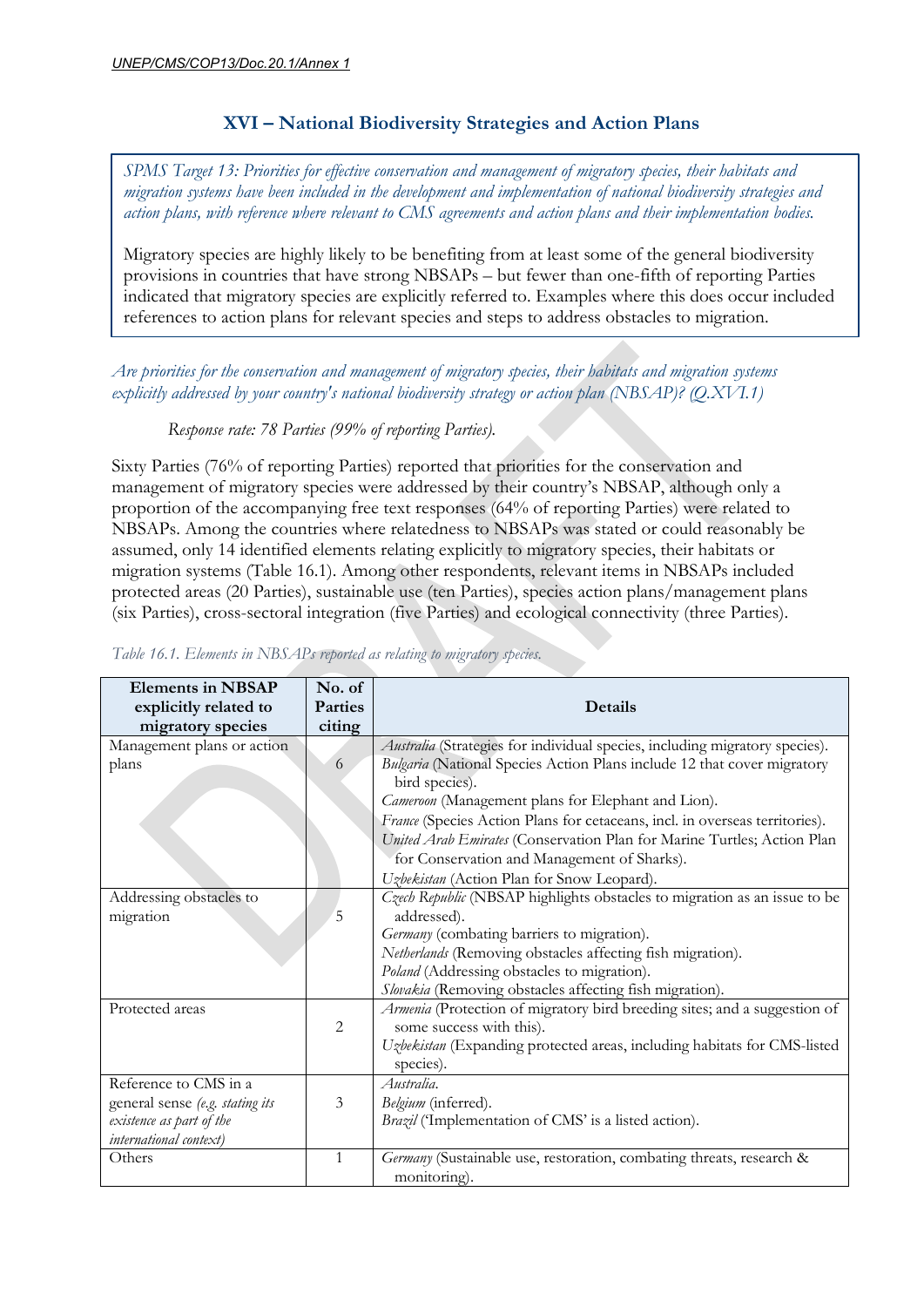## <span id="page-39-0"></span>**XVII – Traditional knowledge, innovations and practices of indigenous and local communities**

*SPMS Target 14: The traditional knowledge, innovations and practices of indigenous and local communities relevant for the conservation and sustainable use of migratory species, their habitats and migration systems, and their customary sustainable use of biological resources, are respected, subject to national legislation and relevant international obligations, with the full and effective participation of indigenous and local communities, thereby contributing to the favourable conservation status of migratory species and the ecological connectivity and resilience of their habitats.*

Only five Parties felt that the target had been substantially achieved, but a majority reported that they were taking action to foster consideration of these perspectives and/or to promote the requisite participation. A number of Parties considered that this issue was not applicable to them, which suggests a need to clarify definitions.

*Have actions been taken in your country to foster consideration for the traditional knowledge, innovations and practices of indigenous and local communities that are relevant for the conservation and sustainable use of migratory species, their habitats and migration systems? (Q.XVII.1)*

*Have actions been taken in your country to foster effective participation of indigenous and local communities in the conservation and sustainable use of migratory species, their habitats and migration systems? (Q.XVII.2)*

*Response rate: 76 Parties for XVII.1 and 77 Parties for XVII.2 (96% and 97% of reporting Parties respectively).*

Actions to foster consideration of traditional knowledge, innovations and practices of indigenous and local communities, and/or to foster their effective participation, were reported by over half of reporting Parties (56% and 65%, for questions XVII.1 and XVII.2 respectively) (Figure 17.1).



*Figures 17.1a) and b). Number of reporting Parties that had taken actions a) to foster consideration for traditional knowledge, innovations and practices of indigenous and local communities, and b) to foster effective participation of indigenous and local communities.*

Of those Parties that reported undertaking actions, whether in part/in some areas or more widely, the most frequently cited actions were 'engagement initiatives' and 'research and documentation' (Figure 17.2). 'Other' actions included the development of income-generating activities for indigenous populations (Morocco).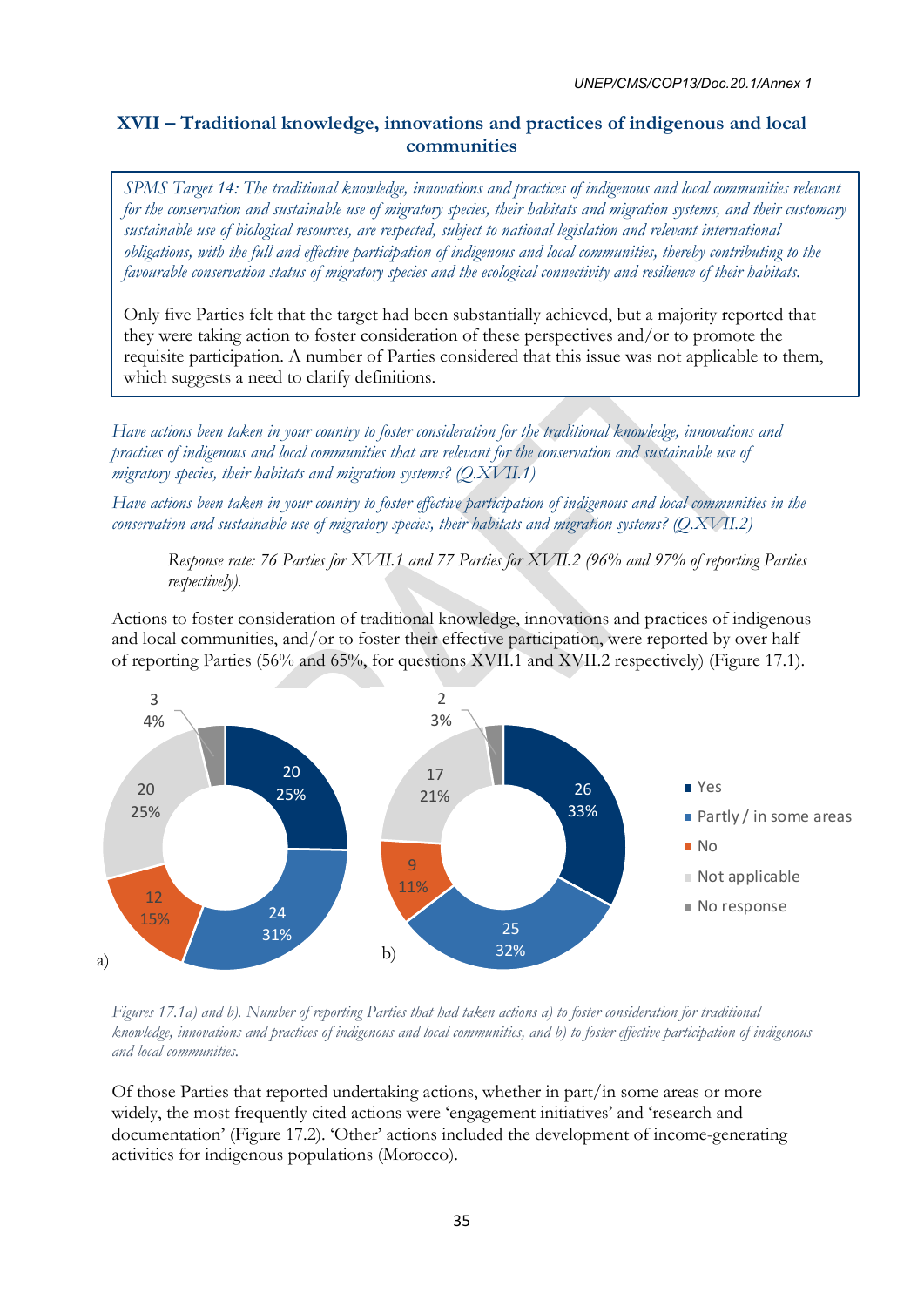

*Figure 17.2. Actions taken by Parties to foster consideration for the traditional knowledge, innovations and practices of indigenous and local communities, and/or to foster effective participation of indigenous and local communities in the conservation and sustainable use of migratory species, their habitats and migration systems.*

Two Parties considered that questions XVII.1 and XVII.2 were 'Not applicable', but noted that the following actions had been taken: 'Research & documentation', 'Engagement initiatives', and 'Inclusion in governance mechanisms'.

#### *How would you rank progress since the previous report in achieving Target 14? (Q.XVII.3)*

#### *Response rate: 62 Parties (78% of reporting Parties).*

Forty-two Parties (53% of reporting Parties) indicated that more work was needed or that little or no progress had been made (Figure 17.3). A number of Parties that responded to this question queried whether it was relevant to them, which suggests some differences in the interpretation of 'indigenous and local communities'.



*Figure 17.3. Progress reported by Parties towards achieving Target 14 concerning traditional knowledge, innovations and practices of indigenous and local communities.*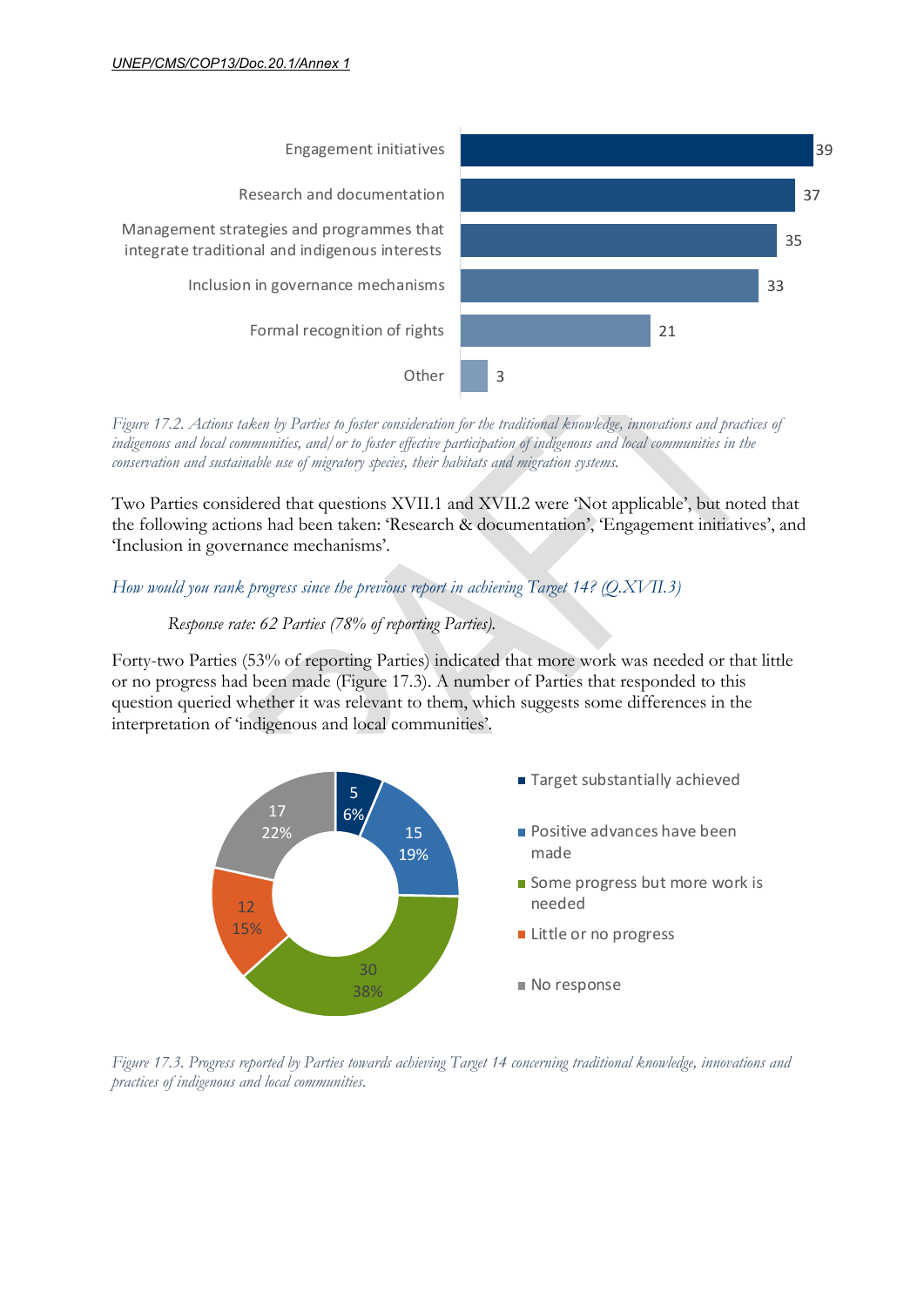## <span id="page-41-0"></span>**XVIII – Knowledge, data and capacity-building**

*SPMS Target 15: The science base, information, training, awareness, understanding and technologies relating to migratory species, their habitats and migration systems, their value, functioning, status and trends, and the consequences of their loss, are improved, widely shared and transferred, and effectively applied.*

Seventy-seven Parties (97% of reporting Parties) reported taking action in relation to this target, particularly on promotion of awareness, education and information exchange. Most of the reporting Parties also identified an on-going need to improve capacity further in order to implement fully their obligations under CMS.

*In the current reporting period, which steps taken in your country have contributed to the achievement of the results defined in Target 15 of the Strategic Plan for Migratory Species? (Q.XVIII.1)*

*Response rate: 77 Parties (97% of reporting Parties).*

Seventy-seven Parties (97% of reporting Parties) indicated that they were taking steps that contributed to the achievement of Target 15; these activities are detailed in Figure 18.1.

| Public awareness campaigns<br>65     | Knowledge and data-sharing<br>initiatives<br>53 |    | <b>Capacity building</b><br>49                          |            |
|--------------------------------------|-------------------------------------------------|----|---------------------------------------------------------|------------|
| Education campaigns in schools<br>53 | Capacity<br>assessments/gap<br>analyses<br>25   | 22 | Agreements at policy<br>level on research<br>priorities | Other<br>9 |

*Figure 18.1. Activities undertaken by Parties in the current reporting period that have contributed to the achievement of the results defined in Target 15 of the Strategic Plan for Migratory Species.*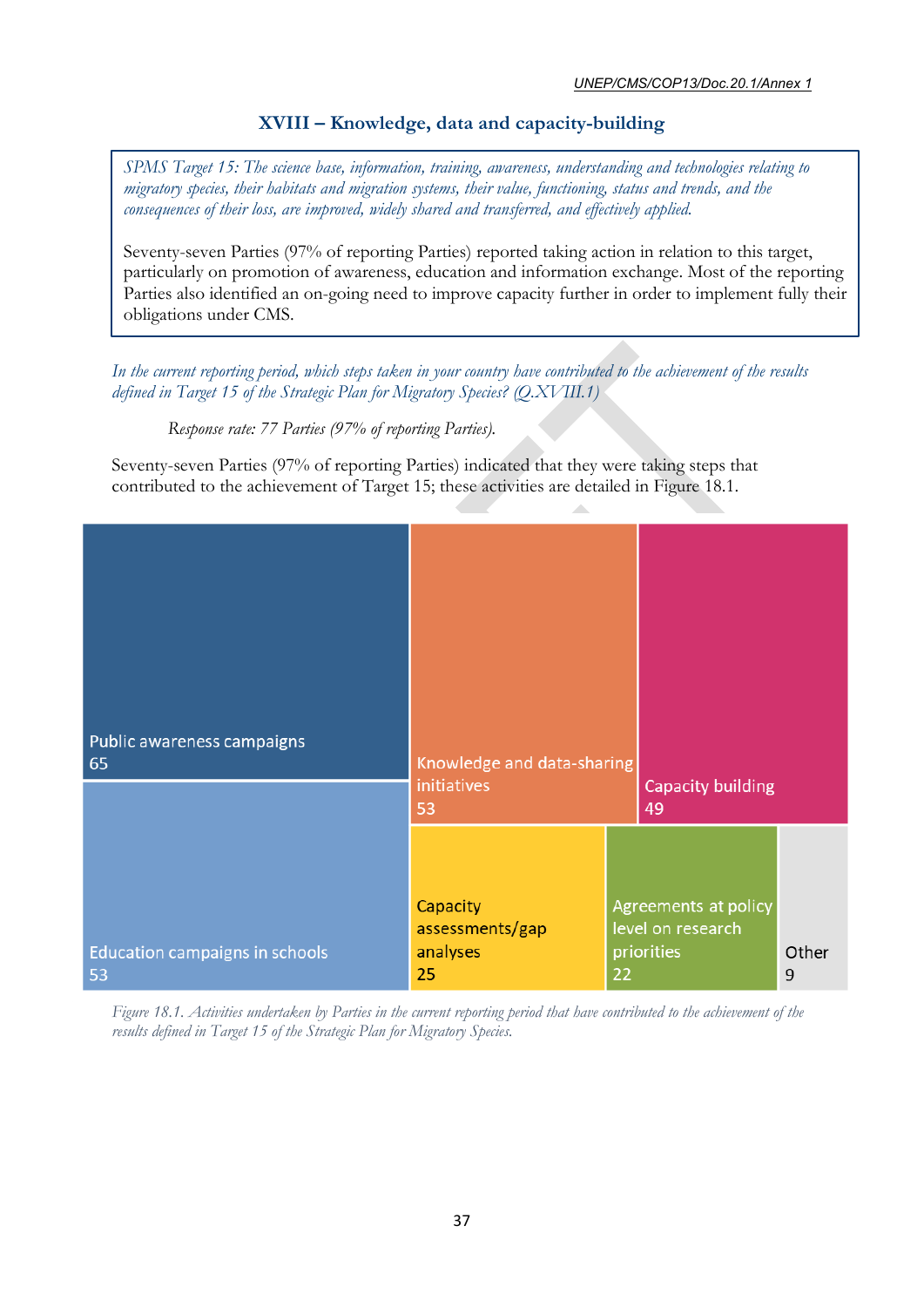## *What assistance (if any) does your country require in order to build sufficient capacity to implement its obligations under the CMS and relevant Resolutions of the COP? (Q.XVIII.3)*

*Response rate: 71 Parties (90% of reporting Parties).*

Seventy-one Parties (90% of reporting Parties) identified at least one type of assistance suggested in the question as required to build sufficient capacity to implement its obligations under the CMS (Figure 18.2). Four Parties selected 'other', three of which stated that no assistance was required while the fourth noted that a web-based platform to support training and dissemination of information on CMS would be useful.



*Figure 18.2. Types of assistance identified by Parties as required to build sufficient capacity to meet their obligations under the CMS.*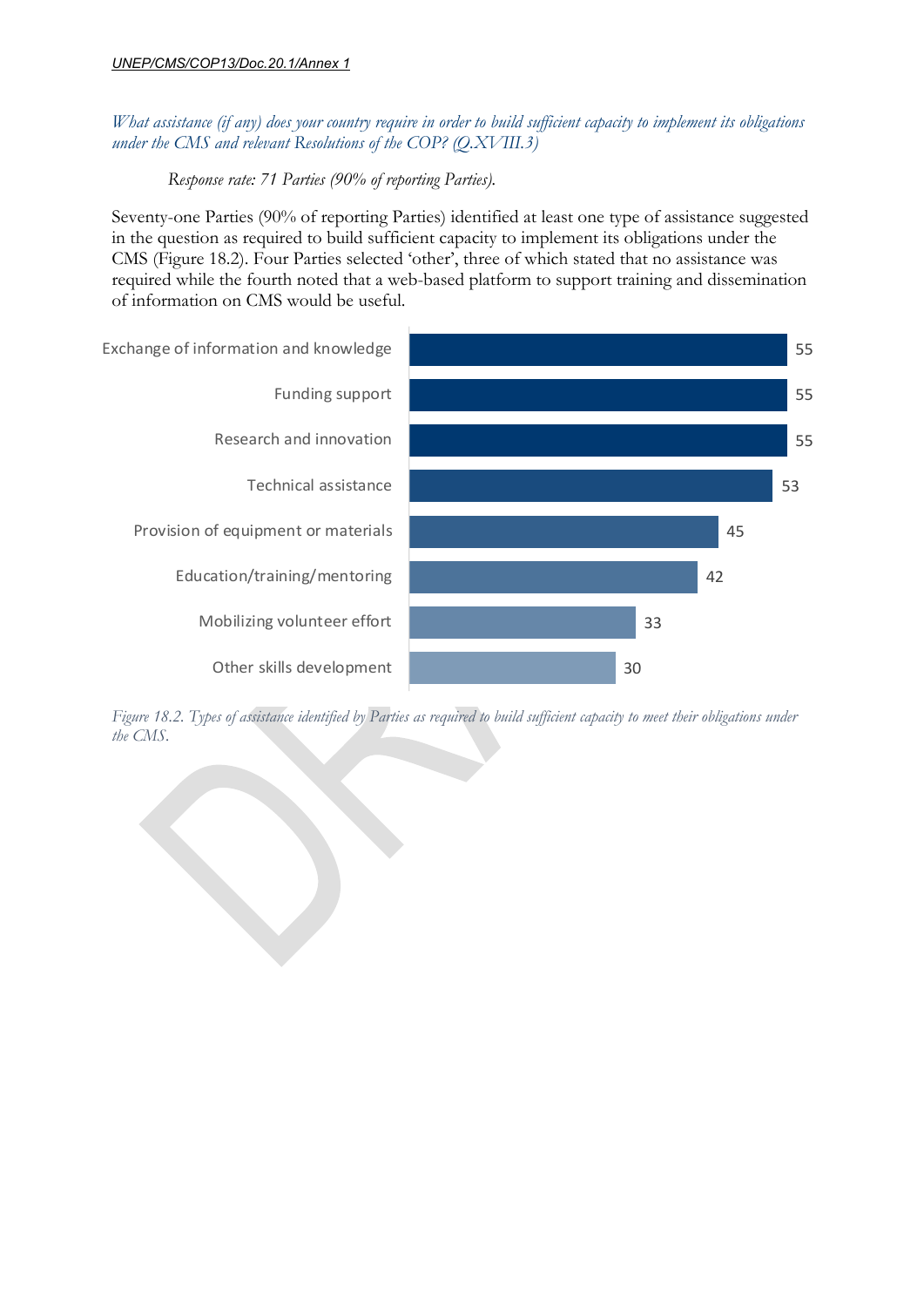## **XIX – Resource mobilization**

<span id="page-43-0"></span>*SPMS Target 16: The mobilization of adequate resources from all sources to implement the Strategic Plan for Migratory Species effectively has increased substantially.*

Fewer than one-third of reporting Parties, whether mobilizing resources internally or as donor countries or recipients, reported an overall increase in resources mobilized in the way this target describes; indicating that insufficient progress is being made in relation to this target. Comments throughout the national reports have emphasised the extent to which insufficient resources are hampering implementation efforts.

*During the reporting period, has your country made financial or other resources available for conservation activities specifically benefiting migratory species? If yes, please indicate whether the overall levels of resourcing concerned are the same or different from those in the previous reporting period and to which particular targets in the Strategic Plan for Migratory Species this has made a contribution. (Q.XIX.1)*

*Response rate: 76 Parties (96% of reporting Parties).*

Fifty-five Parties (70% of reporting Parties) indicated that they had made financial or other resources available for activities specifically benefiting migratory species within their country and/or in one or more other countries (Figure 19.1a). Of these, 17 Parties reported that overall levels of resourcing had increased compared to the previous reporting period, while four Parties reported that levels had decreased (Figure 19.1b).



*Figure 19.1. Number of Parties that reported a) having made financial or other resources available for conservation activities benefiting migratory species, and b) changes in the level of resources.*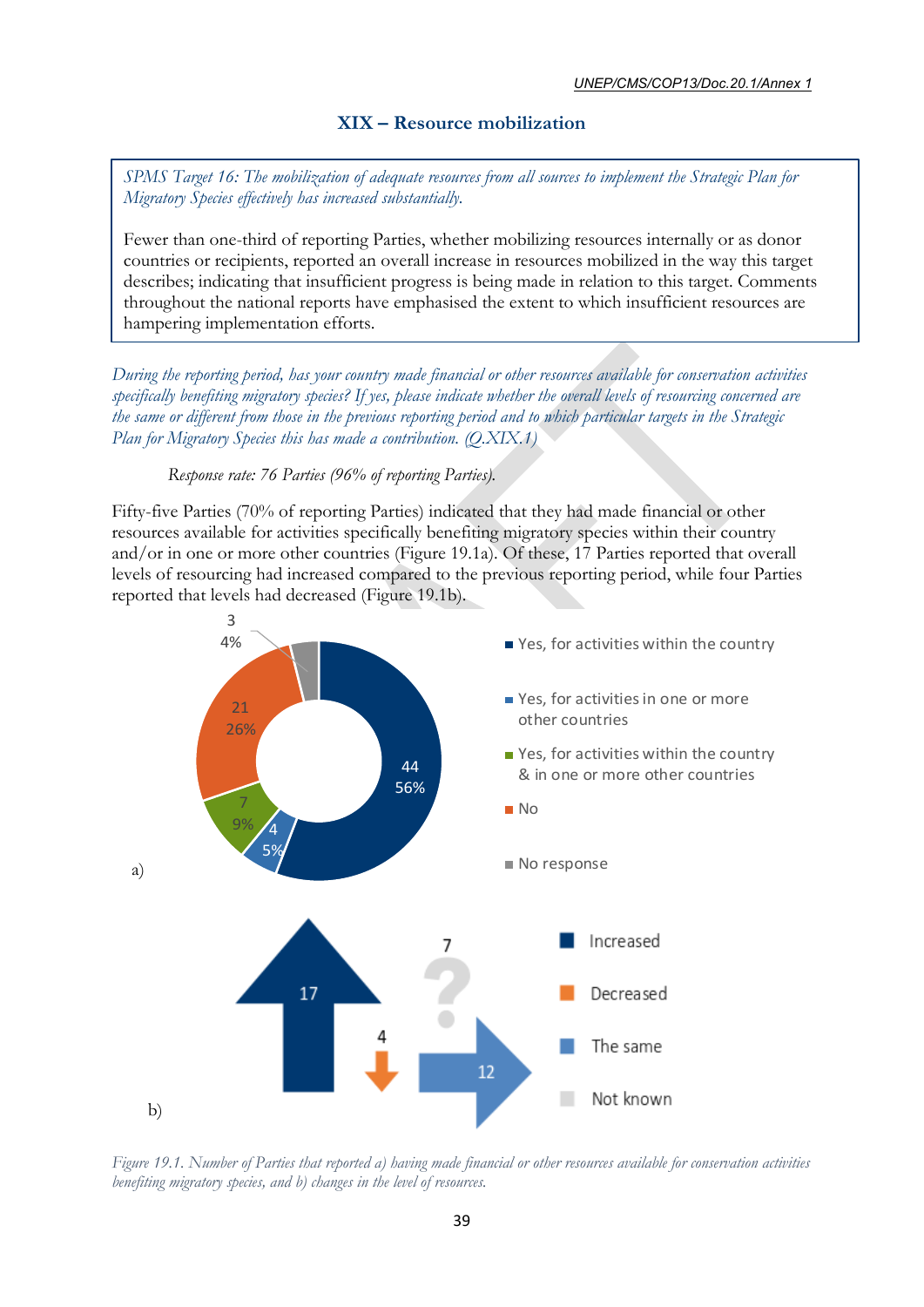*Response rate: 79 Parties (100% of reporting Parties).*

*During the reporting period, has your country received financial or other resources for conservation activities specifically benefiting migratory species? If yes, please select the source(s) concerned, and indicate whether the overall levels of resourcing concerned are the same or different from those in the previous reporting period. (Q.XIX.2)*



Of the Parties that indicated that they had received resources for conservation activities specifically benefitting migratory species, 15 reported that overall levels of resourcing had increased compared to the previous reporting period, whereas only three reported a decrease (Figure 19.2). Of the categories prompted in the question, non-governmental organizations, the Global Environment Facility (GEF), and other intergovernmental programmes were indicated as the main source of these resources (Figure 19.3).



*Figure 19.2. Reported trends in levels of resourcing received by Parties for migratory species conservation, compared to the previous triennium.*

|                                           | The Global Environment Facility<br>(GEF)<br>18 | Individual country<br>governments/government<br>agencies<br>13 |                                |  |
|-------------------------------------------|------------------------------------------------|----------------------------------------------------------------|--------------------------------|--|
| Non-governmental<br>organization(s)<br>22 | Other intergovernmental<br>programmes<br>18    | Other (mostly<br>unspecified)<br>9                             | Private<br>sector<br>6<br>$*1$ |  |

 *\* Multilateral Investment Bank*

*Figure 19.3. The sources of financial and/or other resources received by Parties.*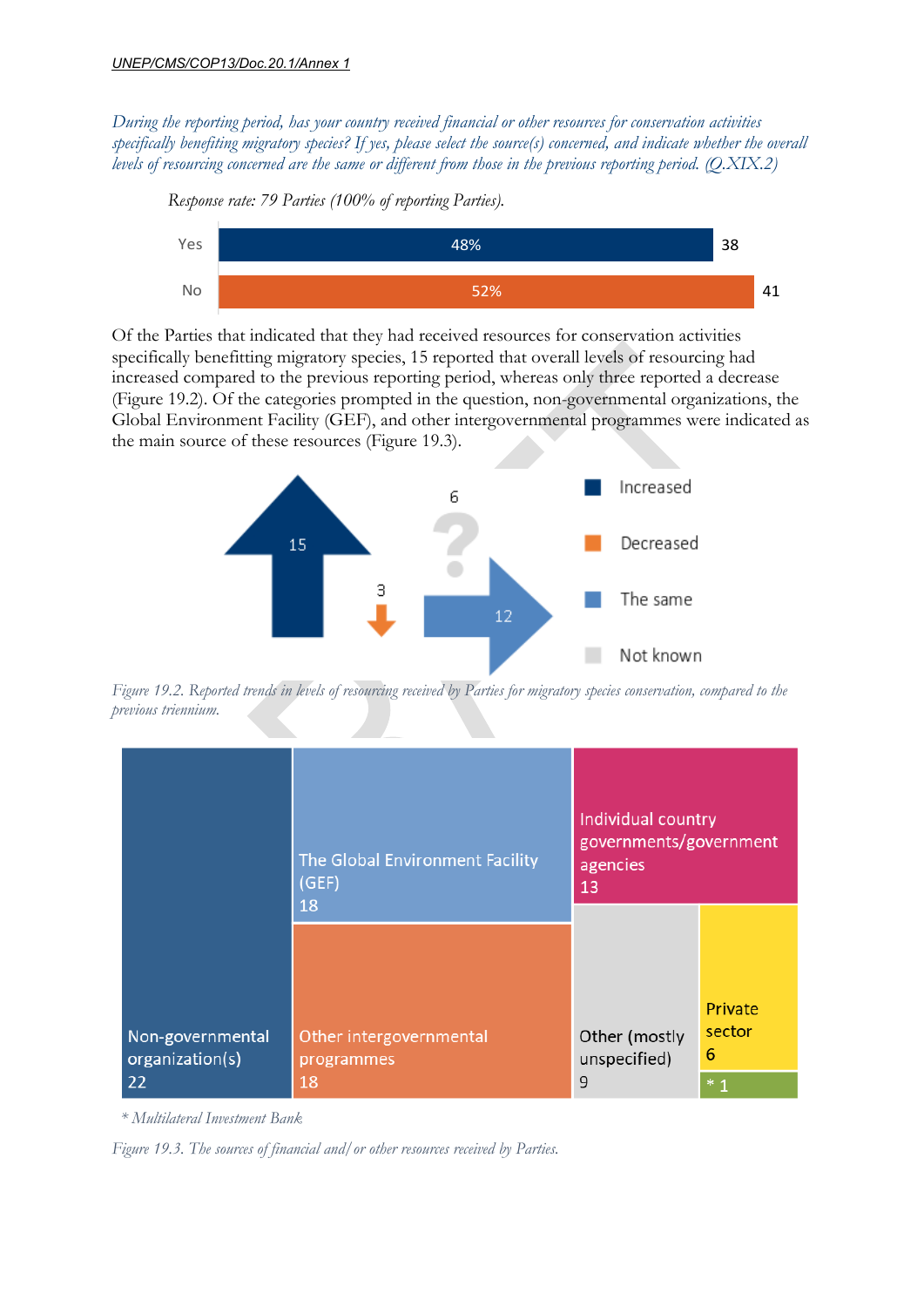#### *Which are the most important CMS implementation priorities requiring future support in your country? (Q.XIX.3)*

#### *Response rate: 63 Parties (80% of reporting Parties).*

Sixty-three Parties responded to this question (80% of those reporting), although a few described only past achievements rather than future support needs. This question is similar to one in the High-Level Summary (HLS) section which asked about future priorities, but the emphasis here is more specifically on priorities for resourcing support, so the overall ranking of priorities in each case is not necessarily the same. For the purposes of this analysis, the issues mentioned in the responses were grouped into categories (these categories were not prompted in either question). Research, improving knowledge, securing funding, building capacity and raising awareness were among the most frequently cited priorities in both sections. There were however some differences between the relative rankings of other items, reflecting the difference between overall priorities on the one hand and priorities for resourcing support on the other. For example, addressing specific threats scored higher in section XIX (resources) than in Parties' responses to the HLS question (overall priorities), while cross-sectoral integration, national strategies, new protected areas and new species protection legislation all ranked lower in terms of resourcing needs.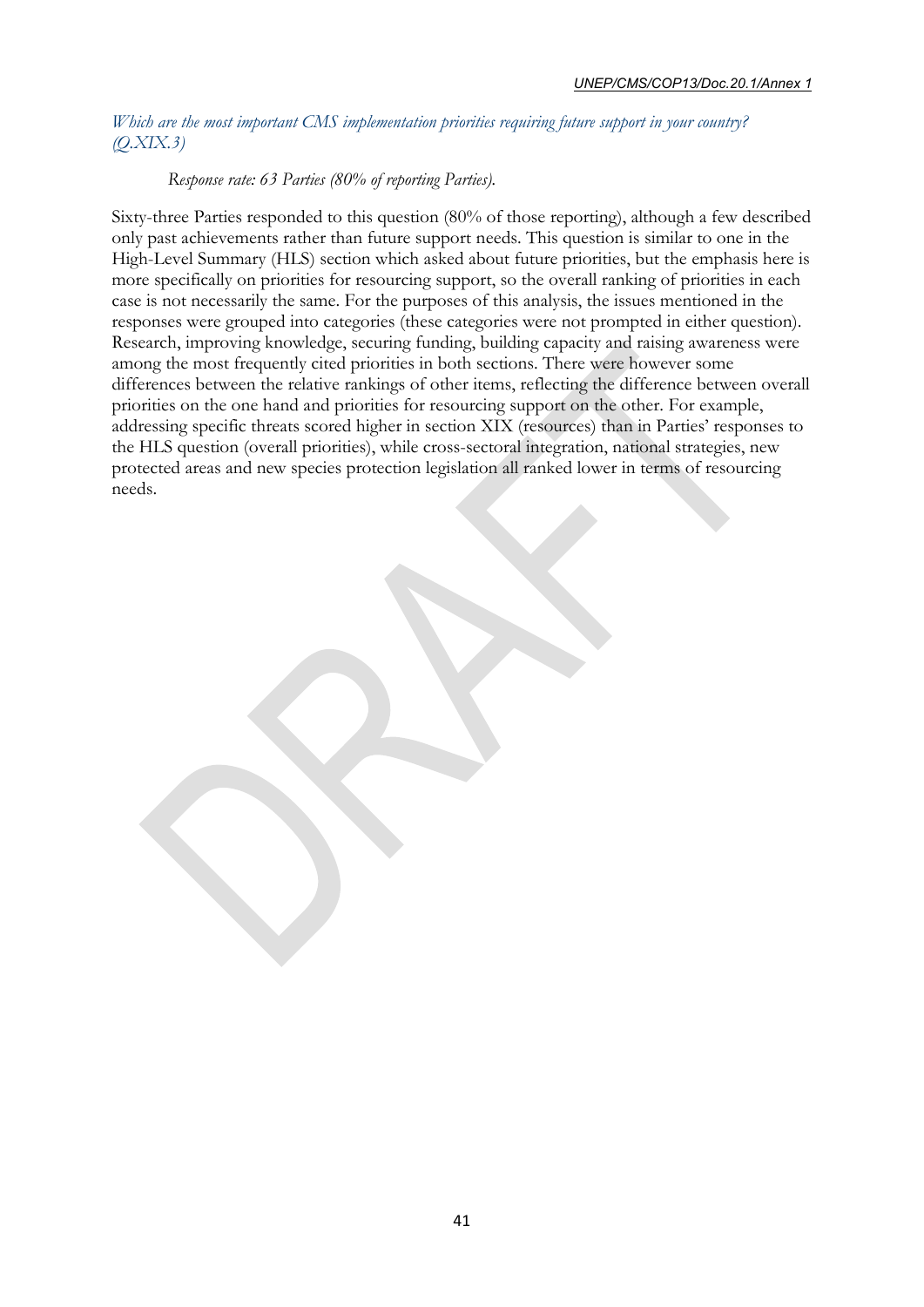## **Conclusion**

<span id="page-46-0"></span>Parties that submitted CMS National Reports are thanked for the in-depth work they undertook in completing their questionnaires for this first reporting cycle using a substantially revised and streamlined framework. The new format has had the benefit of being reframed to align directly with the targets defined in the Strategic Plan for Migratory Species (SPMS). Throughout the analysis, comparisons have been drawn between Party responses and progress towards the targets, and a separate document combines this information with additional indicators to give a fuller picture of SPMS implementation to date.

## **Key reported successes and constraints in implementing the Convention**

The National Reports show that Parties are actively working to enhance policy frameworks, to improve knowledge and awareness, to promote cooperation between countries and across sectors, and to tackle a range of threats affecting migratory species. A number of successes, particularly in the context of measures for managing and restoring habitats, protecting sites, and in research and monitoring of migratory species, were highlighted by Parties. Parties have also reported facing a number of challenges to implementation, mainly relating to insufficient resources and capacity. Gaps in implementation also became apparent through analysing the National Report data. In particular, seven of the reporting Parties do not yet have legislation in place prohibiting the taking of Appendix I species in accordance with CMS Article III(5).

It is noteworthy that habitat and area-based topics have dominated much of what Parties have reported as both their greatest advances and their highest priorities for future action. Speciesbased measures, such as population recovery programmes and prevention of direct persecution, were also prominent, though were mentioned explicitly less often in this context.

Insufficient resources and capacity to implement measures were the challenges most frequently reported by Parties. This was, for example, the barrier most commonly cited by Parties to identifying all critical habitats and sites for migratory species. Parties also highlighted 'scientific research and innovation', 'exchange of information and knowledge', and 'technical assistance' as areas where support was required in order to build sufficient capacity to implement their obligations under CMS. Parties that reported receiving resources for conservation activities specifically benefitting migratory species indicated that the main sources were non-governmental organizations, the Global Environment Facility and other intergovernmental programmes.

While Parties reported threats and pressures affecting migratory species at the national level, there is also a clear global message from the reports that habitat loss and degradation were the dominant pressures shared across multiple countries. Beyond this, direct killing and taking, climate change and bycatch were the most cited pressures with significant negative trends in the last triennium. Each of the 32 pressures that Parties were invited to report on was considered to be having adverse impacts in over 35 countries, indicating that further work is required to address the multiple threats that migratory species face. The information provided, however, may offer its greatest value at national and regional levels, and more detailed assessments of the specific threats migratory species face at these scales would be beneficial in helping to understand where actions should be best concentrated.

While positive trends were noted for particular species/species groups by some Parties (mainly for terrestrial and aquatic mammals), the major trends reported for bats, birds and fish were more negative; these perceptions are largely supported by recent global assessments highlighting widespread declines for most groups (e.g. State of the World's Birds).